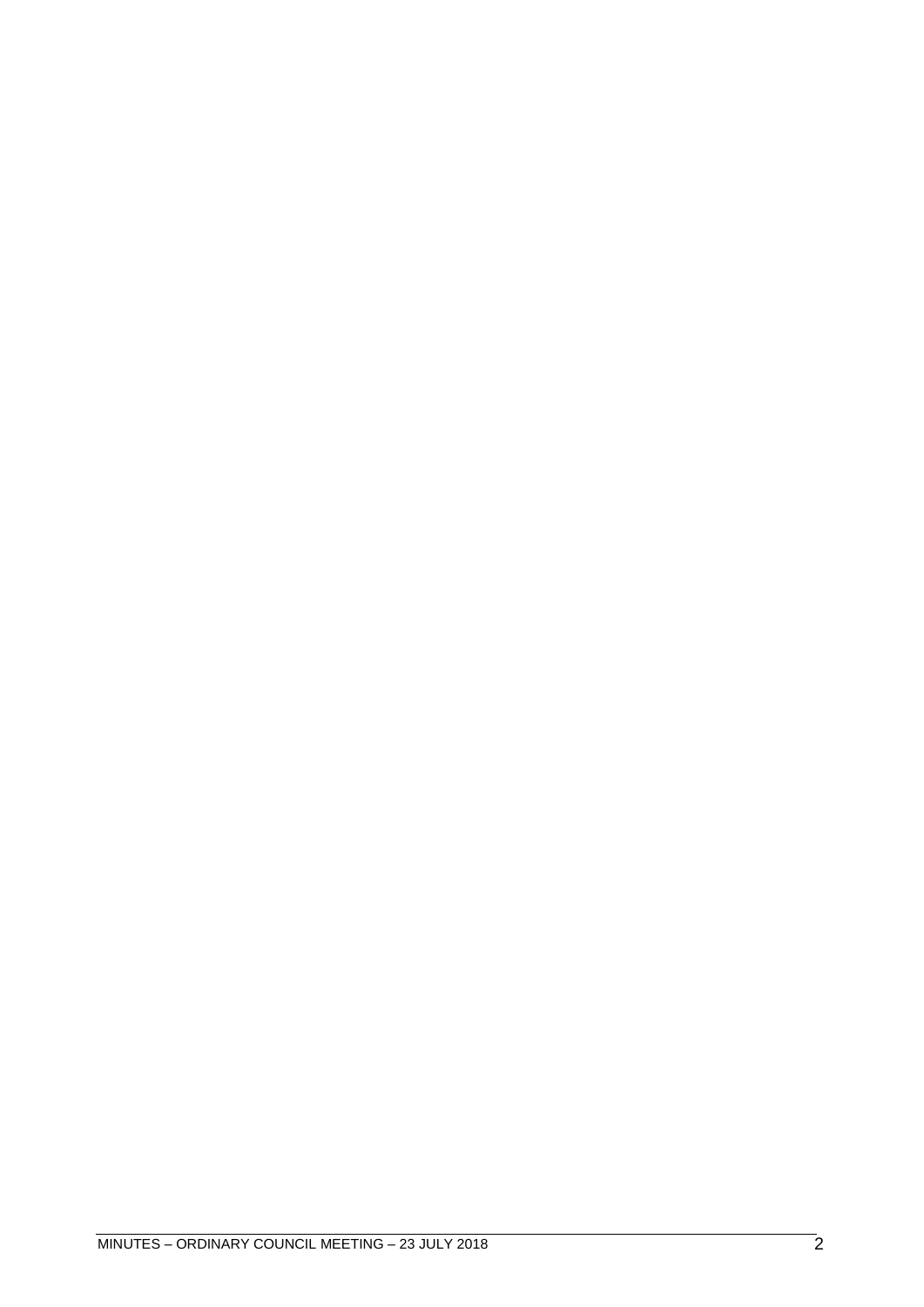## **Table of Contents**

| 1.           |                                                                                   |  |
|--------------|-----------------------------------------------------------------------------------|--|
|              | 1.1                                                                               |  |
|              | 1.2                                                                               |  |
|              | 1.3                                                                               |  |
|              | 1.4                                                                               |  |
|              | 1.5                                                                               |  |
|              | 1.6                                                                               |  |
|              | 1.7                                                                               |  |
|              |                                                                                   |  |
| 2.           |                                                                                   |  |
|              | 2.1                                                                               |  |
|              | 2.2                                                                               |  |
|              | 2.3                                                                               |  |
|              | 2.4                                                                               |  |
|              | 2.5                                                                               |  |
|              |                                                                                   |  |
| 3.           |                                                                                   |  |
|              | 3.1                                                                               |  |
|              | 3.2                                                                               |  |
|              |                                                                                   |  |
| $\mathbf{A}$ |                                                                                   |  |
|              | 4.1                                                                               |  |
|              | 4.2                                                                               |  |
| 5.           |                                                                                   |  |
|              |                                                                                   |  |
| 6.           |                                                                                   |  |
|              | 6.1                                                                               |  |
|              | 6.2                                                                               |  |
|              | 6.3                                                                               |  |
|              | 6.4                                                                               |  |
|              |                                                                                   |  |
| 7.           |                                                                                   |  |
| 8.           | ANNOUNCEMENTS BY PRESIDING MEMBER WITHOUT DISCUSSION 12                           |  |
|              |                                                                                   |  |
| 9.           |                                                                                   |  |
|              | SY084-07/18 - Development Application: Verandah Addition on Heritage              |  |
|              |                                                                                   |  |
|              | SY085-07/18 - Minutes of Audit Committee Meeting held 5 June 2018 23              |  |
|              | SY086-07/18 - Minutes of Audit Committee Meeting held 2 July 201827               |  |
|              | SY087-07/18 - Award of RFT 04/1718 Replacement of Synthetic Grass for the         |  |
|              |                                                                                   |  |
|              | SY088-07/18-Trading in Public Places - Avon Valley Motor Museum Association (Inc) |  |
|              |                                                                                   |  |
|              |                                                                                   |  |
|              | SY089-07/18 - St John Ambulance Temporary Use of Peace Park Carpark               |  |
|              |                                                                                   |  |
|              | SY090-07/18 - Evaluation and Acquittal of the 2018 York Motorcycle Festival 45    |  |
|              | SY091-07/18 - 2017 Festival of Cycling Acquittal & 2018 Festival of               |  |
|              |                                                                                   |  |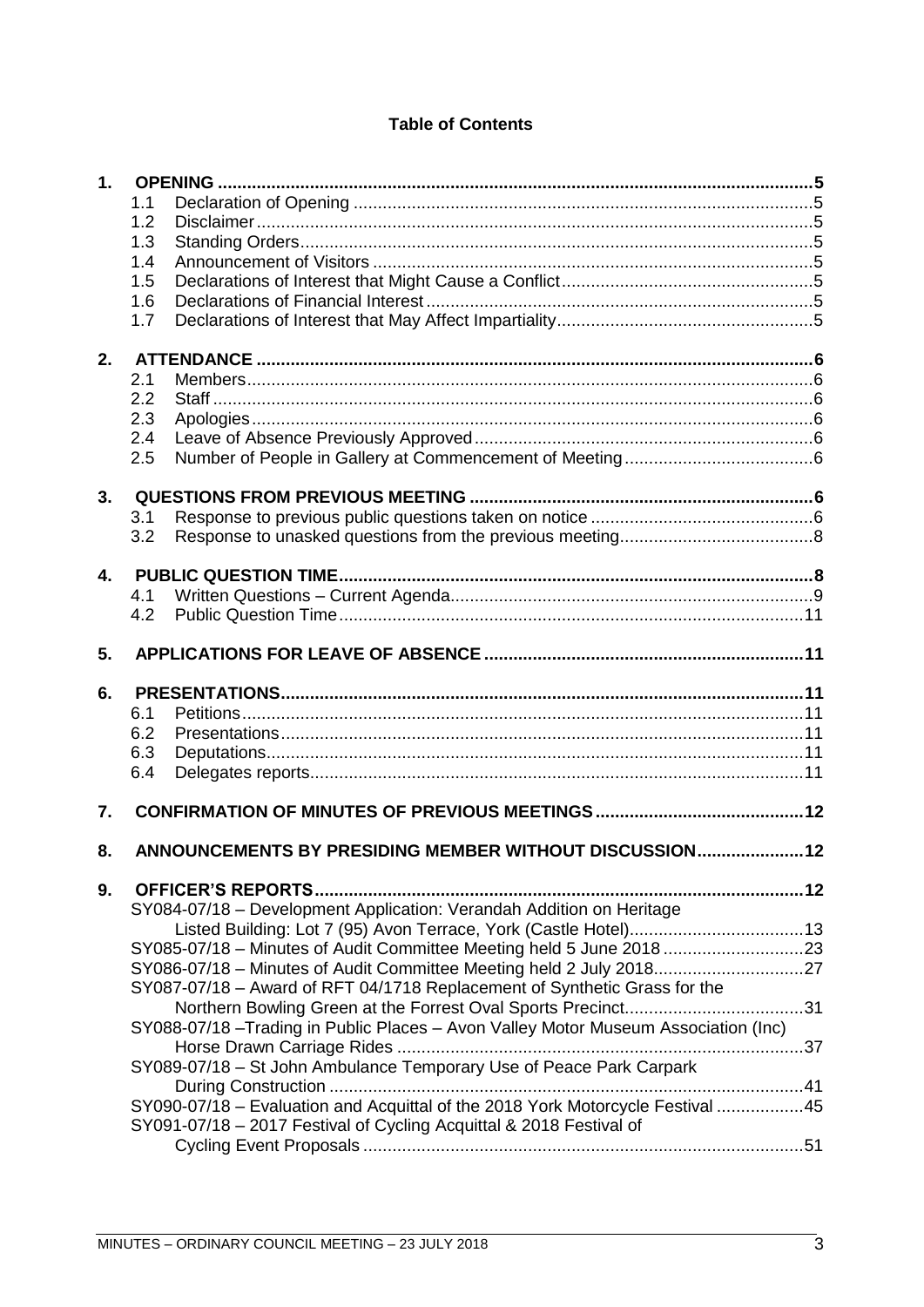| SY094-07/18 - Outstanding Rates and Charges - Payment Agreements67                    |  |
|---------------------------------------------------------------------------------------|--|
|                                                                                       |  |
|                                                                                       |  |
|                                                                                       |  |
|                                                                                       |  |
|                                                                                       |  |
|                                                                                       |  |
|                                                                                       |  |
| 12. BUSINESS OF AN URGENT NATURE INTRODUCED BY DECISION                               |  |
|                                                                                       |  |
|                                                                                       |  |
|                                                                                       |  |
|                                                                                       |  |
|                                                                                       |  |
|                                                                                       |  |
| SY097-07/18 – Unauthorised Placement of Waste Materials on Lot 76 (2118) Top Beverley |  |
|                                                                                       |  |
|                                                                                       |  |
|                                                                                       |  |
|                                                                                       |  |
|                                                                                       |  |
|                                                                                       |  |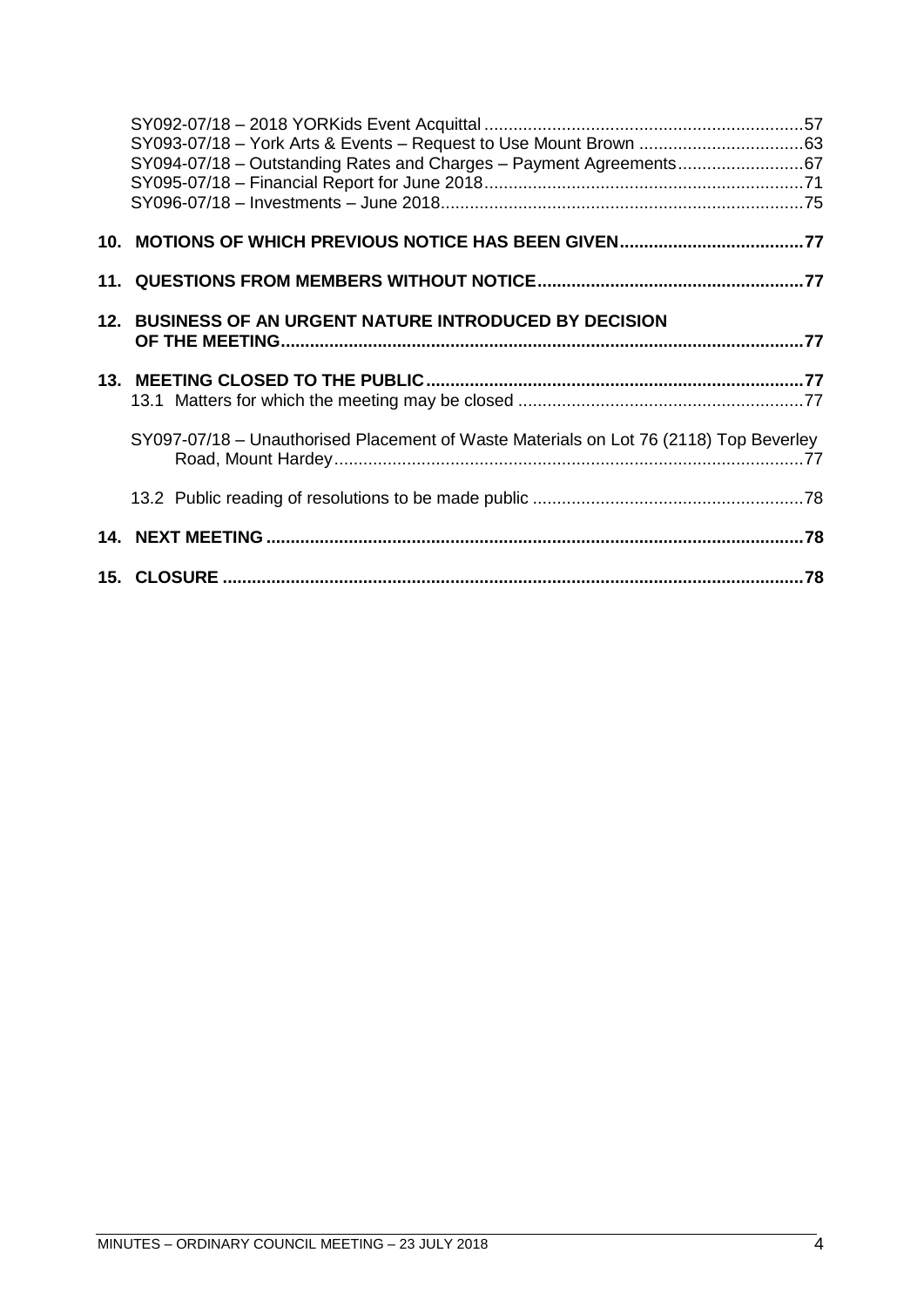

## SHIRE OF YORK

## THE ORDINARY MEETING OF THE COUNCIL HELD ON MONDAY, 23 JULY 2018, COMMENCING AT 5.01PM IN COUNCIL CHAMBERS, YORK TOWN HALL, YORK

The York Shire Council acknowledges the traditional owners of the land on which this meeting will be held.

## <span id="page-4-0"></span>**1. OPENING**

<span id="page-4-1"></span>1.1 Declaration of Opening *Cr David Wallace, Shire President, declared the meeting open at 5.01pm.*

# <span id="page-4-2"></span>1.2 Disclaimer

The Shire President advised the following:

*"I wish to draw attention to the Disclaimer Notice contained within the agenda document and advise members of the public that any decisions made at the meeting today, can be revoked, pursuant to the Local Government Act 1995.* 

*Therefore members of the public should not rely on any decisions until formal notification in writing by Council has been received. Any plans or documents in agendas and minutes may be subject to copyright. The express permission of the copyright owner must be obtained before copying any copyright material."*

- <span id="page-4-3"></span>1.3 Standing Orders *Nil*
- <span id="page-4-4"></span>1.4 Announcement of Visitors *Mr Zac Donovan – Executive Manager Finance & Marketing, WALGA Mr Tony Brown – Executive Manager Governance & Organisational Services, WALGA*
- <span id="page-4-5"></span>1.5 Declarations of Interest that Might Cause a Conflict *Nil*
- <span id="page-4-6"></span>1.6 Declarations of Financial Interest *Nil*
- <span id="page-4-7"></span>1.7 Declarations of Interest that May Affect Impartiality *Nil*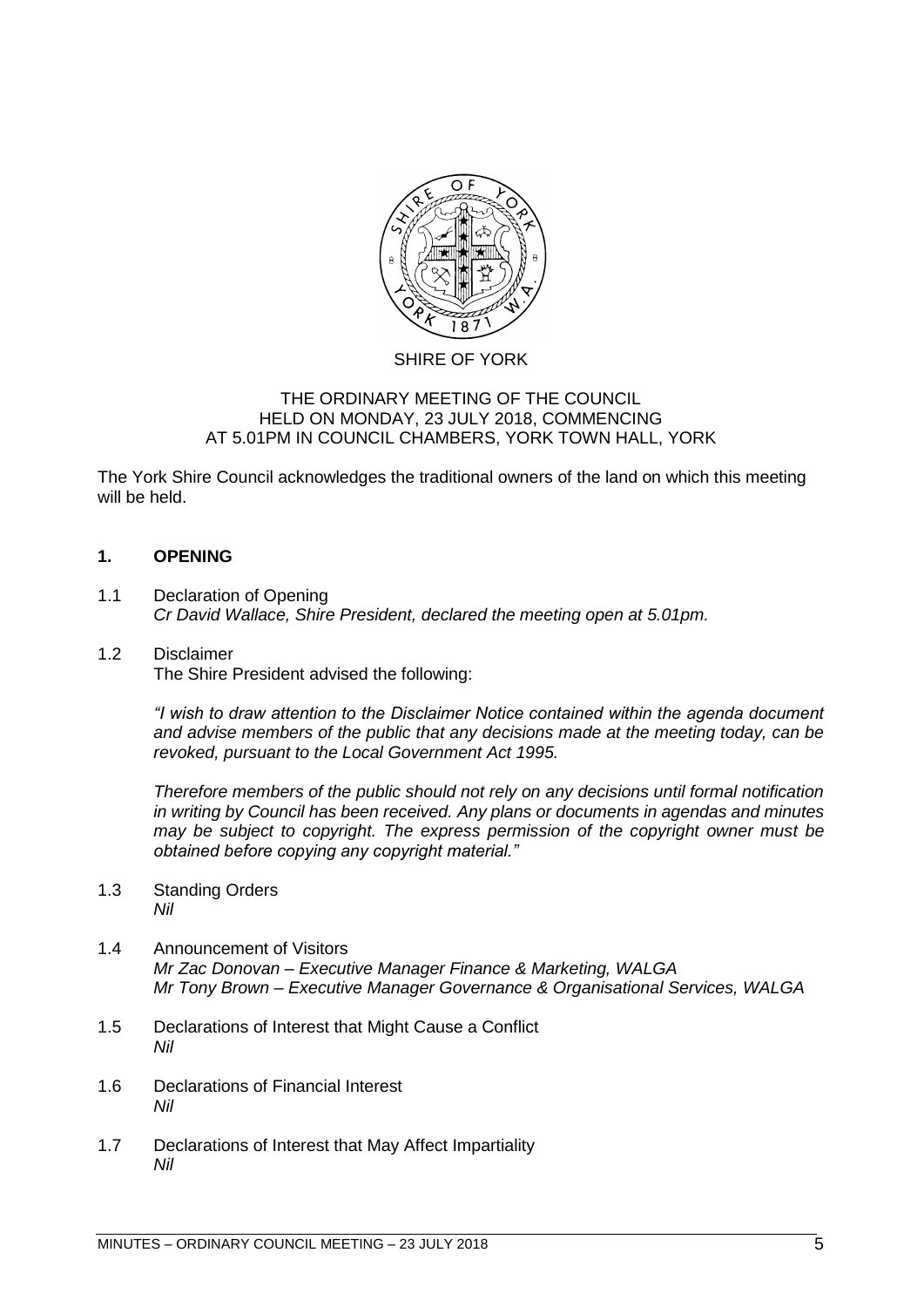## <span id="page-5-0"></span>**2. ATTENDANCE**

## <span id="page-5-1"></span>2.1 Members

*Cr David Wallace, Shire President; Cr Kevin Trent, Deputy Shire President; Cr Denese Smythe; Cr Heather Saint; Cr Jane Ferro; Cr Denis Warnick*

## <span id="page-5-2"></span>2.2 Staff

*Paul Martin, Chief Executive Officer; Tabitha Bateman, A/Executive Manager Corporate and Community Services; Helen D'Arcy-Walker, Council and Executive Support Officer*

- <span id="page-5-3"></span>2.3 Apologies *Nil*
- <span id="page-5-4"></span>2.4 Leave of Absence Previously Approved *Cr Pam Heaton – 21 to 30 July 2018 inclusive*
- <span id="page-5-5"></span>2.5 Number of People in Gallery at Commencement of Meeting *There were 5 people in the Gallery at the commencement of the meeting*

## <span id="page-5-6"></span>**3. QUESTIONS FROM PREVIOUS MEETING**

<span id="page-5-7"></span>3.1 Response to previous public questions taken on notice

## **Mr Mike Gill On Behalf of Avon Civil Engineering**

#### **Question 1:**

My question is to the CEO Paul Martin

Via Freedom of Information it has been discovered that on Friday the 26<sup>th</sup> of August 2016 you sent an email to all councillors and some senior staff under the subject heading of 'Draft 10 Year Road Program', in this email you state "We have engaged Bret Howson who is a well regarded local government engineering consultant to develop the draft plan". Can you tell me precisely what engineering qualifications Bret Howson has and can you confirm that he completed this Draft 10 Year Road Program and does this program contain a risk assessment of the road network.

#### **Response provided by the Chief Executive Officer:**

Bret Howson is the Managing Director of Howson Management T/A Howson Technical. Howson Technical was engaged to undertake this work for the Shire of York. Details regarding Howson Management capability and experience can be located at [www.howson.com.au.](http://www.howson.com.au/)

The draft 10 year works program was distributed to Councillors on 26 August 2016.

The methodology used for the preparation of the 10 year works program was:

- 1. Preparation of the 10 year works program from ROMAN (RAMM) software
- 2. Integrate ROMAN program with existing Shire program
- 3. Carry out field validation for all roads on draft program and adjust as required.
- 4. Adjust the works program to Regional Road Group and funding
- 5. Adjust program to suit Roads to Recovery funding
- 6. Adjust projects to ensure 70% capital works and 30% maintenance works, to ensure wages and plant costs are recoverable.
- 7. Adjust works program increase municipal spending by \$300,000 each year. For 3 years to achieve \$1,000,000 per year, municipal funding.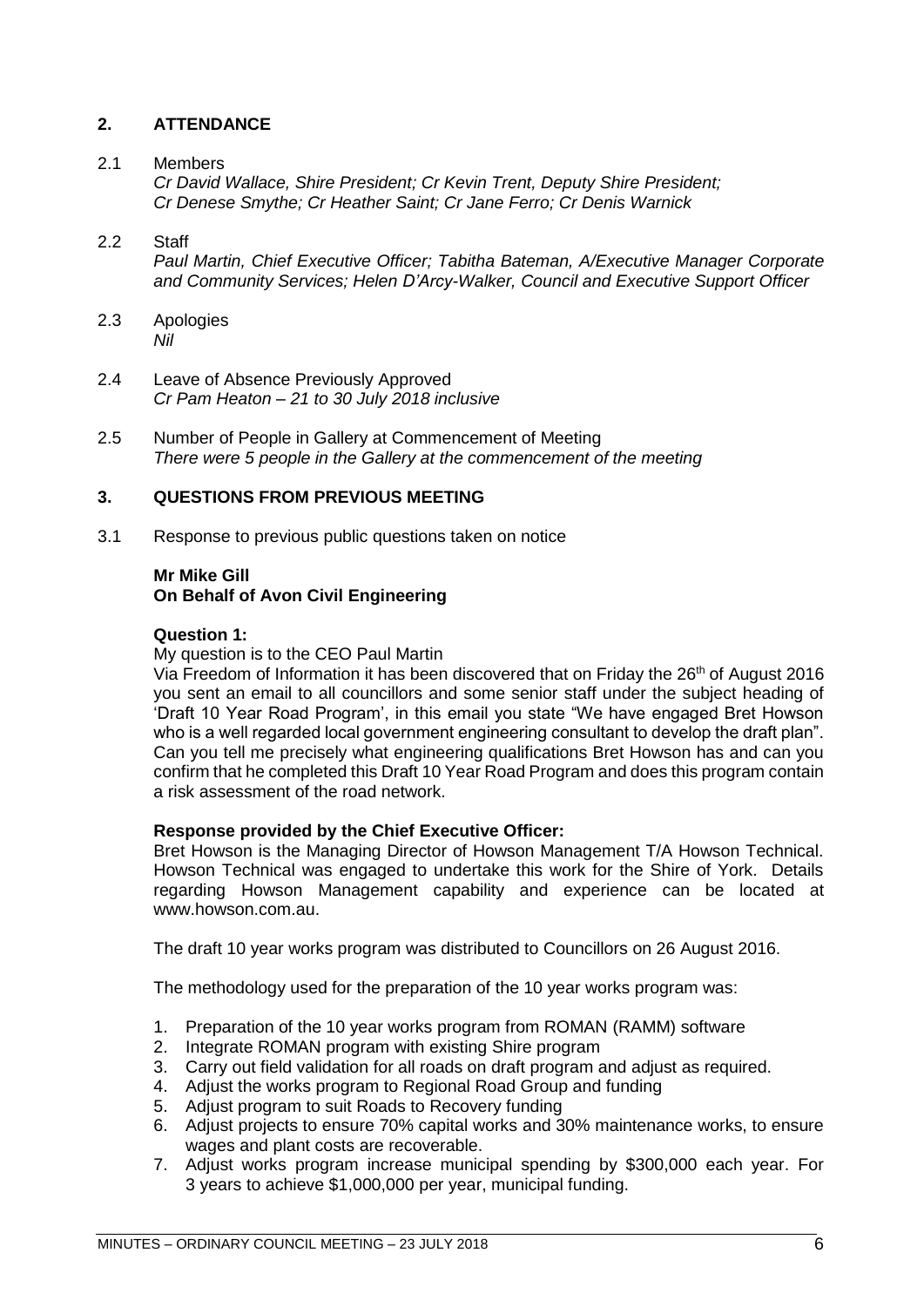Officers have sought advice from the Regional Manager Wheatbelt Main Roads WA on this matter. He has advised the Shire that this is a sound and appropriate methodology and congratulated the Shire on preparing such a plan.

## **Question 2:**

My question is to the Shire President David Wallace

On October 24<sup>th</sup> 2016 Council endorsed the advertising of Tenders and the Selection Criteria for Civil Construction Works under SY118-10/18. Inspection of Tender Document 01-1617 identifies Appendix G – RC 4 Talbot Road SLK 4.4 to SLK 5.9 which clearly describes the scope of the works to be 'Design and Construct to arrb Guidelines. Plus 'Design and Construct Drainage to suit.' How do you now explain the fact that Howson Management carried out the Geometric Road Design for Talbot Road given that 'Stabilised Pavements of Australia' were awarded the Talbot Road component of Tender 01-1617.

## **Response provided by the Shire President**

The Chief Executive Officer, assisted by the Executive Manager Corporate Services, is currently investigating and reviewing this tender. The Chief Executive Officer provided a preliminary briefing to the Audit Committee on 2 July 2018 regarding the review to date and will present a detailed report to a future meeting of the Audit Committee and then Council for consideration. I have asked the Chief Executive Officer to respond to this question.

## **Response provided by the Chief Executive Officer:**

Tender 01-16/17 undertaken during the 2016/17 financial year was for a large scope of works including Reseals, Asphalt, Construction and Upgrade, Gravel Re-sheeting and works resulting from Storm Damage.

The construction and upgrade works required the tenderers to undertake a design and construct process to upgrade the following sections of roads to ARRB standards:

- Talbot Hall Road slk  $4.40$  to  $5.90$
- Cut Hill Road slk  $0.10$  to  $1.08$
- Quellington Road slk  $3.60$  to  $5.60$
- Spencers Brook Road slk 0.00 to 1.60
- Top Beverley Road.  $-9.78$  to 11.78
- Intersection of Berry Bow Road and Great Eastern Highway

Based upon the tenders received, Officers determined that the design of the roads should be undertaken by the Shire not by the tenderers. The Shire then engaged Howson Technical to prepare the design.

This decision made by Officers for the Shire to be responsible for the design elements of these roads was presented to Council as part of the recommendation report for the tender award.

#### **Question 3:**

My question is to the CEO Paul Martin

I draw your attention to The Commonwealth Procurement Rules found under section 105B(1) of the *Public Governance, Performance and Accountability Act 2013* (PGPA Act). The Commonwealth Procurement Rules are the keystone of the Government's procurement policy framework. In particular I reference Clause 6 Ethical Behaviour which states: '6.6 In particular, officials undertaking procurement must act ethically throughout the procurement. Ethical behaviour includes: a. recognising and dealing with actual, potential and perceived conflicts of interest' Do you believe that by engaging Bret Howson to carry out the Design Component of Tender 01-1617 you have satisfied these procurement rules given that he had previously been engaged as an Independent Consulting Engineer to act on the Tender Assessment Panel for Tender 01-1617.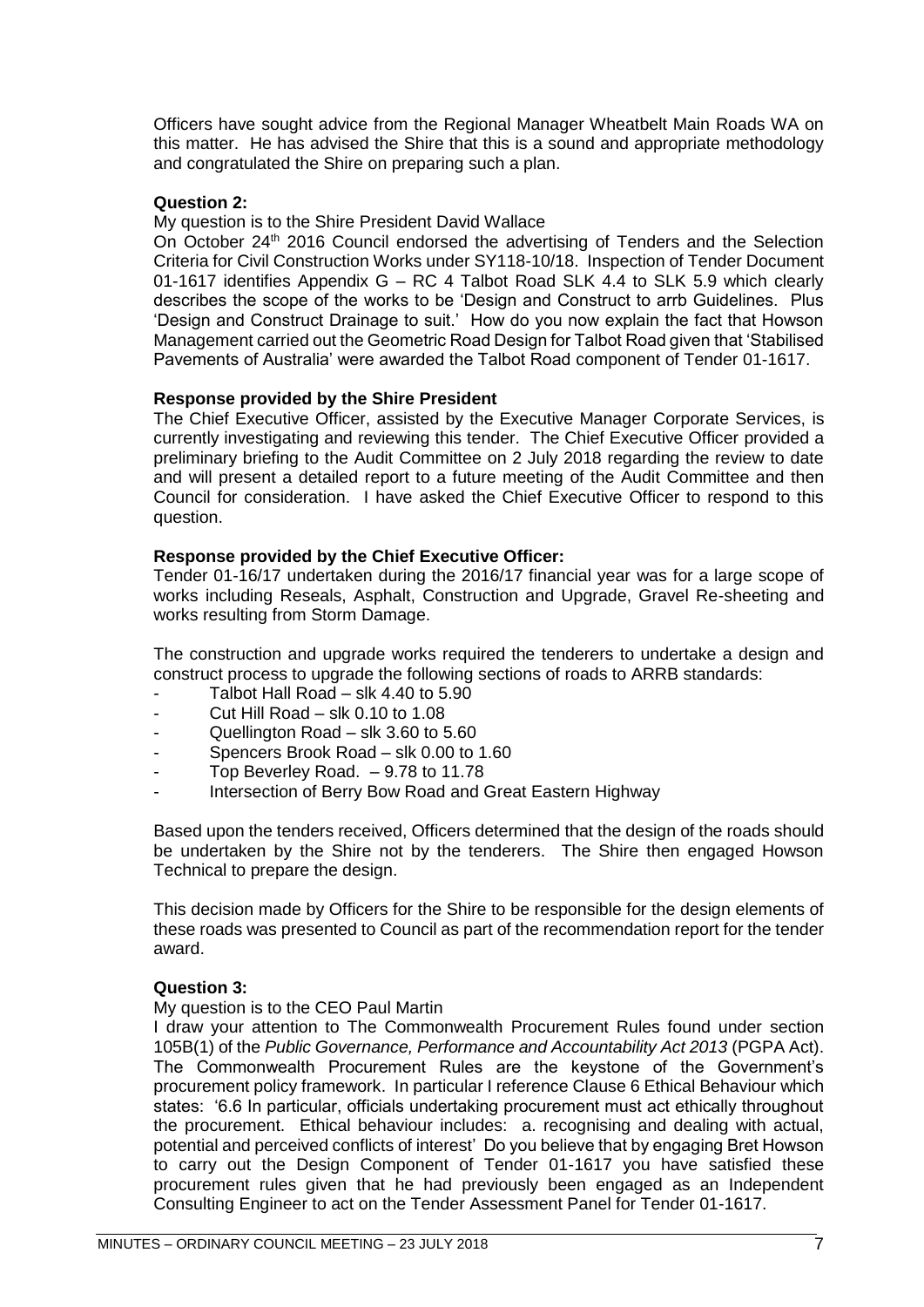## **Response provided by the Chief Executive Officer:**

Officers have obtained advice from the Department of Local Government on this matter and have been informed that The Commonwealth Procurement Rules do not apply to Local Government in WA.

Notwithstanding this I am currently investigating and reviewing this tender as part of which I have sought advice from the Public Sector Commission and WALGA. I have briefed the Audit Committee on my preliminary findings to date and I will be presenting a report to a future Audit Committee meeting on this matter so would prefer to provide a response to your question at that time.

I do acknowledge however that based upon my preliminary findings the organisation could have managed this tender better and I will outline this in my report to the Audit Committee for their consideration.

## **Question 4:**

My question is to the CEO Paul Martin

In the SOY financial report of March 2017 I note that Howson Technical is paid \$1828.75 for a Site Visit and Draft Design Drawings for Talbot Road. I then note that in the April 2017 financial report Howson Technical is paid \$1985.50 for a Site Visit and Finalise Drawings. Can you explain why you have been unable to locate any final drawings and can you only provide under FOI a set of Draft not for construction drawings that are incorrectly titled Talbot Hall Road.

## **Response provide by the Chief Executive Officer:**

Unfortunately, I am not able to explain this as the staff involved no longer work for the Shire and there are limited records regarding this matter.

<span id="page-7-0"></span>3.2 Response to unasked questions from the previous meeting *Nil*

## <span id="page-7-1"></span>**4. PUBLIC QUESTION TIME**

Public Question Time is conducted in accordance with the Act and Regulations. In addition to this the Shire's Council Meetings Local Law 2016 states –

## *6.7 Other procedures for question time for the public*

- *(1) A member of the public who wishes to ask a question during question time must identify themselves and register with a Council Officer immediately prior to the meeting.*
- *(2) A question may be taken on notice by the Council for later response.*
- *(3) When a question is taken on notice the CEO is to ensure that—*
	- *(a) a response is given to the member of the public in writing; and*
	- *(b) a summary of the response is included in the agenda of the next meeting of the Council.*
- *(4) Where a question relating to a matter in which a relevant person has an interest is directed to the relevant person, the relevant person is to—*
	- *(a) declare that he or she has an interest in the matter; and*
	- *(b) allow another person to respond to the question.*
- *(5) Each member of the public with a question is entitled to ask up to 2 questions before other members of the public will be invited to ask their questions.*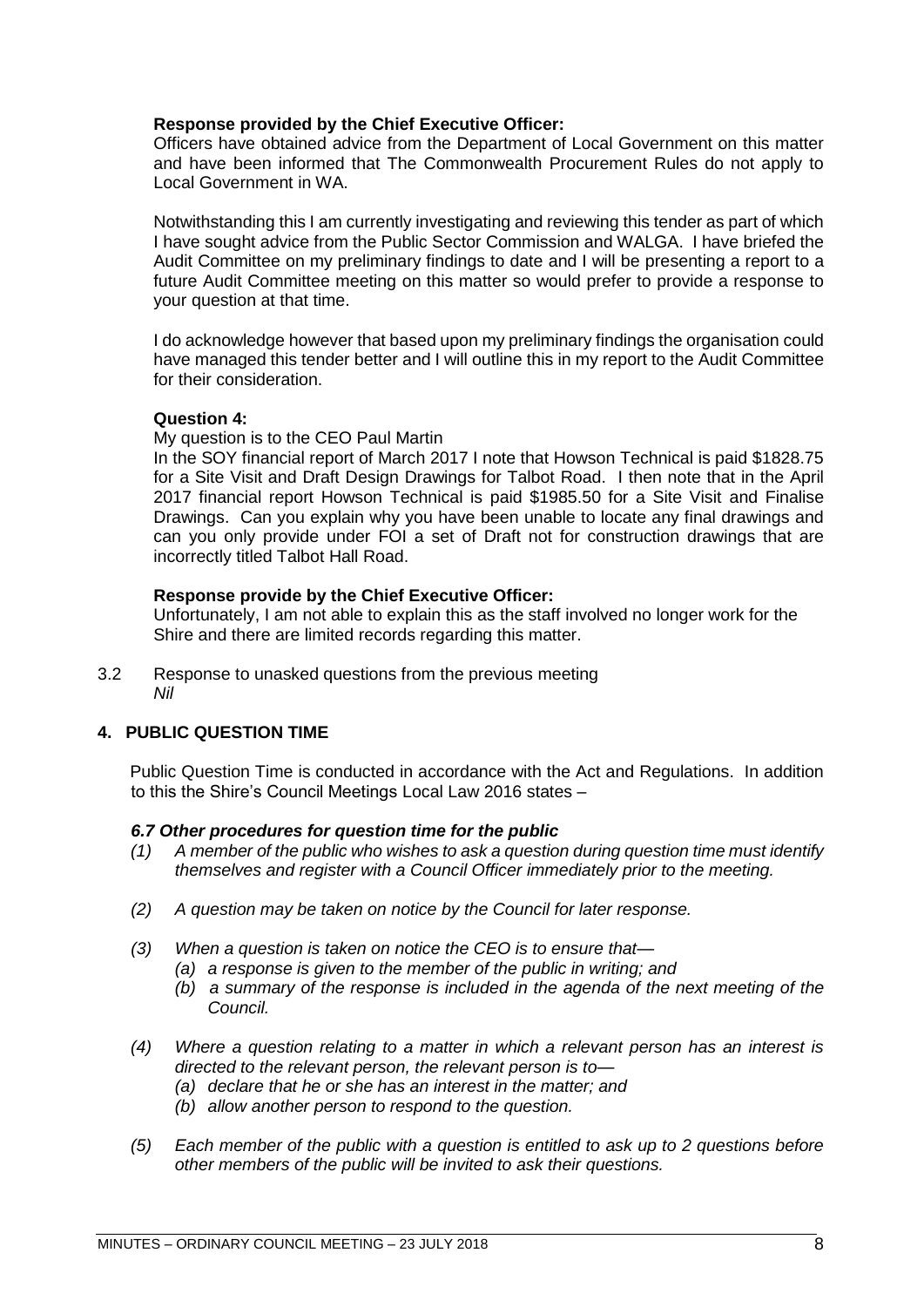- *(6) Where a member of the public provides written questions then the Presiding Member may elect for the questions to be responded to as normal business correspondence.*
- *(7) The Presiding Member may decide that a public question shall not be responded to where—*
	- *(a) the same or similar question was asked at a previous meeting, a response was provided and the member of the public is directed to the minutes of the meeting at which the response was provided;*
	- *(b) the member of the public uses public question time to make a statement, provided that the Presiding Member has taken all reasonable steps to assist the member of the public to phrase the statement as a question; or*
	- *(c) the member of the public asks a question that is offensive or defamatory in nature, provided that the Presiding Member has taken all reasonable steps to assist the member of the public to phrase the question in a manner that is not offensive or defamatory.*
- *(8) A member of the public shall have 2 minutes to submit a question.*
- *(9) The Council, by resolution, may agree to extend public question time.*
- *(10) Where any questions remain unasked at the end of public question time they may be submitted to the CEO who will reply in writing and include the questions and answers in the agenda for the next ordinary Council meeting.*
- *(11) Where an answer to a question is given at a meeting, a summary of the question and the answer is to be included in the minutes.*

*Public Question Time Commenced at: 5.03pm*

<span id="page-8-0"></span>4.1 Written Questions – Current Agenda

## **Ms Rebecca Cormack**

#### **Question 1:**

The Heritage of Western Australia Act 1990, requires the Municipal Inventory to be reviewed every 4 years after compilation, why hasn't this taken place? The Shire of York seem to have breached the Act (even reflects in Council Minutes 22 September 2008).

#### **Response provided by the Chief Executive Officer:**

- The Shire's current Municipal Heritage Inventory (MHI) was adopted by Council 22 September 2008. When adopted this replaced the previous inventory dated 1995.
- The current review of the Municipal Heritage Inventory commenced in September 2013.
- In anticipation of a draft being finalised over the next few months, Council has recently adopted a consultation and engagement plan at OCM June to guide the MHI/Heritage List review. Preliminary consultation seeking nominations and information to inform the review is anticipated to commence in August.

## **Question 2:**

My property 34 Clifford Street was placed on the MI in 2007, the only correspondence received from the Shire of York was a letter saying this was going to happen with a very narrow window to return our letter of concern, once taken postal circumstances into consideration only 4-5 days. Do you Mr President consider this adequate time for something we deemed as quite significant?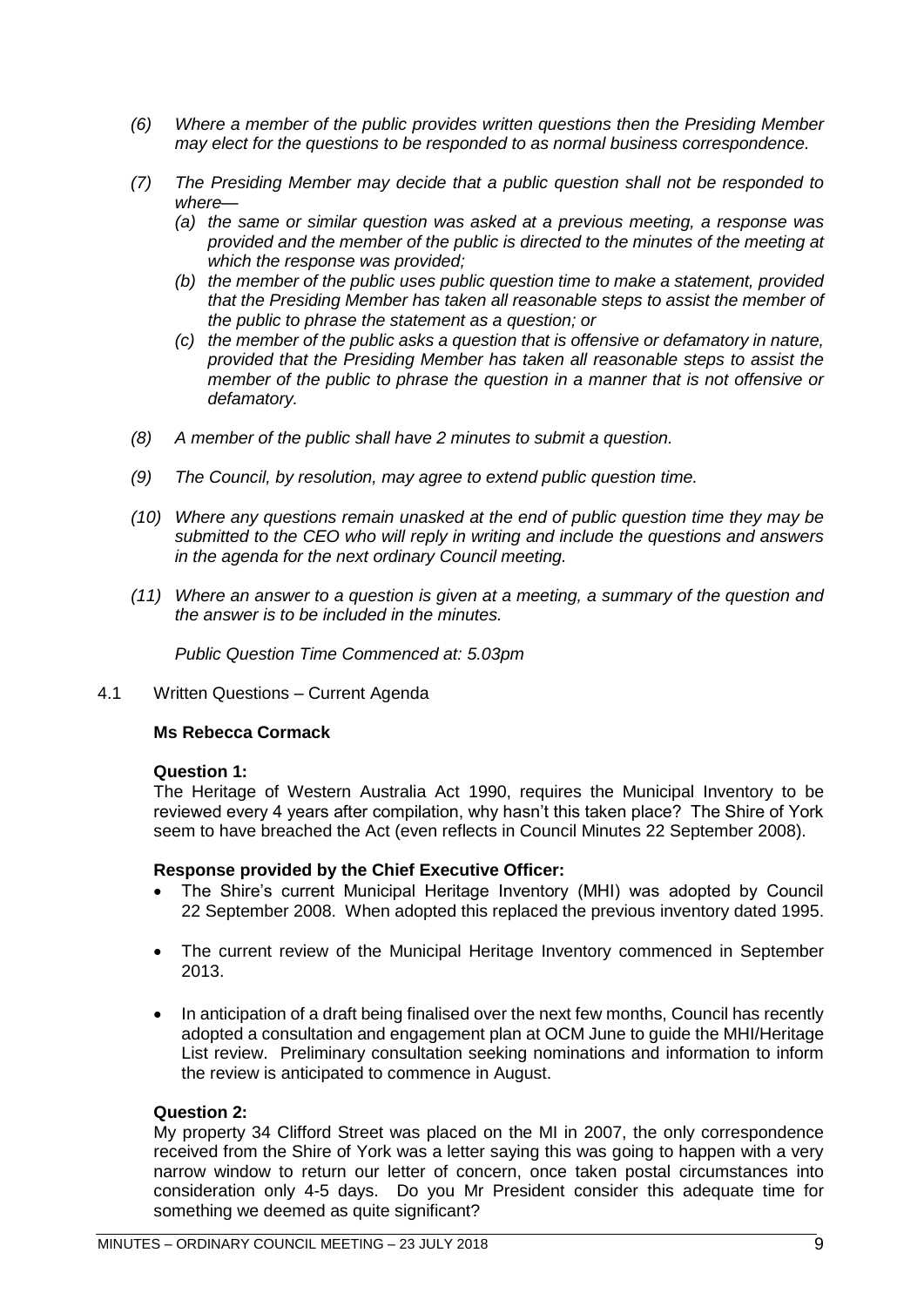#### **Response provided by the Shire President:**

I would prefer to not comment on something that occurred in 2007. However, I will say that over the last two years the Shire has improved how it communicates and engages with the community. The consultation engagement plan recently endorsed will provide a more robust process during the review of this plan allowing input from people effected such as yourself.

## **Mr Mike Gill Representing Avon Civil Engineering**

#### **Question 1:**

My question is to the Shire President

In a response to a question relating to the inexplicable payment of \$1985.50 by the Shire to a supplier, the CEO stated that he was; "*not able to explain this as the staff involved no longer work for the Shire and there are limited records regarding this matter*".

Whether or not a staff member still works for the Shire is irrelevant when it comes to accounting for municipal funds. Under section 5.41 of the Local Government Act one of the functions of the CEO is to '*ensure that records and documents of the local government are properly kept for the purposes of the Act and any other written law*'.

According to the Shires own Record Keeping Plan, the State Records Commission requires Local Government agencies to comply with section 28 of the State Records Act 2000, further, section 17 states that all employees, including those subordinate to the CEO, are '*legally required to comply with the contents of the plan*'.

As Councils' role is to '*oversee the allocation of the local government's finances and resources*', is Council confident that there are no other anomalies in relation to municipal payments to suppliers?

#### **Response provided by the Shire President:**

No, because no system is ever perfect. However the organisation is continually reviewing and improving its systems and procedures.

## **Question 2:**

My question is to the Shire President

Does the CEO have the mandate to vary and then commence a contract, valued at over 1 million dollars, prior to Official Council Approval of the Tender Award?

#### **Response provided by the Shire President:**

Tenders become contracts when they are awarded by the Council and contracts entered into. Prior to that point in time they are tender submissions. In presenting tender submissions to Council, Officers can recommend the Council award none, part, or all of any tender submissions received. Officers can also identify any aspects of the scope work Officers believe should, for whatever reasons, be done by the Shire.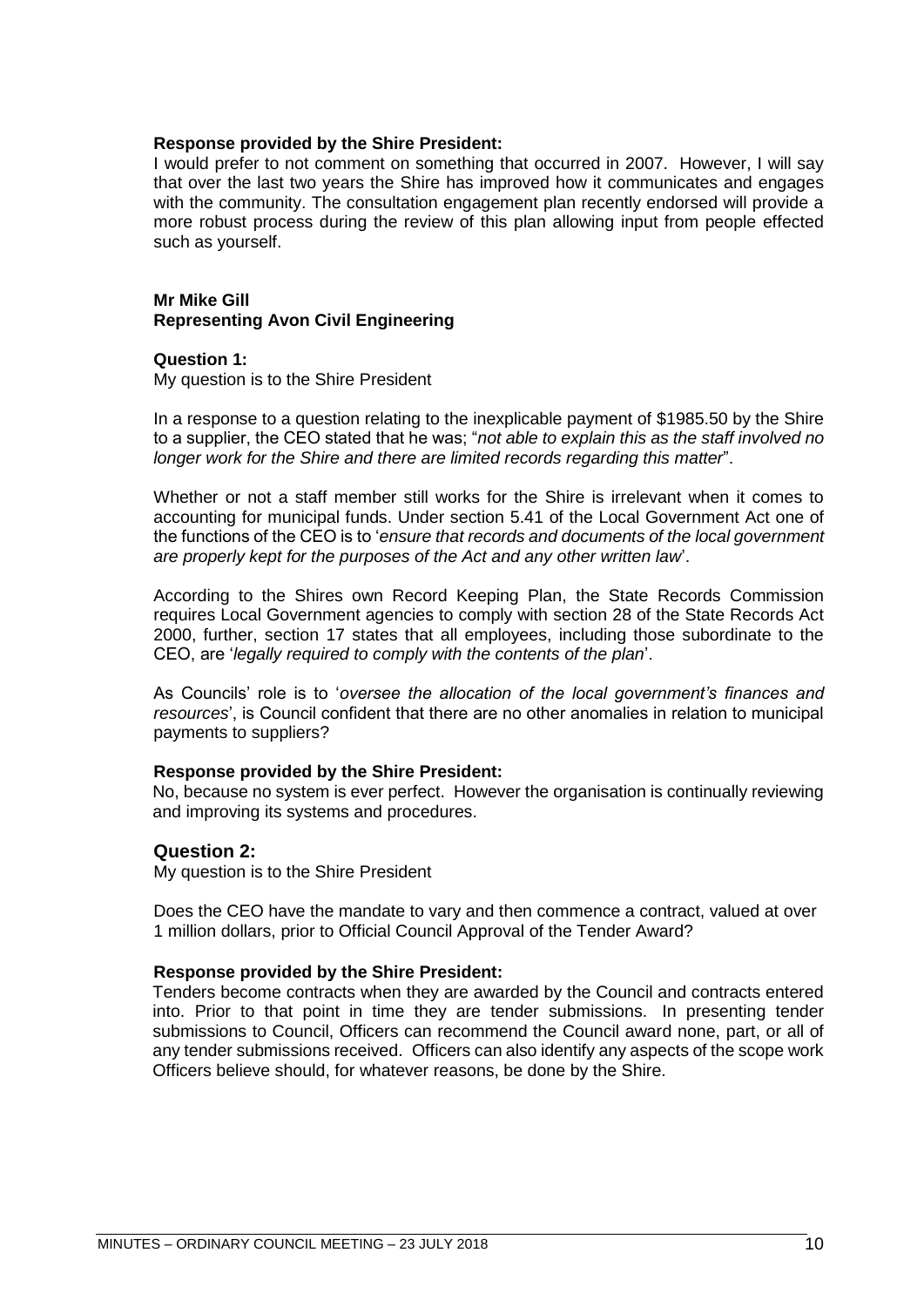## <span id="page-10-0"></span>4.2 Public Question Time

## **Mr Mike Gill Representing Avon Civil Engineering**

## **Question 3:**

My question is to the CEO

Does the Shire have Final Drawings and As Constructed Drawings for the roads constructed under the Design and Construct Contract 01-1617?

## **Response provided by the Chief Executive Officer:**

This question to be Taken on Notice.

*Public Question time Concluded at 5.11pm as there were no further questions from the Gallery.*

## <span id="page-10-1"></span>**5. APPLICATIONS FOR LEAVE OF ABSENCE**

*Cr Heather Saint requested Leave of Absence from 17 September 2018 to 29 October 2018 inclusively*

|  | Seconded: Cr Smythe<br>"That Council approves Leave of Absence for Cr Heather Saint from the<br>CARRIED: 6/0 |
|--|--------------------------------------------------------------------------------------------------------------|

#### <span id="page-10-2"></span>**6. PRESENTATIONS**

- <span id="page-10-3"></span>6.1 Petitions *Nil*
- <span id="page-10-4"></span>6.2 Presentations *Nil*
- <span id="page-10-5"></span>6.3 Deputations *Nil*
- <span id="page-10-6"></span>6.4 Delegates reports *Nil*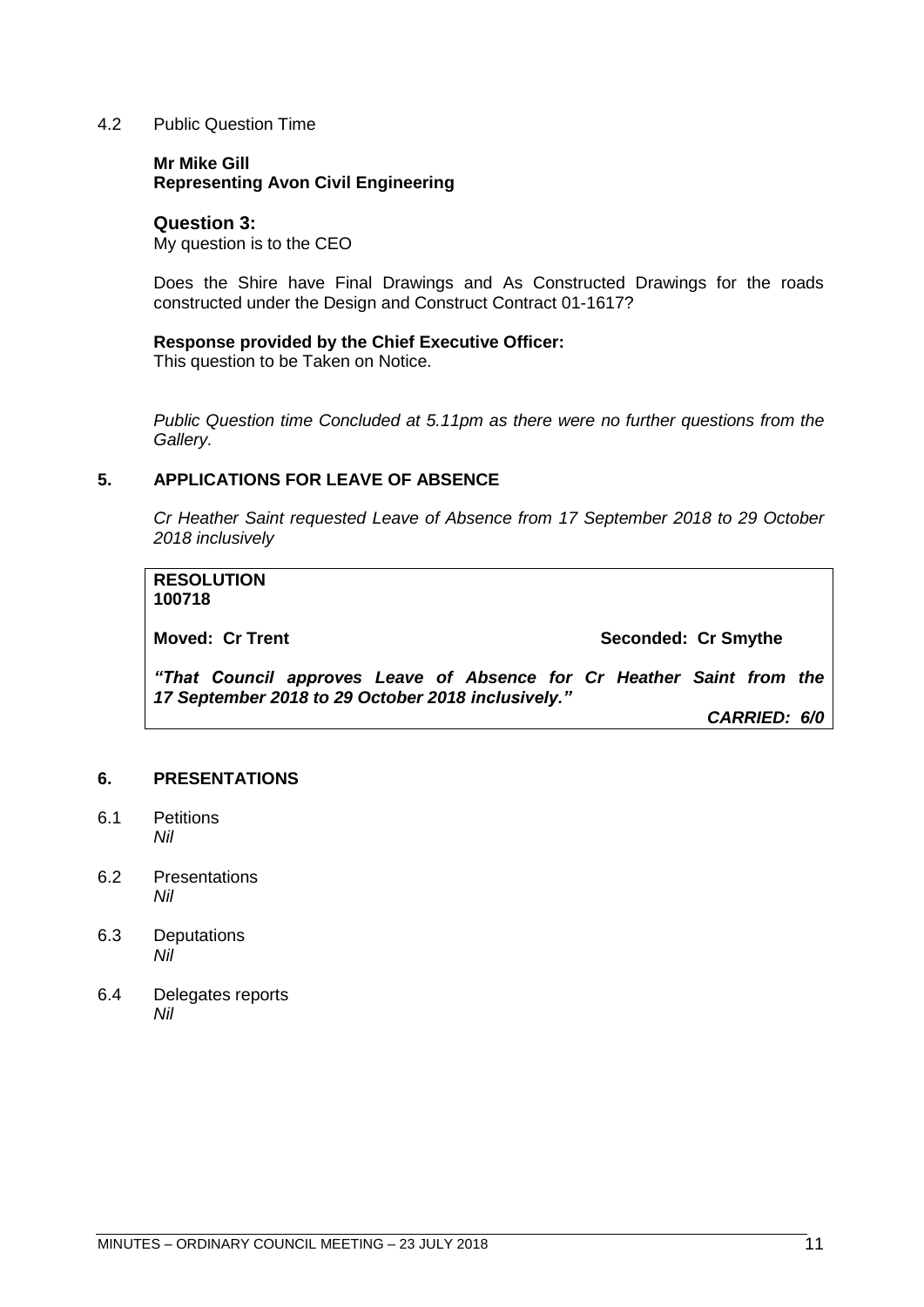## <span id="page-11-0"></span>**7. CONFIRMATION OF MINUTES OF PREVIOUS MEETINGS**

7.1 Minutes of the Ordinary Council Meeting held 25 June 2018

**Confirmation** 

| <b>RESOLUTION</b><br>110718                                                                                              |                     |
|--------------------------------------------------------------------------------------------------------------------------|---------------------|
| <b>Moved: Cr Smythe</b>                                                                                                  | Seconded: Cr Saint  |
| "That the minutes of the Ordinary Council Meeting held 25 June 2018 be<br>confirmed as a correct record of proceedings." |                     |
|                                                                                                                          | <b>CARRIED: 6/0</b> |

7.2 Minutes of the Special Council Meeting held 9 July 2018

**Confirmation** 

| <b>RESOLUTION</b><br>120718          |                                                                                |
|--------------------------------------|--------------------------------------------------------------------------------|
| Moved: Cr Trent                      | Seconded: Cr Ferro                                                             |
| as a correct record of proceedings." | "That the minutes of the Special Council Meeting held 9 July 2018 be confirmed |
|                                      | <b>CARRIED: 6/0</b>                                                            |

## <span id="page-11-1"></span>**8. ANNOUNCEMENTS BY PRESIDING MEMBER WITHOUT DISCUSSION** *Nil*

<span id="page-11-2"></span>**9. OFFICER'S REPORTS**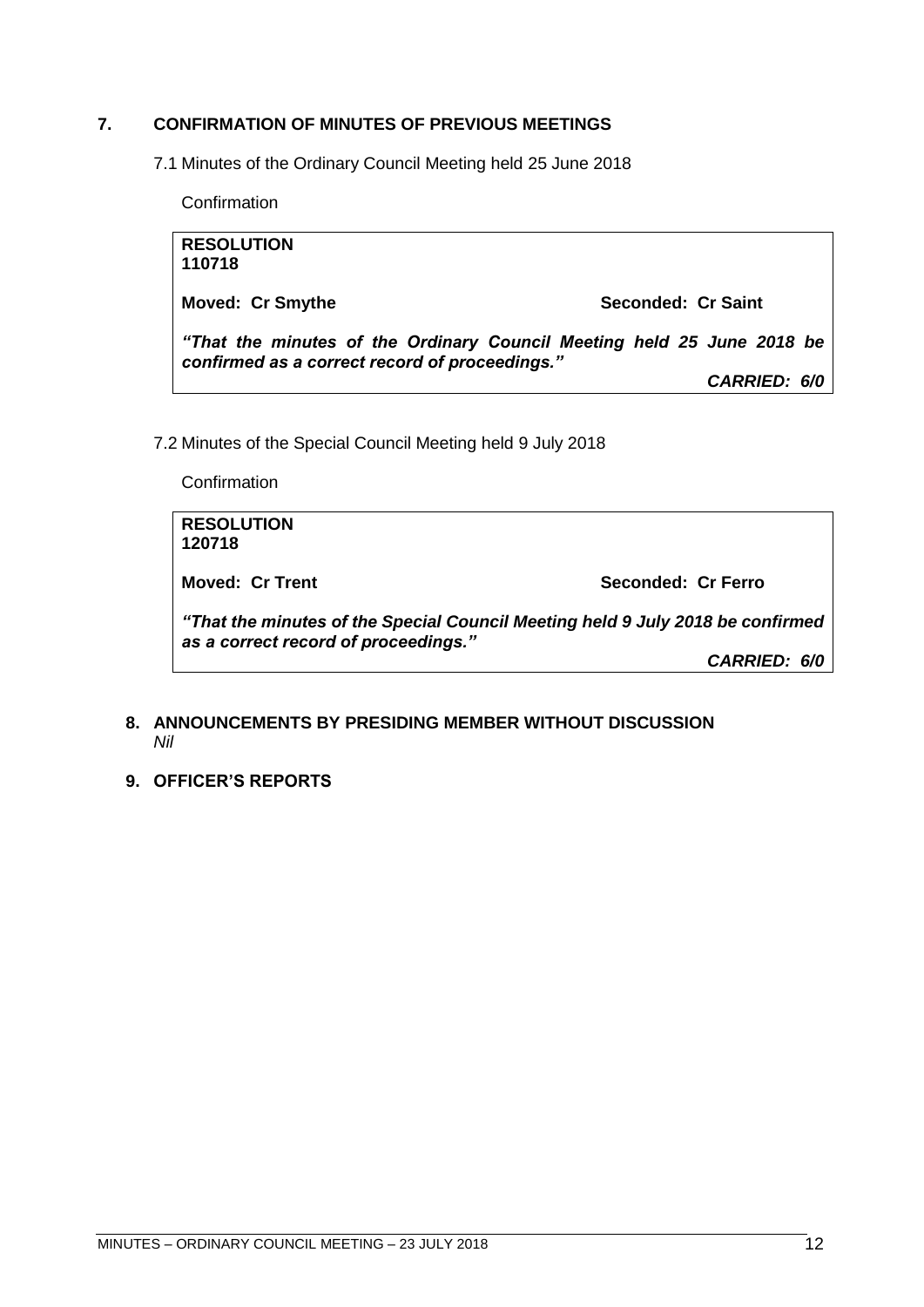# <span id="page-12-0"></span>*SY084-07/18 – Development Application: Verandah Addition on Heritage Listed Building: Lot 7 (95) Avon Terrace, York (Castle Hotel)*

**FILE REFERENCE: AV1.5860 APPLICANT OR PROPONENT(S): Peter Bowman AUTHORS NAME & POSITION: Carly Rundle, Senior Planner RESPONSIBLE OFFICER: Paul Martin, Chief Executive Officer PREVIOUSLY BEFORE COUNCIL: No DISCLOSURE OF INTEREST: Nil APPENDICES: A – Site Plan**

**B – Development Plans**

## **Nature of Council's Role in the Matter:**

• Quasi-judicial

## **Purpose of the Report:**

To request Council to make a determination on a development application received for a new verandah addition to a Heritage Listed Building (Castle Hotel) at Lot 7 (95) Avon Terrace, York.

## **Background:**

The Castle Hotel is located at Lot 7 (95) Avon Terrace, York, and Lot 75 South Street, York. Although the proposed new verandah addition is located on the Avon Terrace frontage, and is wholly within the boundaries of Lot 7 and the adjoining Road Reserve (refer Appendix A – Site Plan).

The property is zoned 'town centre' by Shire of York Town Planning Scheme No.2, is listed on the Shire of York's Heritage List as a 'Category 1B' building and is also located within York Central Heritage Precinct.

The development application submitted proposes to erect a new verandah addition on the Avon Terrace frontage over a currently uncovered area which will extend over the footpath into the Road Reserve. The verandah addition will match in style, colour and design of the existing verandah to the north, which was issued development approval 15 July 2002 (and amended design approved 30 August 2002), with minor amendments such as wider spacing of poles.

A copy of the development plans is provided in **Appendix B**.

#### **Comments and details:**

The application is required to be assessed in accordance with the Shire of York's Town Planning Scheme No. 2 (Scheme) and the *Planning and Development (Local Planning Schemes) Regulations 2015* – Schedule 2 Deemed Provisions.

#### Shire of York Town Planning Scheme No.2

The property is zoned 'town centre' by Shire of York Town Planning Scheme No. 2 (Scheme). The building is currently used as a 'Hotel' containing bar, tavern, accommodation, restaurant and drive through bottle-shop uses. A 'Hotel' is 'AA" use in the 'town centre' zone, which means that the use may be permitted at the discretion of Council. The use is already in operation and a Hotel in this location is appropriate.

The objectives for the 'town centre' zone are:

- *a) to retain the town centre of York as the principal place for retail, commercial, civic, and touristoriented uses in the District*
- *b) to preserve the unique qualities of the town centre as a heritage place, including the conservation of existing heritage buildings, and to avoid development which will detract from those qualities.*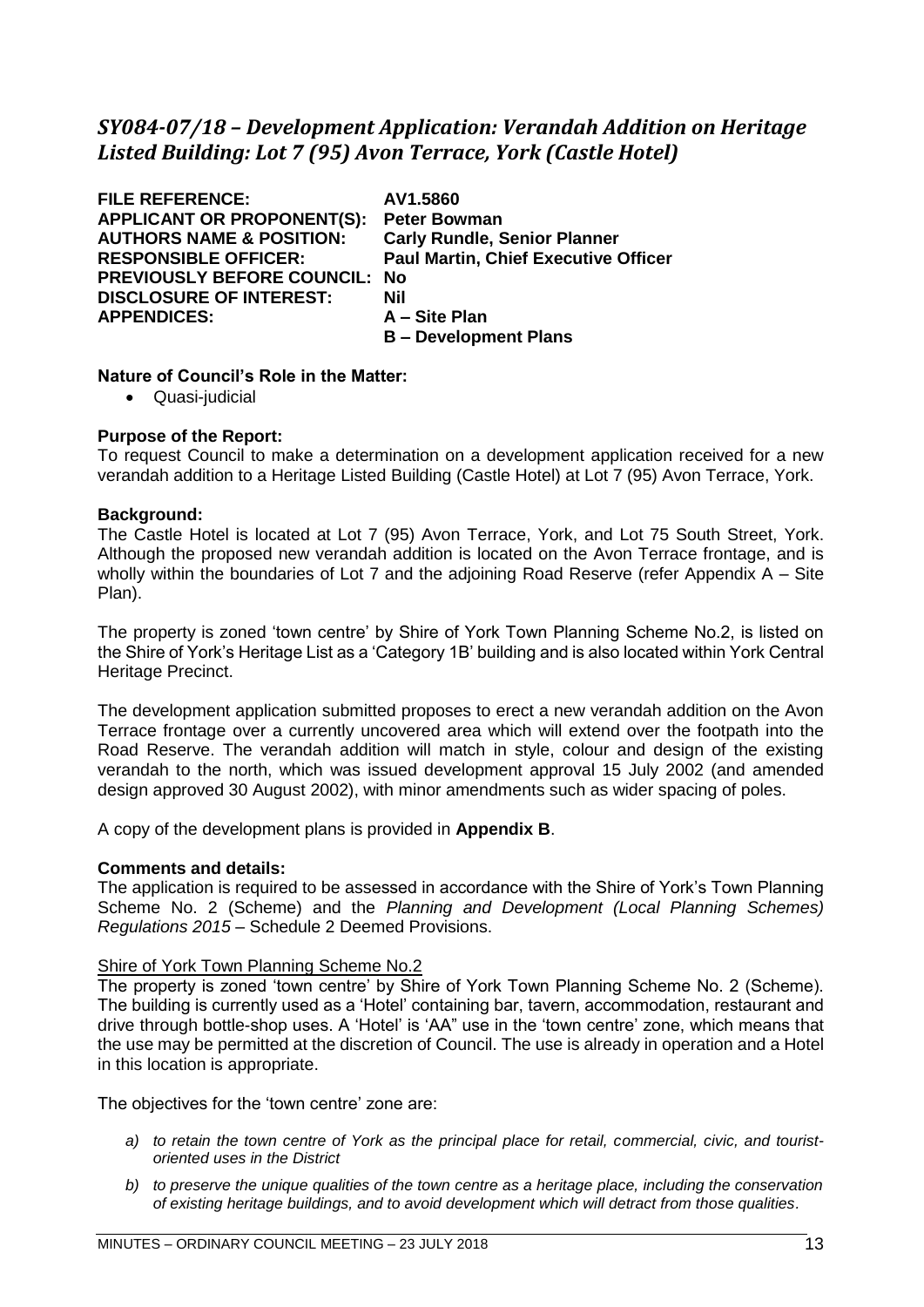- *c) to ensure development complies with Design Guidelines adopted by the local government for the town centre.*
- *d) to encourage a high standard of development of commercial facilities to service the residents, the farming sector, tourists, and travellers.*
- *e) to encourage a high standard of landscaping in and around the town centre; the local government will undertake planting of shade trees in road reserves and public carparks where appropriate.*
- *f) to encourage a high standard of residential and residential mixed-use development in appropriate locations that contribute to the amenity, security and economic sustainability of the town centre.*

Other relevant provisions of the Scheme include clauses 4.9.3 development requirements and 5.1 relating to heritage – precincts and places of cultural significance (discussed further below).

Development requirements listed in the Scheme applicable to the Town Centre zone require the local government in consideration of an application for planning consent to have regard to:

- design guidelines adopted by the local government;
- colour and texture of external building materials;
- building size, height, bulk, roof pitch;
- setback and location of the building on its lot:
- architectural style and design details of the building:
- function of the building;
- the relationship to surrounding development having particular regard to any impact upon the heritage significance of the York townscape, its streetscapes, and any Heritage Place of Heritage Precinct:
- other characteristics considered to be relevant; and
- landscaping to complement the appearance of the proposed development and town centre.

The proposed new verandah will provide a cover over an area currently used for outdoor alfresco dining within Lot 7. The use of this alfresco area will not be altered by the verandah, which is being provided to facilitate use of this area for alfresco dining purposes by providing shade and shelter to customers. The location of the verandah over the footpath is also beneficial providing shade and shelters to pedestrians using the footpath. The proposed verandah addition is consistent and compatible with existing uses on the property.

In terms of visual appearance, the verandah addition will match in colour, style, scale, height and architectural design that of the existing verandah which it will adjoin to the north approved in 2002, and is compatible with the surrounding development context consisting of buildings built up to the road reserve, with awnings extending over the footpath. The proposed verandah is generally considered consistent with development requirements of the Scheme, and will not impact existing bins, servicing poles or street trees located immediately in front of the building.

#### Clause 67 – Matters for Consideration (Regulations)

Local government is to give due regard to Clause 67 in the consideration of any development application. The following are those most relevant to the application and require consideration:

*(c) Any approved State planning policy, (k) the building heritage conservation of any place that is of cultural significance & (za) the comments or submissions received from any authority consulted under clause 66*

The building, known as the Castle Hotel is located within the 'Central York Heritage Precinct' and is listed on the Shire's Heritage List as a 'Category 1B', which means that it is: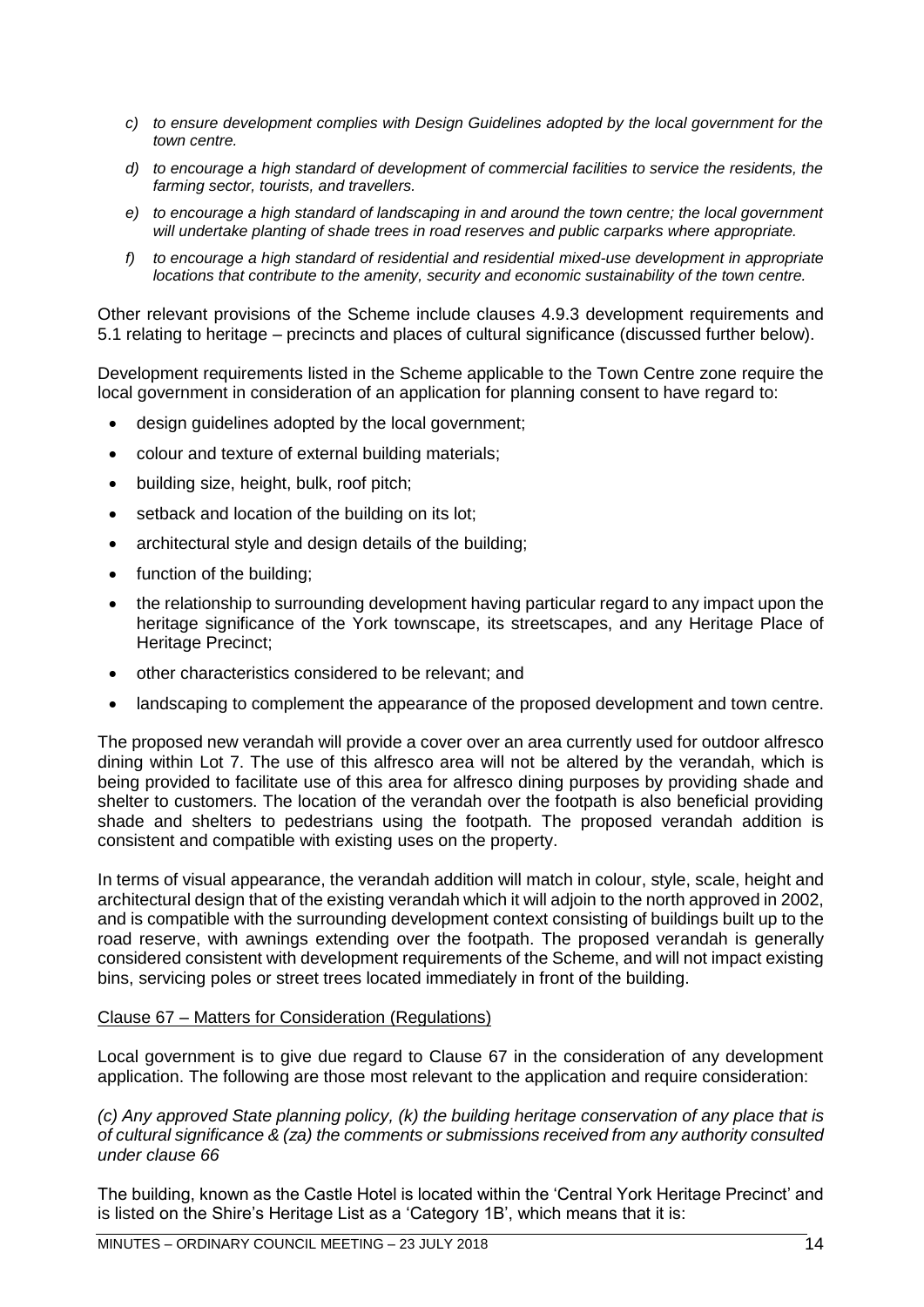*"It is a place of considerable significance which is very important to the locality and has a high degree of integrity/authenticity. The recommendation of the heritage list is that the place be retained and conserved, and the desired outcome is that conservation of the place is highly desirable, and any alterations or extensions should reinforce the significance of the place".*

The Regulations, Scheme, Local Planning Policy No.3 Heritage Precincts and Places and State Planning Policy 3.5 Historic Heritage Conservation generally set out that development should conserve and protect the cultural heritage significance and not detract from its heritage significance and should be compatible with the siting, architectural style and form, materials and external finishes of the place.

The Castle Hotel is a two storey and iron Federation Filigree style hotel with wooden verandah and balconies facing Avon Terrace and South Street. Brickwork on these two faces is of a later date than that of the other two sides. The building is historically important as one of the oldest hotels in Western Australia and is well preserved.

To advise on impacts to the heritage values of the building, the application was referred to the Shire's Heritage Advisor, Heritage Intelligence who advised that:

- *the proposed verandah replicates in form, size, materials and details and is proposed to adjoin, the existing veranda that was constructed in 2002;*
- *there is currently no roof over the proposed verandah area, nor has there ever been a roof in that location*

*In considering the objectives of Section 4.2 of the Heritage Precincts and Places Policy, relating to commercial development my response is:*

*'in my opinion the proposed continuation of the existing verandah is the most appropriate response with minimal physical or aesthetic impact to the subject building and minimal impact on the Avon Terrace streetscape vistas. I have a vested interest, as I was involved in achieving the existing awning design when that verandah was proposed in 2002 during which time I was the Heritage Advisor for the Shire of York. It could be beneficial to consider some clear sheets in the roofing to allow light into the ground floor areas'."* 

The Heritage Council was also referred the application, as the place is listed to be assessed for potential inclusion on the State Heritage Register. A response was provided as follows:

*"The Heritage Council's Register Committee has previously identified both these places as warranting assessment for possible entry in the State Heritage Register of Heritage Places; however, a full assessment of their cultural heritage significance has not yet been undertaken. We thank you for forwarding information on the proposed development, which will assist with the future assessment of the place for the State Register. We note that the works involve the construction of an awning addition between the original Hotel building and an existing awning addition at the North end of the Avon Terrace façade. It would be good conservation practice for the proposed new structure to be detailed to be freestanding and physically separate from the Hotel building and its verandahs."* 

It is considered that whilst the verandah will create an awning structure over an area which has previously been uncovered, it will have minimal impact on the heritage significance of the precinct and building and is generally supported by the Heritage Advisor and Heritage Council. The erection of the verandah will involve bolting of the trusses to the western façade which is mostly constructed of metal columns on the ground floor, and wood beams on the upper floor balcony. Metal columns are unlikely to be original fabric and bolts to wooden beams will mimic that which has already been undertaken for the verandah constructed in 2002. The proposed verandah will not be bolted to the wooden façade and on the southern side which is anticipated to be original fabric. In this regard the proposed alterations and attachments to the existing building are considered acceptable.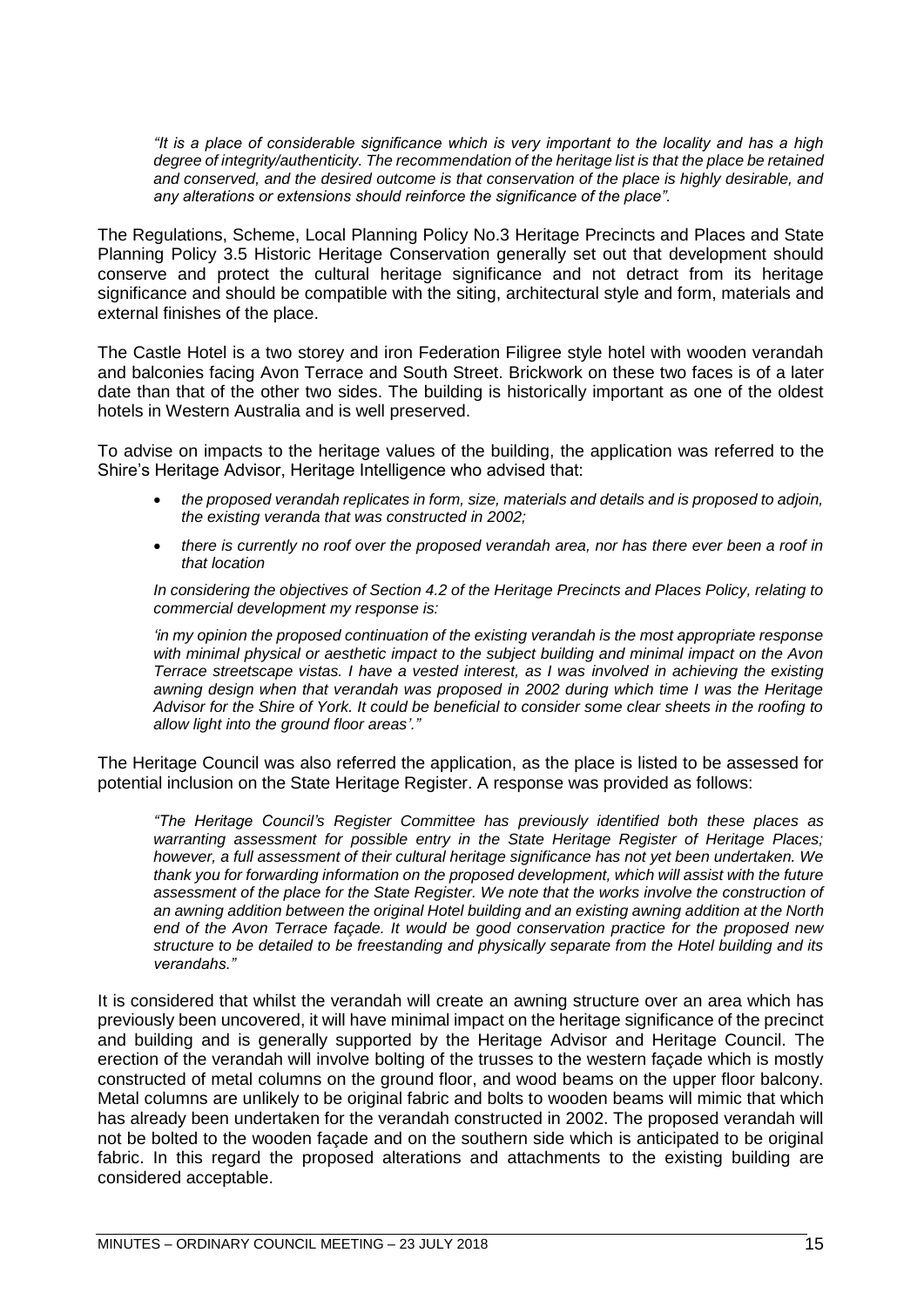## *(g) any local planning policy for the Scheme area & (l) the effect of the proposal on the cultural heritage significance of the area in which the development is located*

The property is located within the Shire of York Cultural Heritage Precinct and is surrounded by similarly listed properties on the Heritage List. Guidelines for development in the York Central Heritage Precinct are set out in Local Planning Policy No. 3 Heritage Precincts and Places (LPP3). Provisions of the policy applicable to this development include:

| Section       | Provision                                                                                                               | Comment                             |
|---------------|-------------------------------------------------------------------------------------------------------------------------|-------------------------------------|
| 4.4.2<br>Form | <b>General Guidelines</b>                                                                                               |                                     |
|               | All commercial development shall respect and maintain the<br>traditional pattern and appearance of commercial buildings | Complies with provisions.           |
|               | in the Central York Precinct and shall achieve the following                                                            | Verandah design is simple and       |
|               | criteria:                                                                                                               | modern.<br>and<br>matches<br>in     |
|               | e) New commercial developments should be simply                                                                         | design and style the existing       |
|               | treated, well-proportioned and detailed, though should                                                                  | verandah to the north.              |
|               | not endeavour to copy history types in general.                                                                         |                                     |
|               |                                                                                                                         | The height of the verandah is       |
|               | Verandahs and Awnings                                                                                                   | compatible with surrounding         |
|               | New commercial development shall have a verandah or                                                                     | structures and extends the full     |
|               | awning over the public footpath of sufficient dimensions so                                                             | width of the building supported     |
|               | as to provide effective weather protection for pedestrians.                                                             | by posts.                           |
|               | The awning should be located at first floor height, and not at                                                          |                                     |
|               | any level above. The awning should be simple in design and                                                              | verandah<br>The<br>is<br>not<br>- a |
|               | should line through with any existing awnings on adjacent                                                               | reinstatement as there has not      |
|               | development.                                                                                                            | previously been a verandah in       |
|               | Awnings should preferably extend for the full width of the                                                              | this location and is a simple       |
|               | building to allow continuous weather protection of the                                                                  | contemporary awning which is        |
|               | footpath below. Awnings supported by verandah posts are                                                                 | not anticipated to detract from     |
|               | acceptable.                                                                                                             | the significance of the place       |
|               |                                                                                                                         | (refer comments above).             |
|               | The requirement for an awning over the public footpath may                                                              |                                     |
|               | be waived in locations where there is no continuous current                                                             | The verandah has a pitch of         |
|               | or proposed streetscape. For existing buildings, the                                                                    | 9.8 degrees to match<br>the         |
|               | reinstatement of verandahs with verandah posts located on                                                               | adjoining verandah to<br>the        |
|               | the public footpath will normally be permitted, provided it can                                                         | north.                              |
|               | be demonstrated that such a verandah would be consistent                                                                |                                     |
|               | with the original form and design of the building and its                                                               |                                     |
|               | heritage integrity. Verandahs should only be reinstated                                                                 |                                     |
|               | where there is good evidence of their original existence and                                                            |                                     |
|               | must take into account modern standards for public safety.                                                              |                                     |
|               | Restoration or reinstatement of traditional verandahs<br>$\bullet$                                                      |                                     |
|               | or awnings should be based on archival evidence;                                                                        |                                     |
|               | Buildings constructed without an awning or verandah<br>$\bullet$                                                        |                                     |
|               | should not have a traditional awning or verandah<br>constructed:                                                        |                                     |
|               |                                                                                                                         |                                     |
|               | A simple contemporary awning or canopy may be<br>$\bullet$                                                              |                                     |
|               | permitted on any building, provided it does not detract                                                                 |                                     |
|               | from the significance of the place. In particular, it                                                                   |                                     |
|               | should not introduce undue separation of the ground<br>floor from the upper levels.                                     |                                     |
|               |                                                                                                                         |                                     |
|               | <b>Compatibility of Building Forms</b>                                                                                  |                                     |
|               | The design of all commercial development shall consider the                                                             |                                     |
|               | horizontal alignments of principal levels for over-pavement                                                             |                                     |
|               | awnings, canopies, parapet tops, window heads and sills,                                                                |                                     |
|               | wherever practicable, with the adjoining development in a                                                               |                                     |
|               | streetscape.                                                                                                            |                                     |
|               | All commercial development shall respond to and reinforce                                                               |                                     |
|               | the existing characteristics of rooflines in the Central York                                                           |                                     |
|               | Precinct, as follows:                                                                                                   |                                     |
|               | Plate and wall heights, roof form, ridge lines, roof<br>b)                                                              |                                     |
|               | slopes and parapet lines shall be consistent with the                                                                   |                                     |
|               | neighbouring buildings in the streetscape.                                                                              |                                     |
|               | All verandahs shall have a minimum pitch of 10<br>C)                                                                    |                                     |
|               | degrees.                                                                                                                |                                     |
|               |                                                                                                                         |                                     |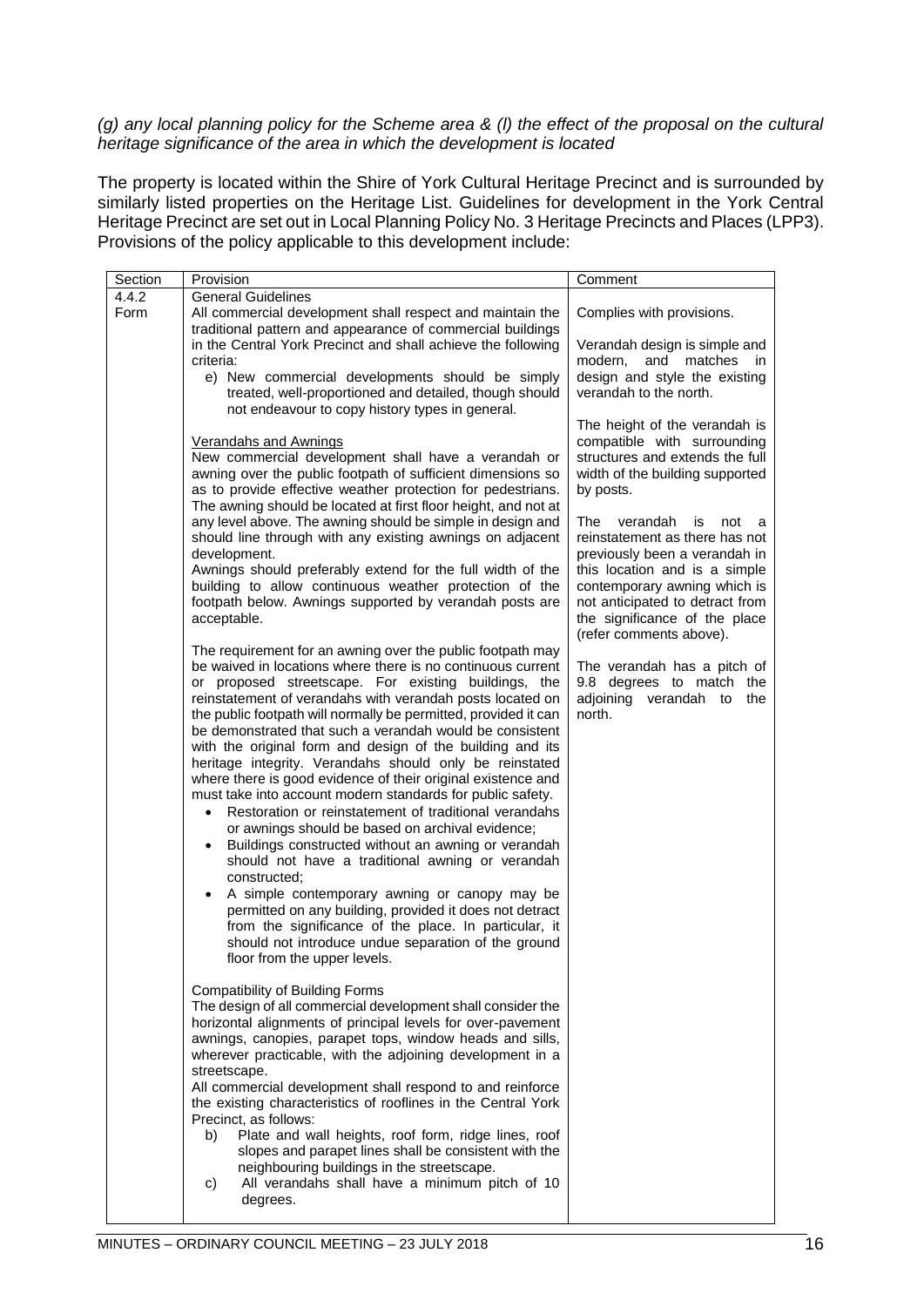| 4.4.4<br><b>Materials</b><br>and<br>Colours | The acceptable materials for new commercial buildings and<br>additions,<br>retaining walls, extensions or modifications to existing<br>commercial buildings<br>are as follows:                                                                                                                                                                                                                                                                                                                                                                                                                                                                                                                                                                                                                              | Materials proposed for the<br>verandah are colorbond roof,<br>trusses to match the existing<br>verandah to the north (albeit<br>smaller to provide clearance                                                                                                                                                                                                                                                      |
|---------------------------------------------|-------------------------------------------------------------------------------------------------------------------------------------------------------------------------------------------------------------------------------------------------------------------------------------------------------------------------------------------------------------------------------------------------------------------------------------------------------------------------------------------------------------------------------------------------------------------------------------------------------------------------------------------------------------------------------------------------------------------------------------------------------------------------------------------------------------|-------------------------------------------------------------------------------------------------------------------------------------------------------------------------------------------------------------------------------------------------------------------------------------------------------------------------------------------------------------------------------------------------------------------|
|                                             |                                                                                                                                                                                                                                                                                                                                                                                                                                                                                                                                                                                                                                                                                                                                                                                                             | underneath).                                                                                                                                                                                                                                                                                                                                                                                                      |
|                                             | Roofs<br>Roofing materials are mostly concealed behind parapets,<br>but there are instances of clay tiles and custom orb profile<br>steel sheeting being exposed to view, particularly on corner<br>sites. Preferred roofing materials include:<br>Custom orb profile sheeting. Preferred sheeting is<br>$\bullet$<br>galvanised, although zincalume or Colorbond in an<br>appropriate colour are acceptable.<br>Galvanised sheeting is generally required for buildings<br>$\bullet$<br>listed in the State Register of Heritage Places.<br>Clay tiles, if appropriate to the location.<br>Where roofing can be viewed from the street and<br>surrounding area, large scale and large profile roofing is not<br>acceptable. Roofing materials must not be used in large<br>quantities as façade treatments | Posts to be used in the<br>footpath will be steel beams,<br>whilst posts on the existing<br>verandah to the north are<br>wooden. The beams will be<br>painted, and steel is a common<br>materias for new verandahs<br>constructed<br>along<br>Avon<br>Terrace. Given<br>that<br>the<br>appearance will match once<br>painted it is considered that the<br>use of steel beams as opposed<br>to wood is acceptable. |
|                                             | Gutters<br>Half round galvanised gutters for places pre-1890.<br>٠<br>Ogee and colonial profile or quad for heritage places.<br>• Quad or half round for new places.                                                                                                                                                                                                                                                                                                                                                                                                                                                                                                                                                                                                                                        | Colours, finishes and gutters<br>match<br>the<br>will<br>existing<br>verandah to the north, which is<br>white posts, red colorbond<br>roof, and dark green gutters.                                                                                                                                                                                                                                               |
|                                             |                                                                                                                                                                                                                                                                                                                                                                                                                                                                                                                                                                                                                                                                                                                                                                                                             | Colours are compatible with                                                                                                                                                                                                                                                                                                                                                                                       |
|                                             | Colours<br>The colours to be used in all commercial development will<br>have regard to the following criteria:<br>The colours used in an existing building and in<br>a)<br>neighbouring properties in the streetscape. Colours<br>should respond to the original colours used or a<br>contemporary interpretation of those colours;                                                                                                                                                                                                                                                                                                                                                                                                                                                                         | heritage precinct requirements<br>and comply with policy and will<br>be confirmed as a condition of<br>approval.                                                                                                                                                                                                                                                                                                  |
|                                             | Colours selected from heritage ranges will be<br>b)<br>acceptable. Guidance may be taken from the colour<br>palette available for viewing at the Shire of York<br>offices;                                                                                                                                                                                                                                                                                                                                                                                                                                                                                                                                                                                                                                  |                                                                                                                                                                                                                                                                                                                                                                                                                   |
|                                             | For new buildings, sympathetic modern colours may<br>c)<br>be acceptable;<br>Colours which take their inspiration from local,<br>d)                                                                                                                                                                                                                                                                                                                                                                                                                                                                                                                                                                                                                                                                         |                                                                                                                                                                                                                                                                                                                                                                                                                   |
|                                             | natural elements such as tree leaves, bark and soils<br>may also be appropriate;                                                                                                                                                                                                                                                                                                                                                                                                                                                                                                                                                                                                                                                                                                                            |                                                                                                                                                                                                                                                                                                                                                                                                                   |
|                                             | The use of bright or garish colours in large areas<br>e)<br>visible from the street is not permitted.                                                                                                                                                                                                                                                                                                                                                                                                                                                                                                                                                                                                                                                                                                       |                                                                                                                                                                                                                                                                                                                                                                                                                   |
|                                             | Feature brickwork should not be painted.<br>f)<br>Colour schemes should include a range of tones of<br>g)<br>varying intensity to complement and enhance the<br>complexity of architectural detail and decoration of<br>the existing buildings.                                                                                                                                                                                                                                                                                                                                                                                                                                                                                                                                                             |                                                                                                                                                                                                                                                                                                                                                                                                                   |
|                                             | Monochromatic schemes are not appropriate on<br>h)<br>heritage buildings in the Central York Precinct and<br>should be avoided.                                                                                                                                                                                                                                                                                                                                                                                                                                                                                                                                                                                                                                                                             |                                                                                                                                                                                                                                                                                                                                                                                                                   |
|                                             | The application to new and existing buildings of<br>i)<br>"Corporate Standard" colour schemes or materials<br>that are not sympathetic to the character of the<br>Central York Precinct will not be supported.                                                                                                                                                                                                                                                                                                                                                                                                                                                                                                                                                                                              |                                                                                                                                                                                                                                                                                                                                                                                                                   |
|                                             | The colours to be used in heritage places, including places<br>on the State Register of Heritage Places, the Shire of York<br>Municipal Inventory of Heritage Places or any Heritage List<br>of a Town Planning Scheme, should be based on the original<br>colours used in the building, which can usually be<br>determined by paint scrapings.                                                                                                                                                                                                                                                                                                                                                                                                                                                             |                                                                                                                                                                                                                                                                                                                                                                                                                   |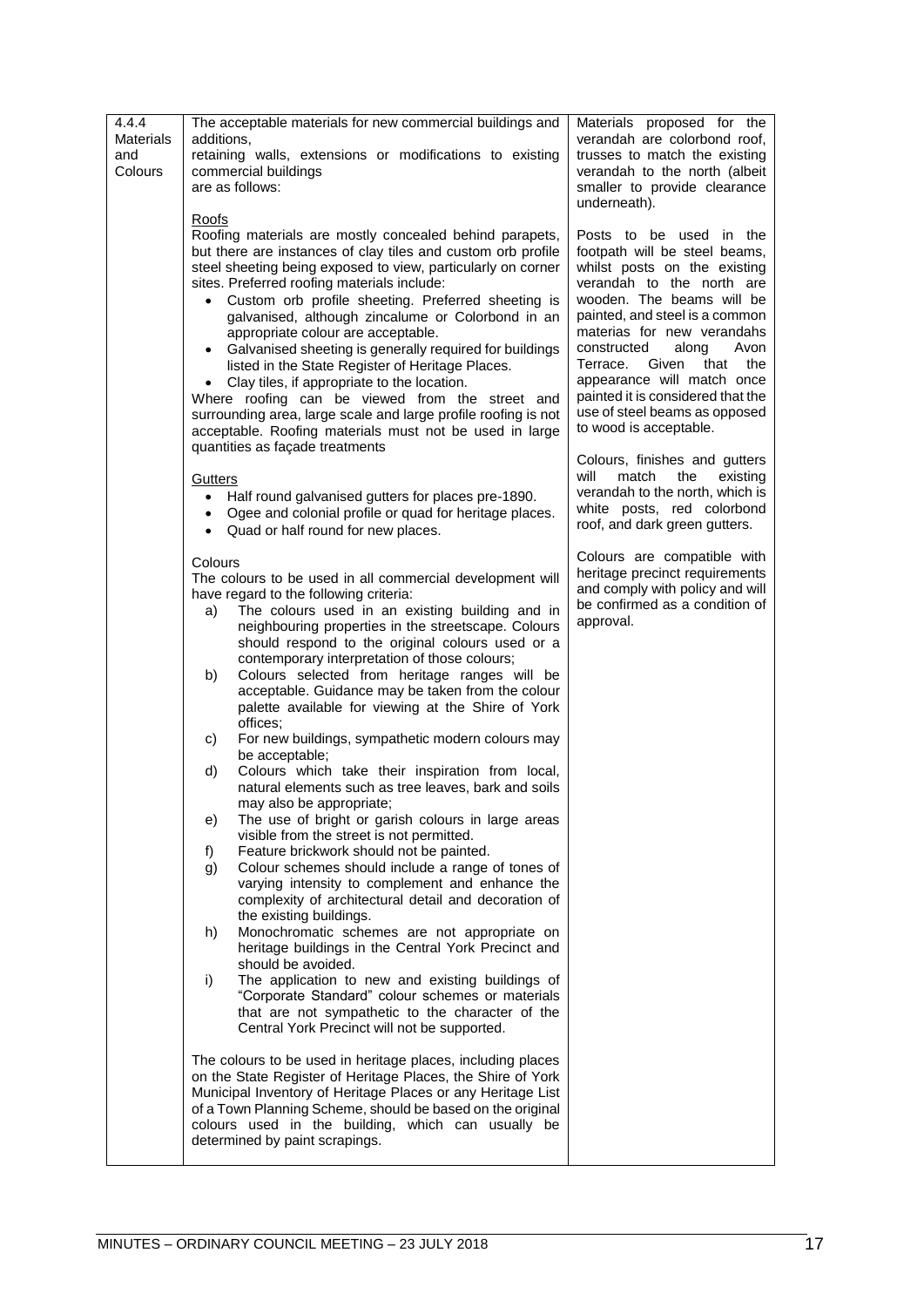| 4.4.5<br>Detailing | Verandahs<br>The style of a replacement verandah roof, posts and<br>decoration should be appropriate to the style of an existing<br>building. In the absence of any documentary evidence<br>regarding the original verandah, a simple replacement                                                                                                                                                                                                 | A simple verandah is proposed<br>to match the existing verandah<br>to the north (constructed in<br>2002).                                                                                                                                            |
|--------------------|---------------------------------------------------------------------------------------------------------------------------------------------------------------------------------------------------------------------------------------------------------------------------------------------------------------------------------------------------------------------------------------------------------------------------------------------------|------------------------------------------------------------------------------------------------------------------------------------------------------------------------------------------------------------------------------------------------------|
|                    | verandah without elaborate decoration should be used.<br>Reinstatement of missing decorative detailing on existing<br>buildings is encouraged.                                                                                                                                                                                                                                                                                                    | The verandah construction is<br>an alternation to the original<br>main façade, as the verandah<br>addition is new. Refer above                                                                                                                       |
|                    | <b>Street Facades</b><br>Alterations to the main street façade of heritage dwellings<br>should be minimised.                                                                                                                                                                                                                                                                                                                                      | regarding comments on impact<br>of heritage significance of<br>property.                                                                                                                                                                             |
|                    | The original pattern of the facade, the relationship of<br>windows and walls and any architectural design or patterns,<br>shall be retained.<br>Facades of new buildings, even though they may be of<br>contemporary design and materials, should reflect, or be<br>derived from, the articulation of the facades of the existing                                                                                                                 | The verandah addition will be<br>with<br>compatible<br>heritage<br>precinct<br>and<br>streetscape<br>elevation.                                                                                                                                      |
|                    | significant buildings. There shall be a visual harmony<br>between the new façade and the existing street elevation.<br>New buildings should never copy traditional decorative<br>elements. If decoration is required, it should be appropriate<br>for the date of construction of the building.                                                                                                                                                   | Details of lighting (if any<br>proposed) have not been<br>provided.<br>condition<br>A<br>οf<br>approval<br>will<br>included<br>be<br>requiring details of lighting (if<br>new lighting is proposed) to be                                            |
|                    | Lighting<br>External lighting of a commercial building must be designed<br>to be in keeping with the character of the street, to light the                                                                                                                                                                                                                                                                                                        | provided for Shire for prior<br>approval.                                                                                                                                                                                                            |
|                    | building effectively without drawing undue attention to it, and<br>to provide an effective level of public amenity along the<br>footpath. Lighting from the underside of awnings and<br>verandahs is acceptable. Low key lighting to facades from<br>verandahs and canopies is also acceptable.                                                                                                                                                   | Paving is not proposed to be<br>altered as a result of this<br>development. The construction<br>of the new posts and any<br>the<br>drainage<br>to<br>support<br>verandah in the footpath will                                                        |
|                    | Paved Areas & Levels<br>Footpaths and paved areas in commercial projects, other<br>than rear car parks, are to be brick paved, paved in red<br>asphalt with a laterite aggregate or imprinted concrete in<br>appropriate colours & designs. Tessellated tiles may be<br>appropriate for commercial building in-goes (recessed door<br>entries). Rear car parks not visible from Avon Terrace may<br>be laid in normal hot mix with a grey finish. | require minor alteration and<br>reinstatement. A condition of<br>approval<br>will<br>require<br>reinstatement to the Shire's<br>satisfaction, and bond taken<br>against<br>footpath<br>being<br>adequately<br>repaired<br>on<br>completion of works. |
|                    |                                                                                                                                                                                                                                                                                                                                                                                                                                                   |                                                                                                                                                                                                                                                      |

*n) the amenity of the locality including the following –*

- *(i) the environmental impacts of the development;*
- *(ii) the character of the locality;*
- *(iii) social impacts of the development*

The proposed development is not anticipated to have a detrimental impact on the amenity of the locality and will have a benefit to pedestrians by providing shade and shelter over the footpath.

*(o) the likely effect of the development on the natural environment or water resources and any means that are proposed to protect or to mitigate impacts on the natural environment or the water resource & p) whether adequate provision has been made for the landscaping of the land to which the application relates and whether any trees or other vegetation on the land should be preserved*

There are no adverse impacts on the environment anticipated. Downpipes will need to be adequately conveyed or connected to the stormwater system and will be conditional on approval.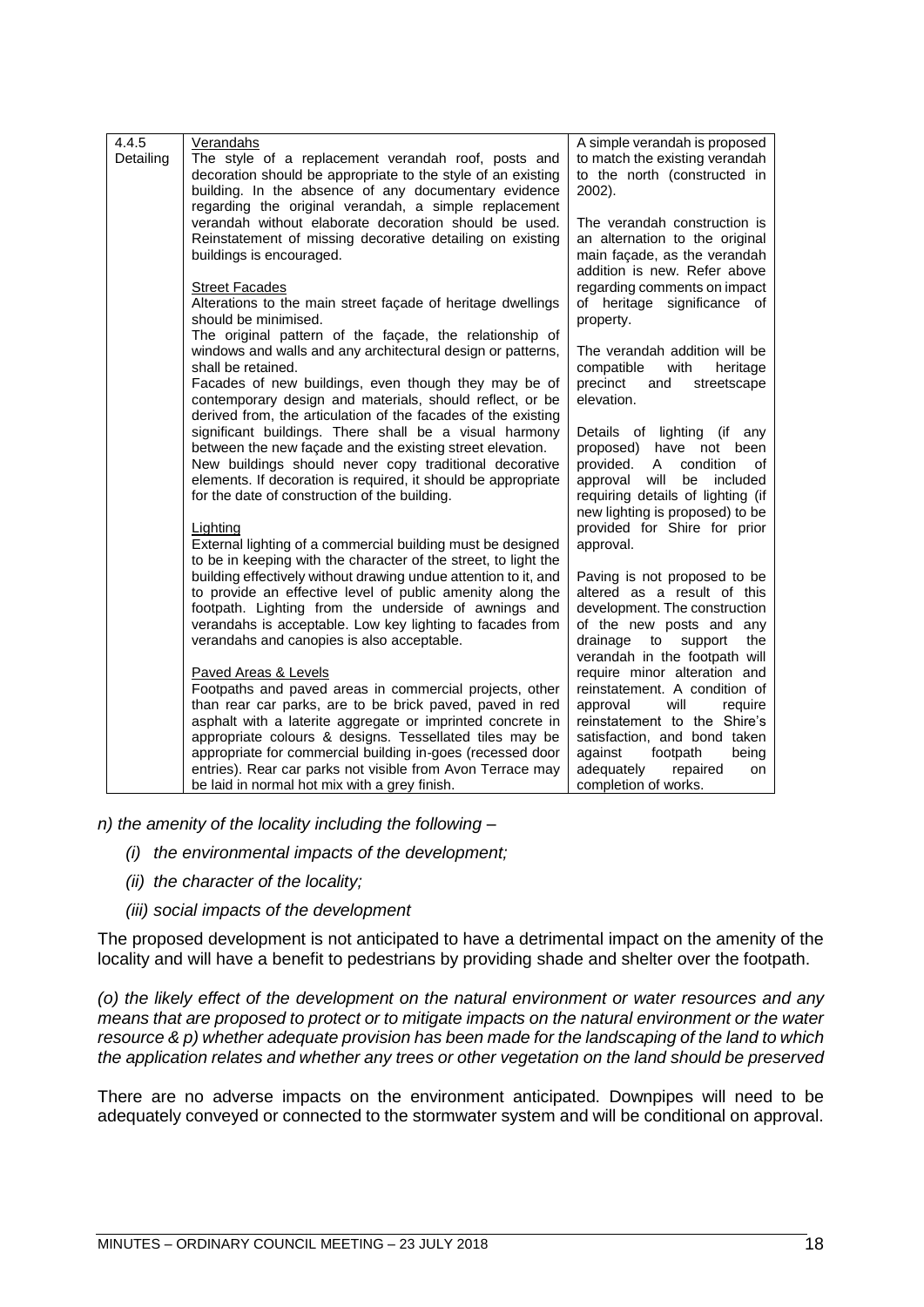*s) the adequacy of –*

- *(i) the proposed means of access to and egress from the site; and*
- *(ii) arrangements for the loading, unloading, manoeuvring and parking of vehicles &*

*t) the amount of traffic likely to be generated by the development, particularly in relation to the capacity of the road system in the locality and the probably effect on traffic flow and safety*

The application is for a new verandah which does not change the operation or use of the property or require a re-assessment of access and egress from the site, or vehicular parking.

- *u) the availability and adequacy for the development of the following –*
	- *(i) public transport services;*
	- *(ii) public utility services;*
	- *(iii) storage, management and collection of waste;*
	- *(iv) access for pedestrians and cyclists (including end of trip storage, toilet and shower facilities);*
	- *(v) access by older people and people with disability;*

Utility services, public transport services, storage and collection waste are not required for the proposed verandah addition. There is existing access for pedestrians and the public and the application is for a new verandah which does not change the operation or use of the property requiring a re-assessment of disability or older persons access to and from the property. The proposed verandah will be in close proximity to the power pole, and is likely to require consultation with Western Power as part of the building permit application.

## *(zb) any other planning consideration the local government considers appropriate.*

The *Local Government (Uniform Local Provisions) Regulations 1996*, Reg 17 provides detail on private works, on, or under public places. This requires the Local Government's written permission and the ability to impose conditions relating to the structure, placement, buildings and material waste, a charge for any damage to the public thoroughfare as a result of works, and a bond to cover the cost of potential damage if damage is not made good by the applicant and insurance requirements.

Conditions of approval will require a bond against damage to the footpath and kerb, safety of the public and insurance to be maintained for the structure.

A hoarder's permit will also be required, should obstruction of the footpath be proposed during construction works.

#### **Options:**

Should Council disagree with the officer's recommendation, the following options are available:

- 1. Refuse the application and list reasons; or
- 2. Approve the application, with modified conditions.

#### **Implications to consider:**

#### • **Consultative**

The application was publicly advertised in the Avon Valley Gazette, placed on the website and a copy made available at the front counter. No public submissions were received. The application was referred to the Shire's Heritage Advisor and Heritage Council of Western Australia. Responses received are discussed above.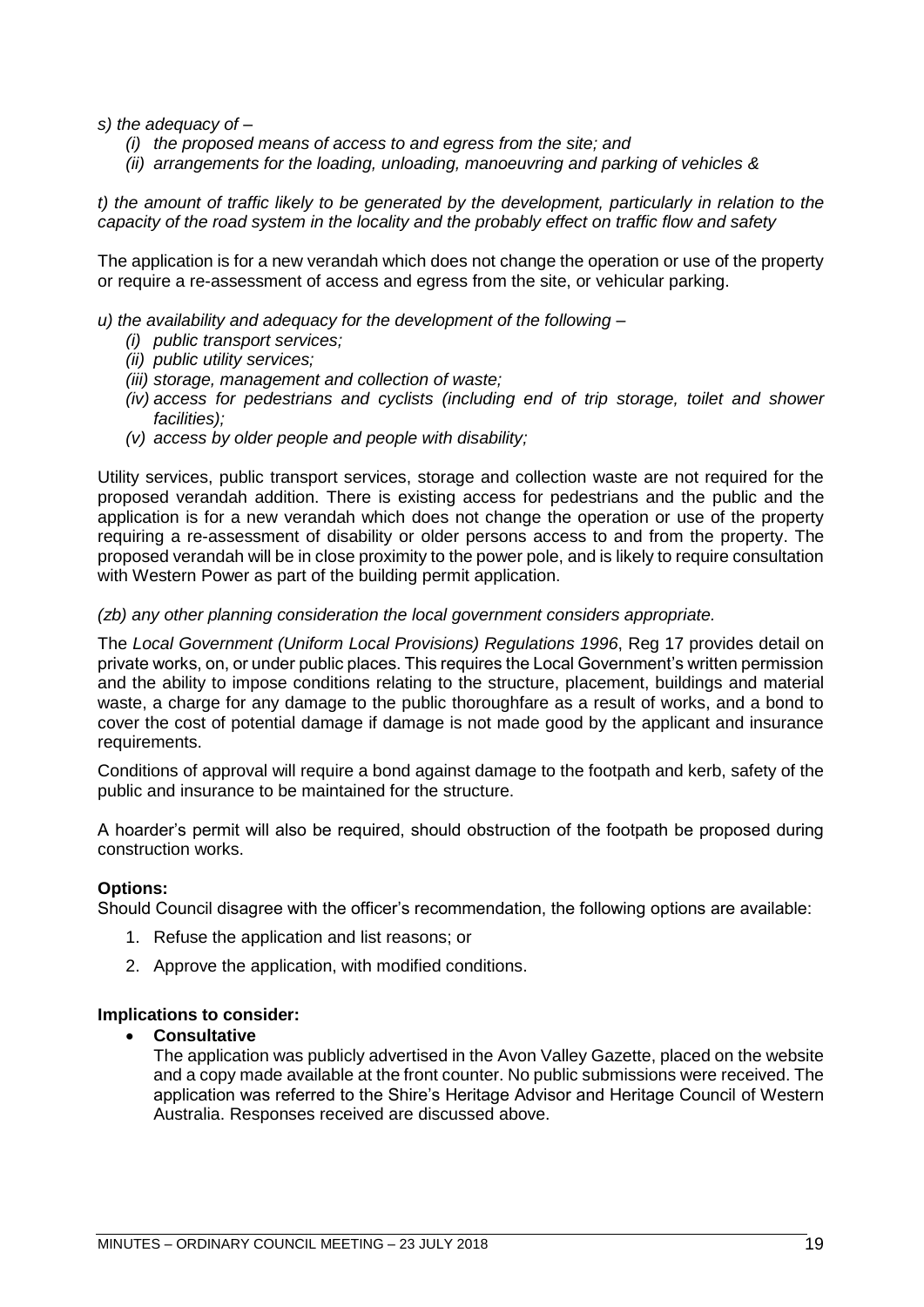## • **Strategic**

The proposal is generally considered consistent with the Shire of York's 2018-2028 Strategic Community Plan.

## • **Policy related**

There are no other policy implications associated with the proposal for the Shire.

## • **Financial**

There are no known financial implications associated with the proposal for the Shire.

## • **Legal and Statutory**

*Planning and Development Act 2005 Planning and Development (Local Planning Schemes) Regulation 2015 Local Government (Uniform Local Provisions) Regulations 1996*

## • **Risk related**

A risk assessment of the proposal has been undertaken, and there were no medium to high risks identified with the proposal that warrant further discussion.

## • **Workforce Implications**

There are no workforce implications associated with the officer's recommendation

# **Voting Requirements:**

**Absolute Majority Required: No**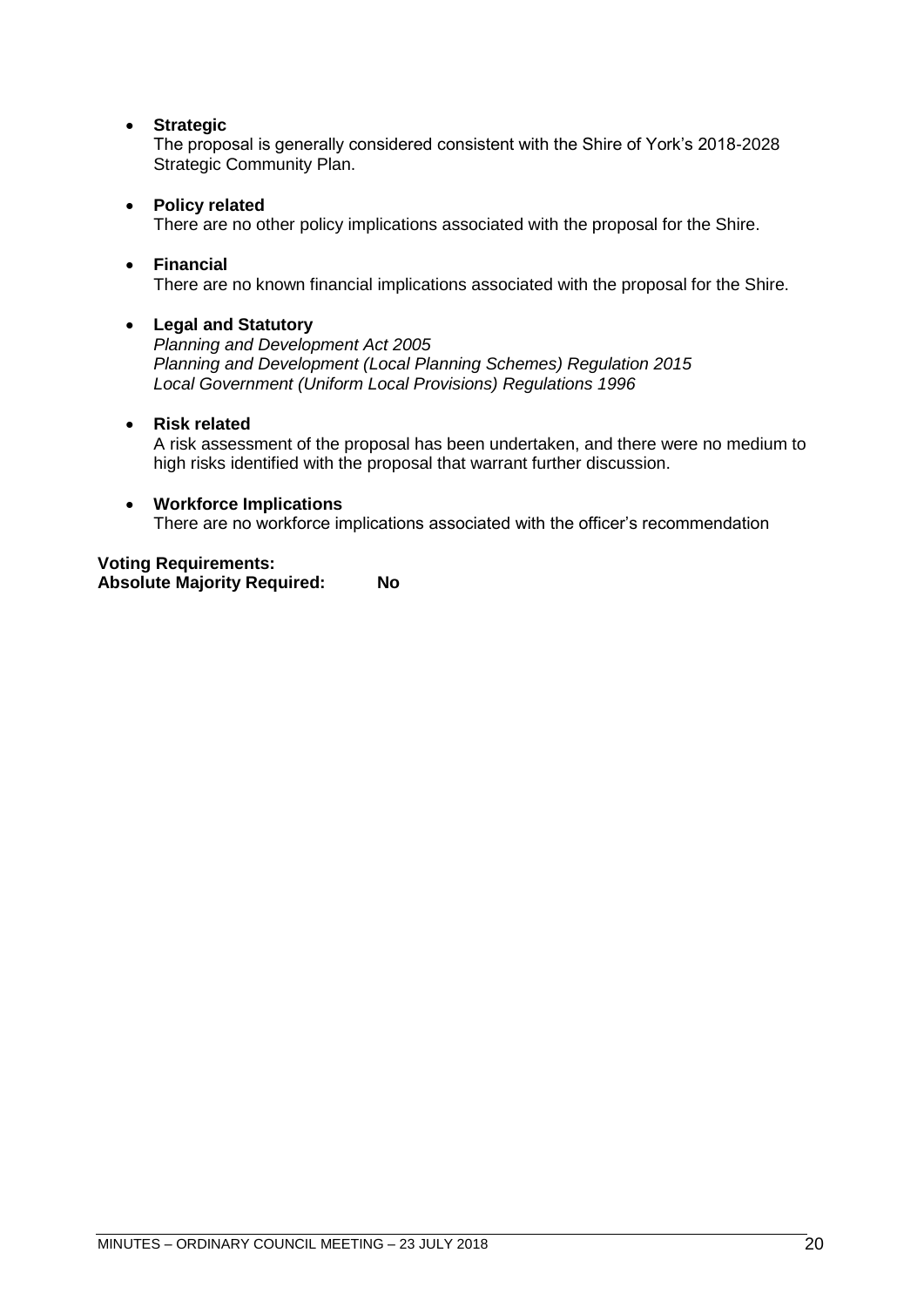**RESOLUTION 130718**

**Moved: Cr Saint Seconded: Cr Trent**

*"That Council approves the planning application for a Verandah Addition on Heritage Listed Building at Lot 7 (95) Avon Terrace, York (Castle Hotel), subject to the following conditions:*

- *1. The development hereby approved shall be substantially commenced within two years of the date of this decision notice.*
- *2. The development hereby approved shall be undertaken in accordance with the signed and stamped, Approved Development Plan(s) (enclosed), including any notes placed thereon in red by the Shire and except as may be modified by the following conditions.*
- *3. At all times during construction where there may be a danger of falling materials or unsafe walkway over/on a public thoroughfare, the area of construction shall be fenced or adequate provisions put in place to restrict public access (Advice Note 7).*
- *4. Materials used in the construction of the verandah addition hereby permitted, shall match in type and colour that use on the adjoining verandah to the north.*
- *5. Stormwater from the verandah shall be conveyed to the Shire's drainage network to the satisfaction of the Shire.*
- *6. A Lighting Plan (if lighting proposed) shall be submitted to the Shire and approved prior to installation (Advice Note 4).*
- *7. A current public liability/products insurance policy shall be taken out and maintained for the lifetime of the awning from an insurance company (at the applicants expense) for the amount of \$20,000,000 indemnifying the Shire of York for any one claim relating to the verandah on Avon Terrace as approved by the Shire.*
- *8. The development hereby approved, or any works required to implement the development, shall not commence until the following bonds have been paid to the Shire (Advice Notes 5, 6 & 7):*
	- *(a) A Maintenance Bond to the value of \$2,760 to repair any damage to the public thoroughfare resulting from construction to the satisfaction of the Chief Executive Officer.*

*Advice Notes:*

- *1. If the development the subject of this approval is not substantially commenced within a period of 2 years, or another period specified in the approval after the date of determination, the approval will lapse and be of no further effect.*
- *2. Where an approval has lapsed, no development must be carried out without the further approval of the local government having first been sought and obtained. Should the approval period lapse, a new planning application with relevant retrospective fees may be required by the Shire of York.*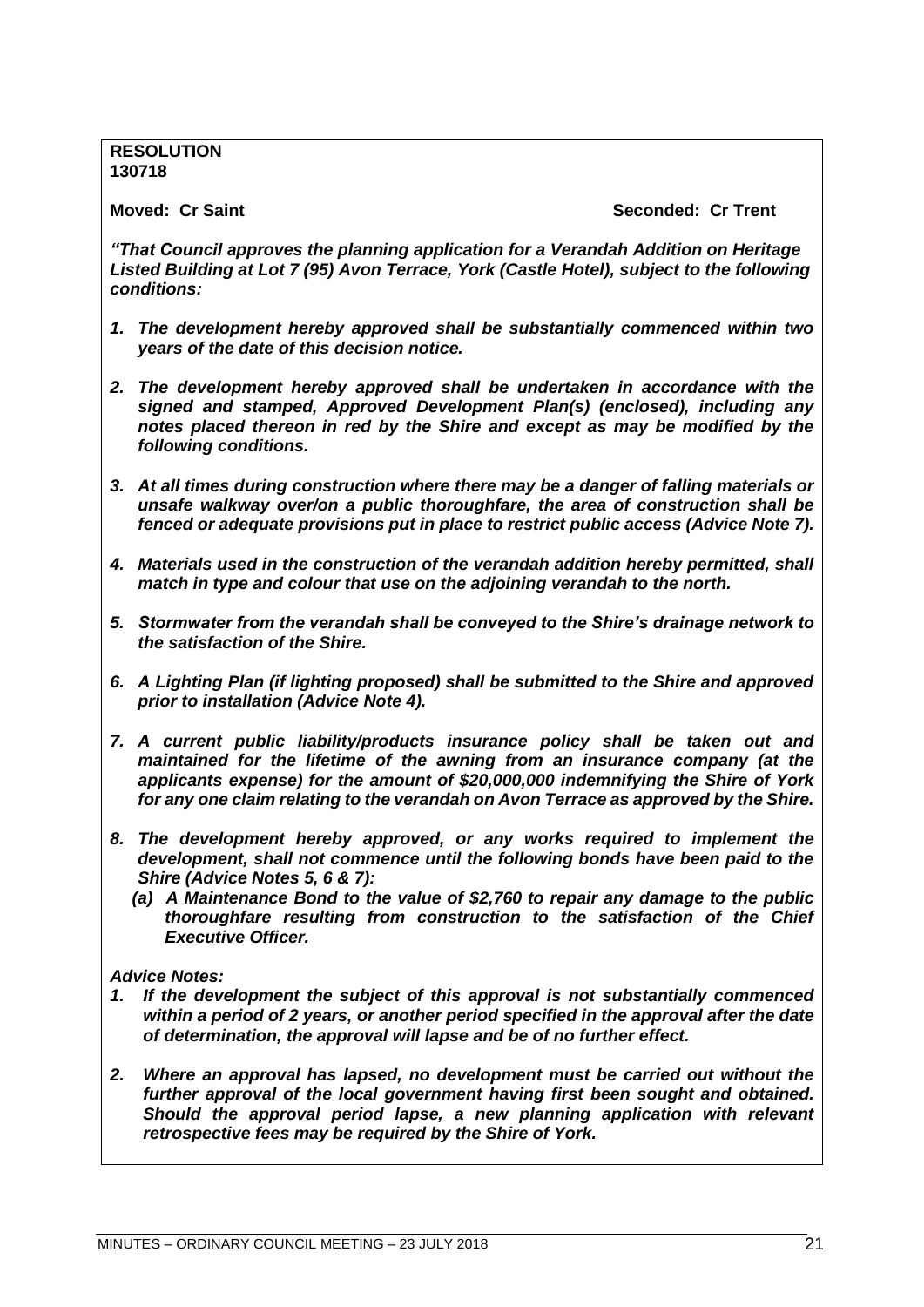- *3. If the applicant or owner is aggrieved by this determination, there is a right of review by the State Administrative Tribunal in accordance with the Planning and Development Act 2005 Part 14. An application must be made within 28 days of the determination.*
- *4. Lighting shall be in accordance with the Shire of York Local Planning Policy No. 3 – Heritage Precincts and Places.*
- *5. The Bond may be in the form of cash, cheque or direct deposit.*
- *6. The bond amount is calculated based on the area of footpath and kerbing which could potentially be damaged from construction. The bond will be held until the works in the road reserve have been completed or the approval lapses. Following completion of works within the road reserve, a written request shall be submitted to the Shire advising that the works have been completed. An inspection will then be undertaken by the Shire. Should the Shire be satisfied that no damage has occurred, the bond will be returned in full to the payee. Should any damage have occurred to the public thoroughfare, the Shire will provide a specified timeframe to the owner to undertake repair works, and in the absence of the works being undertaken, use the bond to undertake the repairs.*
- *7. In respect to Condition 8(a), the bond amount will be upgraded in line with the Local Government Cost Index on 30 June each year. The fee applicable will be determined at the time of payment and may therefore vary from the quoted figure.*
- *8. In accordance with the provisions of the Building Act 2011, and Building Regulations 2012, an application for a building permit must be submitted to, and approval granted by the Shire, prior to the commencement of the development hereby permitted. A hoarders permit may also be required for any obstruction of the thoroughfare for construction works."*

*CARRIED: 6/0*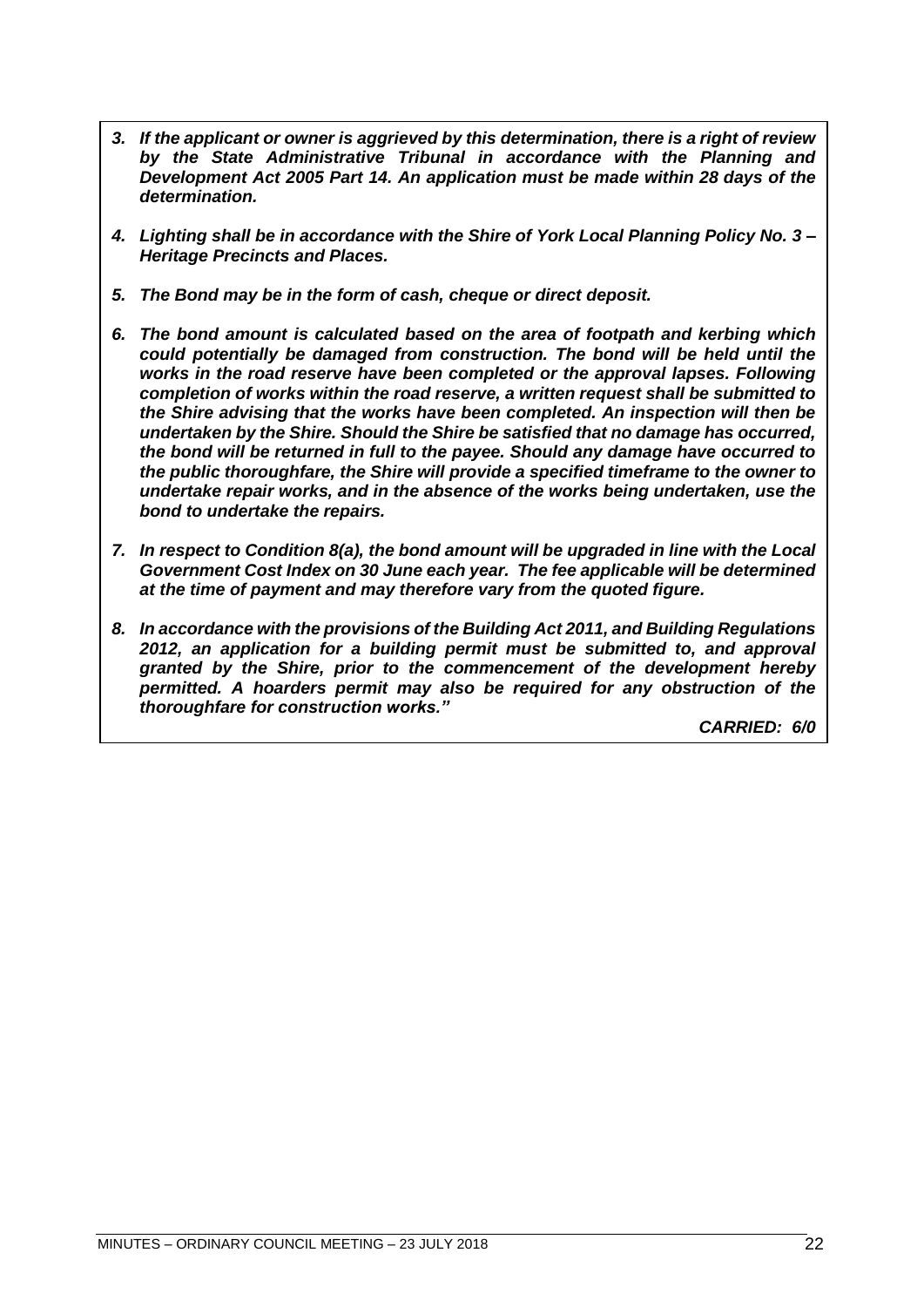# <span id="page-22-0"></span>*SY085-07/18 – Minutes of Audit Committee Meeting held 5 June 2018*

| <b>FILE REFERENCE:</b><br><b>APPLICANT OR PROPONENT(S):</b><br><b>AUTHORS NAME &amp; POSITION:</b> | FI.FRP.6<br><b>Shire of York</b><br>Suzie Haslehurst, Executive Manager Corporate and<br><b>Community Services</b> |
|----------------------------------------------------------------------------------------------------|--------------------------------------------------------------------------------------------------------------------|
| <b>RESPONSIBLE OFFICER:</b>                                                                        | Suzie Haslehurst, Executive Manager Corporate and<br><b>Community Services</b>                                     |
| PREVIOUSLY BEFORE COUNCIL: No                                                                      |                                                                                                                    |
| <b>DISCLOSURE OF INTEREST:</b><br><b>APPENDICES:</b>                                               | <b>Nil</b><br><b>Audit Committee Meeting Minutes 5 June 2018</b><br>А.                                             |

## **Nature of Council's Role in the Matter:**

• Executive

## **Purpose of the Report:**

To receive the minutes and endorse the recommendations of the Audit Committee Meeting held on Tuesday 5 June 2018.

## **Background:**

The minutes of the Audit Committee meetings are provided for Council and community information.

## **Comments and details:**

At the meeting of the Audit Committee held on 5 June 2018, the following items were considered:

- Fraud and Error Assessment
- Findings of the Interim Audit 2017/18
- Proposed Amended Investment Policy

## **Options**

Not applicable.

#### **Implications to consider:**

• **Consultative**

Nil

## • **Strategic**

*Theme 5: Strong Leadership and Governance*

- 5.1 The Council supported by the administration of the Shire of York, is effective and informed in its decision-making and exhibits good practice in its governance role.
- 5.3 The Shire's finances are sustainable in the short and long-term.
- 5.4 There is a major focus on systems which improve and maintain accountability and transparency.

## • **Policy related**

- G4.6 *Risk Assessment and Management*
- G4.7 *Internal Control*
- G4.8 *Legislative Compliance*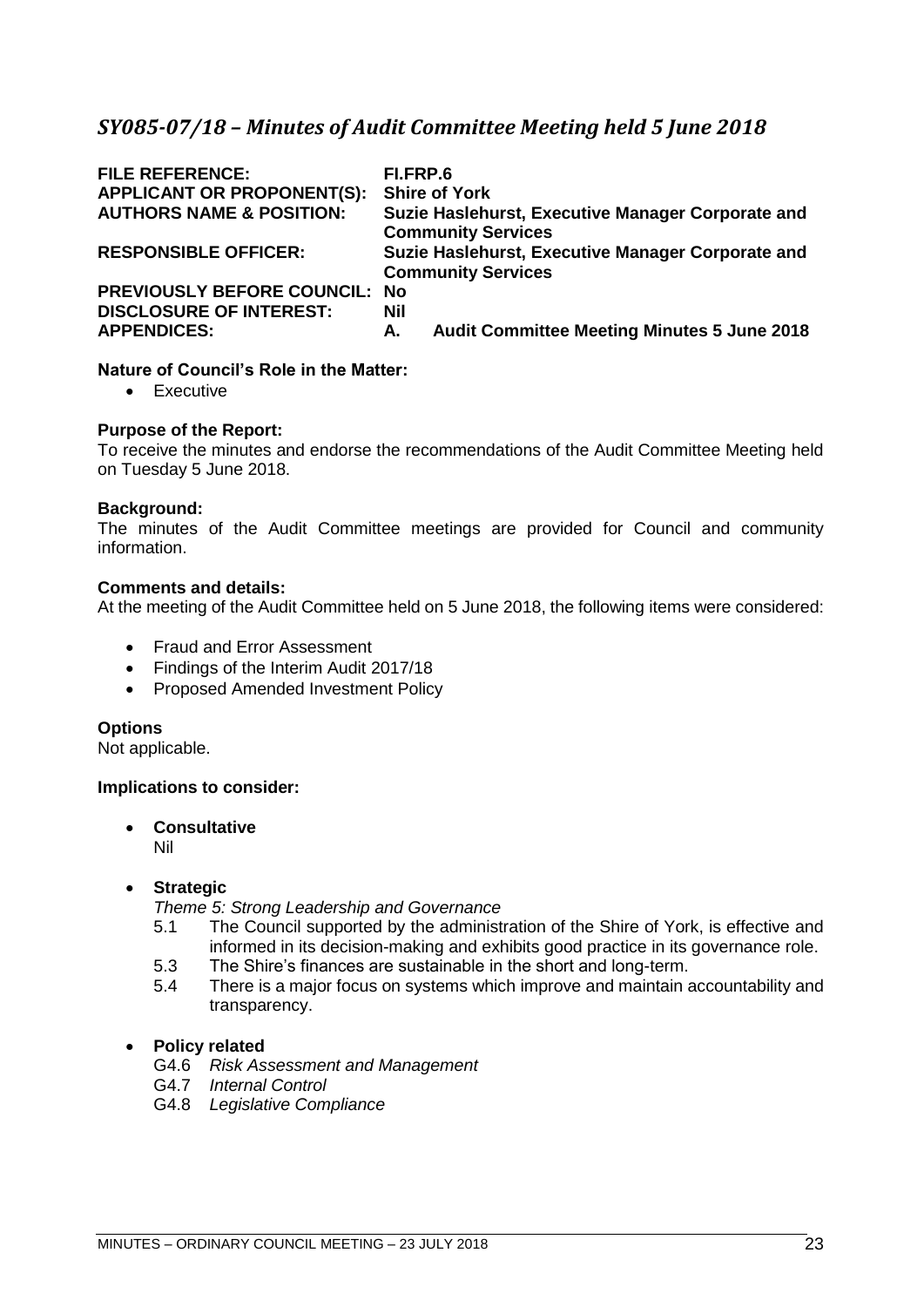- **Financial** Nil
- **Legal and Statutory** *Local Government (Audit) Regulations 1996*
	- *16. Audit committee, functions of*

*An audit committee —*

- *(a) is to provide guidance and assistance to the local government —*
	- *(i) as to the carrying out of its functions in relation to audits carried out under Part 7 of the Act; and*
	- *(ii) as to the development of a process to be used to select and appoint a person to be an auditor;*

*and*

- *(b) may provide guidance and assistance to the local government as to —*
	- *(i) matters to be audited; and*
	- *(ii) the scope of audits; and*
	- *(iii) its functions under Part 6 of the Act; and*
	- *(iv) the carrying out of its functions relating to other audits and other matters related to financial management; and*
- *(c) is to review a report given to it by the CEO under regulation 17(3) (the CEO's report) and is to —*
	- *(i) report to the council the results of that review; and*
	- *(ii) give a copy of the CEO's report to the council.*
- **Risk related** Nil

**Voting Requirements: Absolute Majority Required: Yes**

MINUTES – ORDINARY COUNCIL MEETING – 23 JULY 2018 24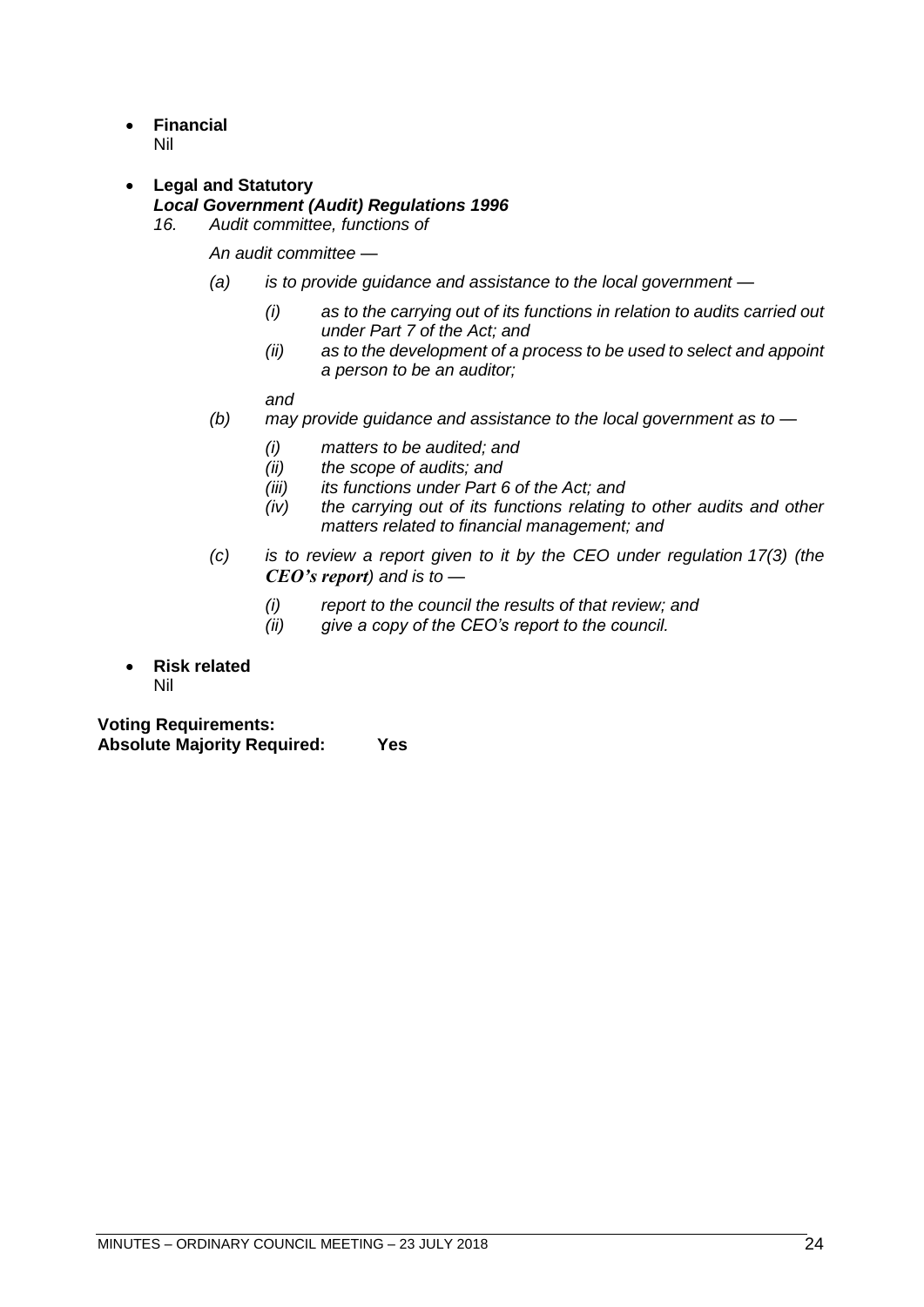## **RESOLUTION 140718**

**Moved: Cr Trent Seconded: Cr Ferro**

*"That Council receives the Minutes of the Audit Committee meeting held on 5 June 2018 and adopts the recommendations of the Audit Committee as follows:*

- *1. Adopts the minutes of the Audit Committee meeting held 12 February 2018 as a true and correct record.*
- *2. Notes the Fraud and Error Assessment by the Chief Executive Officer as attached to this report.*
- *3. Approves the Fraud and Error Assessment by the Audit Committee as attached to this report.*
- *4. Requests the Shire President to sign the Fraud and Error Assessment on behalf of the Audit Committee.*
- *5. Receives the findings of the Interim Audit for 2017/18 and notes the management responses to the issues identified by the auditors.*
- *6. Approves the revised Investment Policy to reflect the amendment to Regulation 19C of the Local Government (Financial Management) Regulations 1996.*
- *7. Requests the Chief Executive Officer to update the Shire of York Policy Manual accordingly."*

*CARRIED BY ABSOLUTE MAJORITY: 6/0*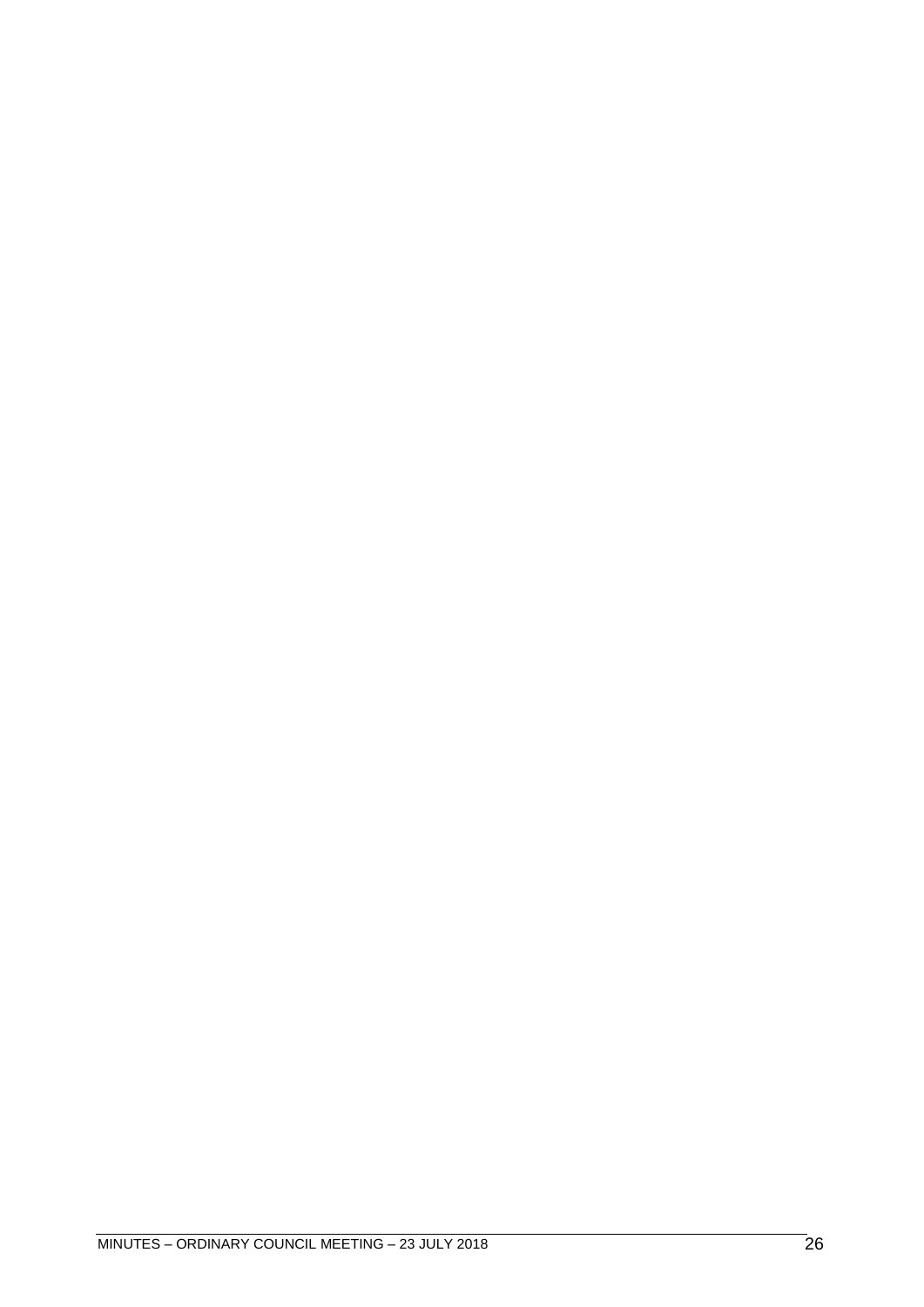# <span id="page-26-0"></span>*SY086-07/18 – Minutes of Audit Committee Meeting held 2 July 2018*

| <b>FILE REFERENCE:</b><br><b>APPLICANT OR PROPONENT(S):</b><br><b>AUTHORS NAME &amp; POSITION:</b> | FI.FRP.6<br><b>Shire of York</b><br>Suzie Haslehurst, Executive Manager Corporate and<br><b>Community Services</b> |
|----------------------------------------------------------------------------------------------------|--------------------------------------------------------------------------------------------------------------------|
| <b>RESPONSIBLE OFFICER:</b>                                                                        | Suzie Haslehurst, Executive Manager Corporate and<br><b>Community Services</b>                                     |
| PREVIOUSLY BEFORE COUNCIL: No                                                                      |                                                                                                                    |
| <b>DISCLOSURE OF INTEREST:</b>                                                                     | Nil                                                                                                                |
| <b>APPENDICES:</b>                                                                                 | <b>Audit Committee Meeting Minutes 2 July 2018</b><br>А.                                                           |

## **Nature of Council's Role in the Matter:**

• Executive

## **Purpose of the Report:**

To receive the minutes and endorse the recommendations of the Audit Committee Meeting held on Monday 2 July 2018.

## **Background:**

The minutes of the Audit Committee meetings are provided for Council and community information.

## **Comments and details:**

At the meeting of the Audit Committee held on 2 July 2018, the following items were considered:

- Risk Management Update
- Timely Payments Focus Audit

#### **Options**

Not applicable.

#### **Implications to consider:**

• **Consultative** Nil

#### • **Strategic**

*Theme 5: Strong Leadership and Governance*

- 5.1 The Council supported by the administration of the Shire of York, is effective and informed in its decision-making and exhibits good practice in its governance role.
- 5.3 The Shire's finances are sustainable in the short and long-term.
- 5.4 There is a major focus on systems which improve and maintain accountability and transparency.

## • **Policy related**

- G4.6 *Risk Assessment and Management*
- G4.7 *Internal Control*
- G4.8 *Legislative Compliance*
- **Financial**

Nil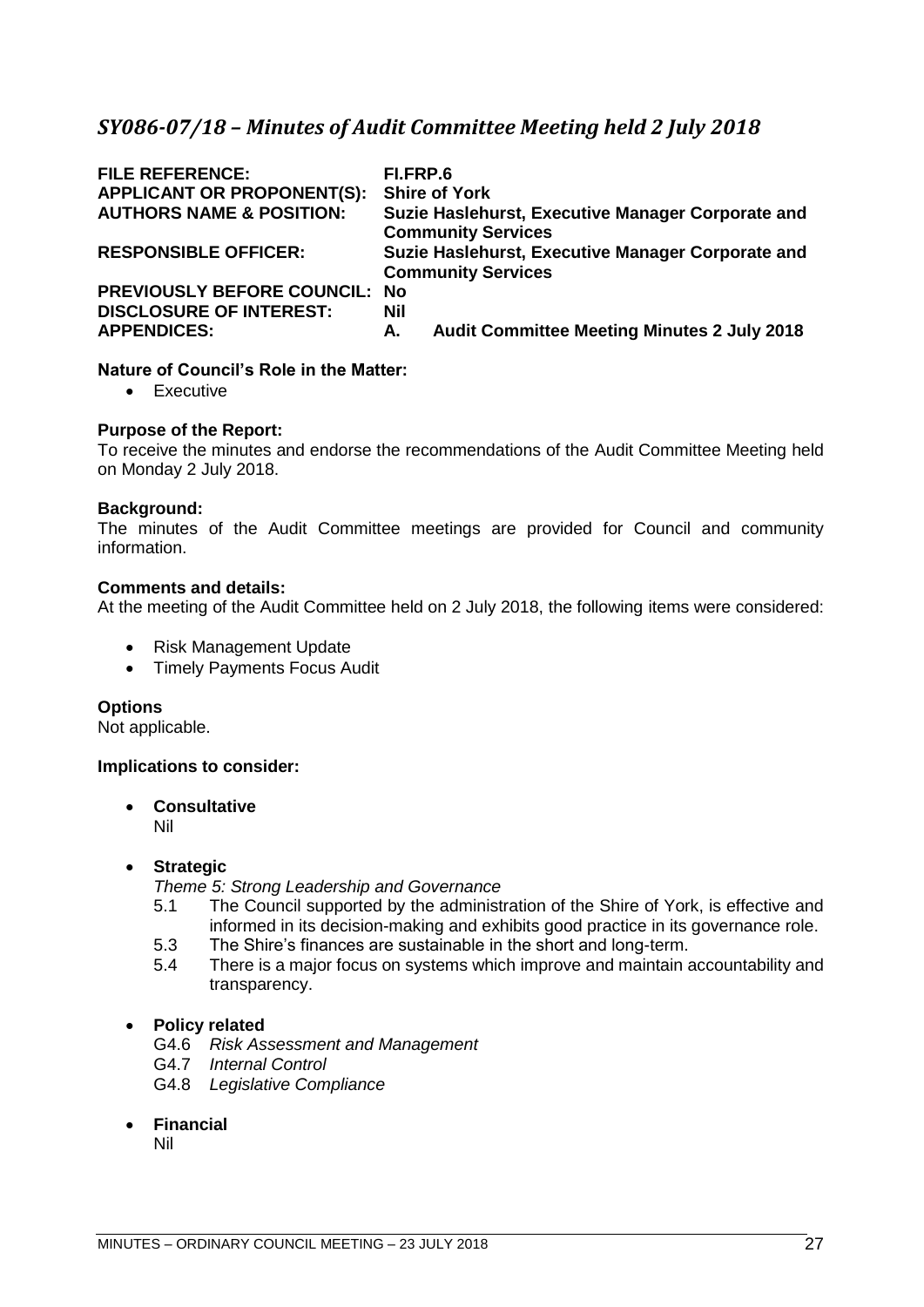## • **Legal and Statutory**

## *Local Government (Audit) Regulations 1996*

*16. Audit committee, functions of*

*An audit committee —*

- *(a) is to provide guidance and assistance to the local government —*
	- *(i) as to the carrying out of its functions in relation to audits carried out under Part 7 of the Act; and*
	- *(ii) as to the development of a process to be used to select and appoint a person to be an auditor;*

*and*

- *(b) may provide guidance and assistance to the local government as to —*
	- *(i) matters to be audited; and*
	- *(ii) the scope of audits; and*
	- *(iii) its functions under Part 6 of the Act; and*
	- *(iv) the carrying out of its functions relating to other audits and other matters related to financial management; and*
- *(c) is to review a report given to it by the CEO under regulation 17(3) (the CEO's report) and is to —*
	- *(i) report to the council the results of that review; and*
	- *(ii) give a copy of the CEO's report to the council.*
- **Risk related** Nil

**Voting Requirements: Absolute Majority Required: Yes**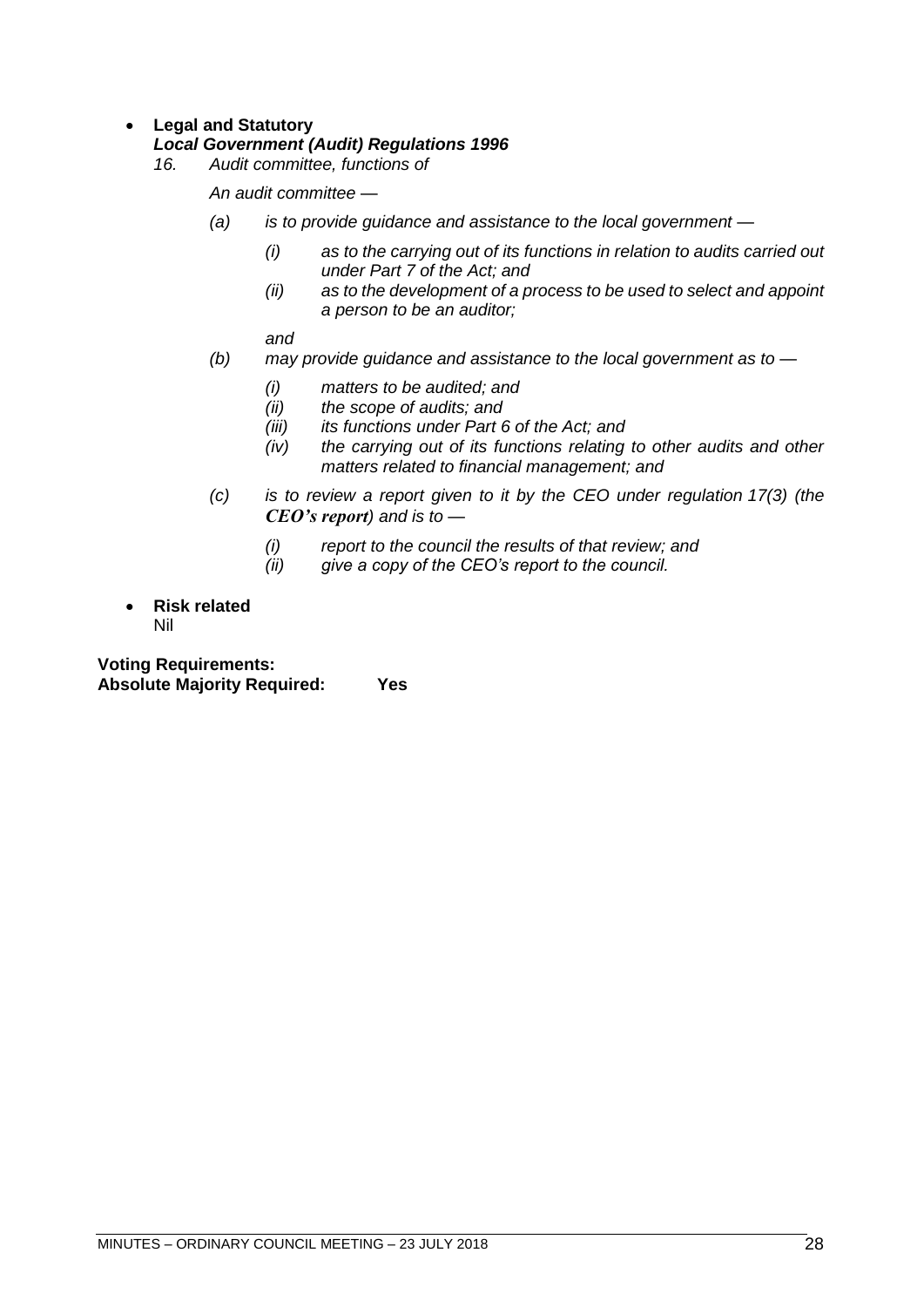## **RESOLUTION 150718**

**Moved: Cr Smythe Seconded: Cr Warnick**

*"That Council receives the Minutes of the Audit Committee meeting held on 2 July 2018 and adopts the recommendations of the Audit Committee as follows:*

- *1. Adopts the minutes of the Audit Committee meeting held on 5 June 2018 as a true and correct record.*
- *2. Receives the Risk Improvement Progress Report as attached at Appendix A to this report.*
- *3. Notes the progress made to date regarding the Risk Improvement Implementation Plan endorsed by Council in August 2017 including the establishment of an organisation-wide Risk Register as summarised at Appendix B to this report.*
- *4. Receives the Timely Payments Focus Audit Management Letter as attached to this report and acknowledges the final report as tabled in Parliament on 13 June 2018.*
- *5. Notes the operational improvements implemented as a result of the Timely Payments Focus Audit."*

*CARRIED BY ABSOLUTE MAJORTY: 6/0*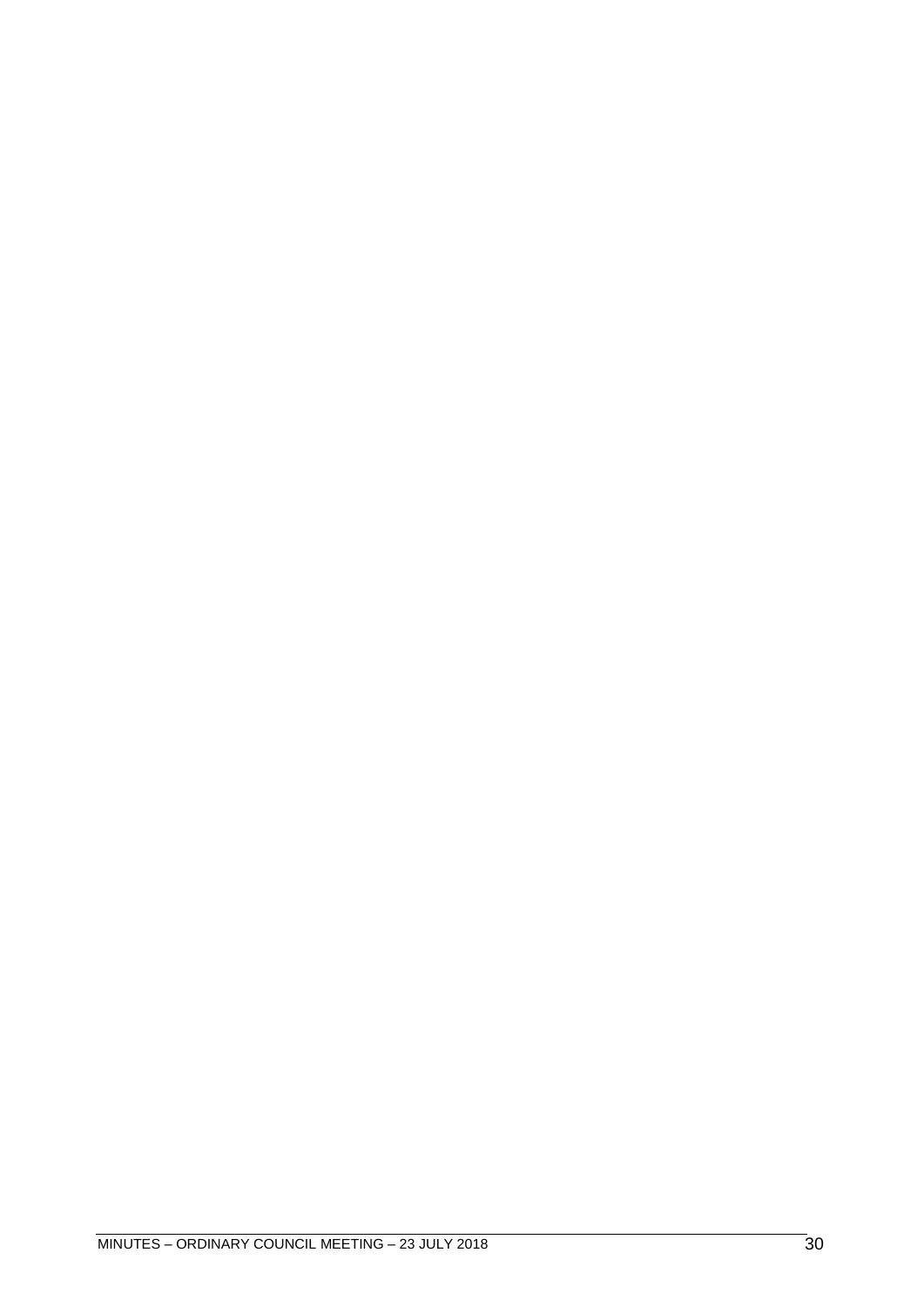# <span id="page-30-0"></span>*SY087-07/18 – Award of RFT 04/1718 Replacement of Synthetic Grass for the Northern Bowling Green at the Forrest Oval Sports Precinct*

| <b>FILE REFERENCE:</b><br><b>APPLICANT OR PROPONENT(S):</b><br><b>AUTHORS NAME &amp; POSITION:</b> | <b>AS.TEN.63</b><br><b>Shire of York</b><br>Andrew Crotty - Asset Management Officer<br>Suzie Haslehurst - Executive Manager, Corporate &<br><b>Community Services</b> |
|----------------------------------------------------------------------------------------------------|------------------------------------------------------------------------------------------------------------------------------------------------------------------------|
| <b>RESPONSIBLE OFFICER:</b>                                                                        | <b>Paul Martin - Chief Executive Officer</b>                                                                                                                           |
| <b>PREVIOUSLY BEFORE COUNCIL: No</b>                                                               |                                                                                                                                                                        |
| <b>DISCLOSURE OF INTEREST:</b>                                                                     | <b>Nil</b>                                                                                                                                                             |
| <b>APPENDICES:</b>                                                                                 | <b>Confidential Attachment A - Recommendation Report</b>                                                                                                               |

*Attachment A is confidential under Section 5.23 - 2(c) of the Local Government Act 1995 in that it deals with "a contract entered into or which may be entered into, by the local government".*

*Copies have been provided to Councillors, the Chief Executive Officer and Executive Managers Only.*

## **Nature of Council's Role in the Matter:**

• Executive

## **Purpose of the Report:**

Council is requested to consider the tenders received in response to Request for Tender RFT04/1718 for the *Replacement of Synthetic Grass for the Northern Bowling Green at the Forrest Oval Sports Precinc*t. The tender has now closed and tender submissions have been received and evaluated.

This report summarises the submissions received and recommends that Council awards RFT04/1718 for the *Replacement of Synthetic Grass for the Northern Bowling Green at the Forrest Oval Sports Precinct* to Evergreen Synthetic Grass for their "Dry Max Pro" Synthetic turf in accordance with the tender evaluation panel recommendation.

#### **Background:**

The Shire of York sought tenders from suitably qualified Tenderers to remove and supply and install Synthetic Turf on the damaged northern bowling green at the Forrest Oval Sporting Complex in York.

The synthetic turf was a replacement item for damaged turf and as such is an insurance item so sub-base or base course construction was required as well as drainage the extent of which will be confirmed upon construction. All sub-base, base course and drainage work has been covered in the scope of works as part of the tender.

Tenderers were asked to provide the following scope of works:

- Full specification on the product including;
	- o type of secondary backing and its thickness;
	- o thickness of stitch at the back of the product;
	- o methodology of application of the secondary backing;
	- o amount of curing time allowed after the application of the secondary backing; and
	- $\circ$  if the backing makes use of an aerated latex.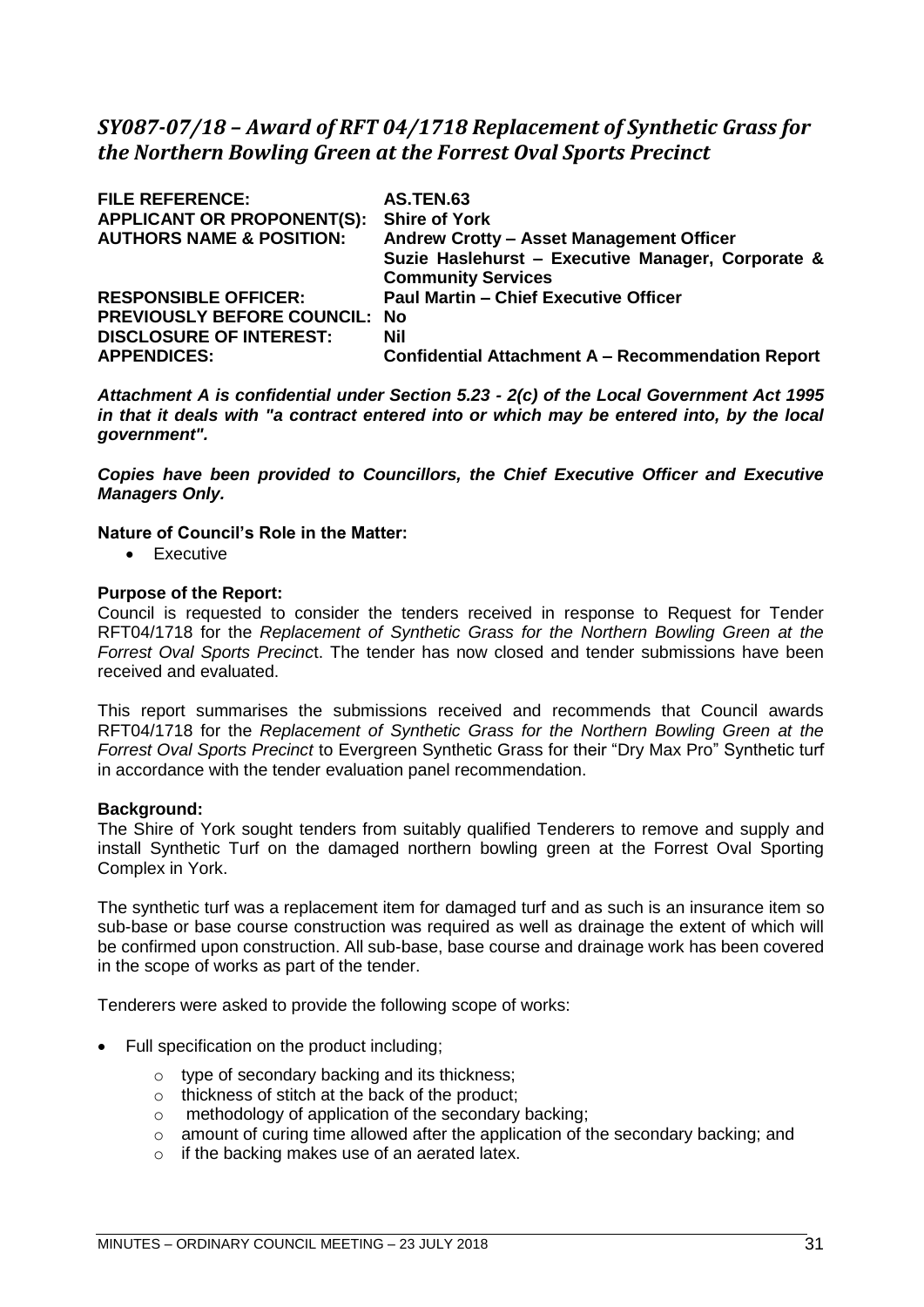- Full specification on the installation including;
	- o methodology of removal of existing turf and storage at the Shire depot.
	- o methodology of sub soil drainage installation
	- o installers experience;
	- o methodology of laying;
	- $\circ$  the amount of adhesive being used (if any);
	- $\circ$  optimum weather conditions for laying the material (manufacturers quide)
	- o a methodology in sand application and grooming.
- Warranty and guarantee on both the synthetic material being purchased and the installation method.
- A comprehensive maintenance manual.

The successful tenderer will be reporting to the Executive Manager of Infrastructure and Development Services to fulfil the requirements as described in this report.

#### **Comments and details:**

The Tenders were evaluated by Shire officers and the Recommendation Report including an assessment of the qualitative and price considerations has been included as a confidential attachment at Appendix A.

Tender documents were issued to 9 Tenderers, and the Shire of York received 3 Tenders by the closing date at 4pm on 5 June 2018. One tender was received late and was not considered.

A copy of all documentation was provided to each member of the tender review panel for assessment. The tender documentation provided for the evaluation process to include, among other considerations, the following methodology:

- Tenders were evaluated using the tendered prices, information provided by tenderers in response to the qualitative criteria specified in the tender documents and such other information the Shire considers necessary in order to evaluate the tenders against the selection criteria.
- A scoring and weighting system was used as part of the assessment of the tendered prices and qualitative criteria, with the objective to allocate points and weightings in accordance with the relative degree of importance that the Shire places on price and each of the qualitative criteria. The extent to which a tender demonstrated greater satisfaction of each of these qualitative criteria resulted in a greater score.
- The tendered prices were then assessed together with the weighted qualitative criteria and the tenders scored and ranked to determine the most advantageous outcome to the Shire of York. The Shire has adopted a best value for money approach to this Request for Tender which means that, although price will be a consideration, the tender containing the lowest price will not necessarily be accepted, nor will the tender ranked the highest on the qualitative criteria.
- The tender required applicants to address specific selection criteria and complete a pricing schedule for the contract. The following weightings applied to the qualitative criteria and price:  $\circ$  Value for Money

| o value for money                                | OU 70      |
|--------------------------------------------------|------------|
| o Relevant Experience                            | <b>20%</b> |
| $\circ$ Key Personal skills and experience       | 10%        |
| $\circ$ Demonstrated Understanding and Resources | 1በ%        |

o Demonstrated Understanding and Resources 10%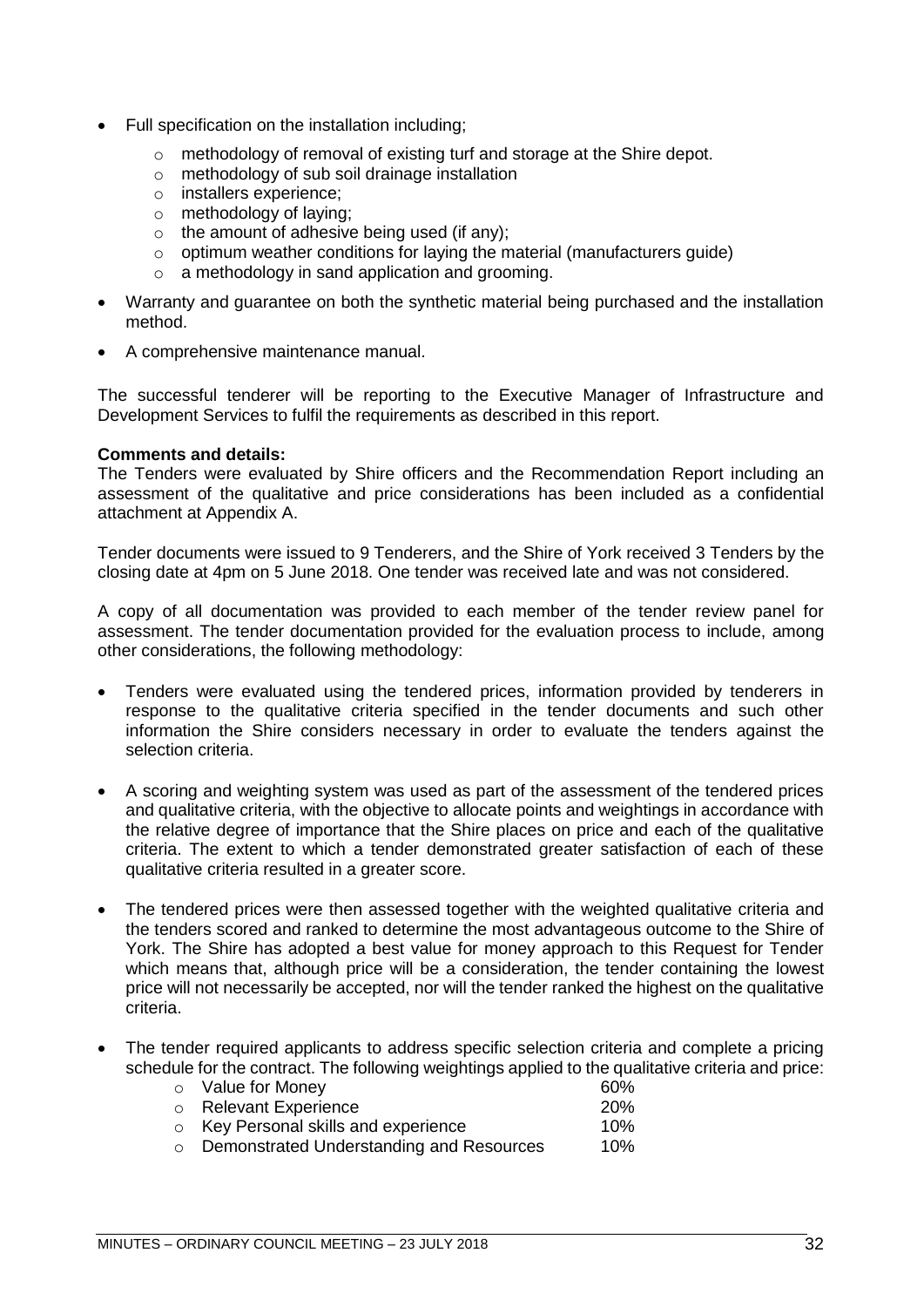The tender evaluation was conducted in accordance with the requirements of the tender documents (including the above) and resulted in the tender from Evergreen Synthetic Grass being ranked as the preferred tender.

The attached confidential Tender Evaluation and Recommendation report (Attachment A) provides the detailed evaluation outcome.

## **Implications to consider:**

## • **Consultative**

The Advertising of RFT 04/1718 for the Replacement of Synthetic Grass for the Northern Bowling Green at the Forrest Oval Sports Precinct was included in the West Australian Newspaper (19 May 2018).

## • **Policy related**

The review process will, as a minimum, have regard for the following Policies of Council;

- F 1.2 Procurement
- G 2.9 Community Engagement and Consultation
- G 4.3 Financial Planning and Sustainability
- G 4.5 Asset Management
- G 4.6 Risk Assessment and Management

## • **Financial**

Officers received notification from LGIS on 20 June 2018 indicating the Shire's Property Insurance Policy would respond to the claim for the replacement and as such the expense has no financial implications for the Shire other than the excess payment of \$1,000. The Shire will however, be responsible for full payment to the successful tenderer and will be required to claim the reimbursement from LGIS. This has been reflected in the 2018/19 Budget adopted by Council.

## • **Legal and Statutory**

- Section 3.57 of *Local Government Act 1995* requires "A local government to invite tenders before it enters into a contract of a prescribed kind under which another person is to supply goods and services".
- Part 4 (Tenders) of the *Local Government (Functions and General) Regulations 1996* require that tenders be publicly invited for such contracts where the estimated cost of providing the total service exceeds \$150,000.
- Compliance with the *Local Government Act 1995* section 3.57 is required in the issuing and tendering of contracts.

## • **Risk related**

Outlined below are the identified risks related to the Officer recommendations contained in this report.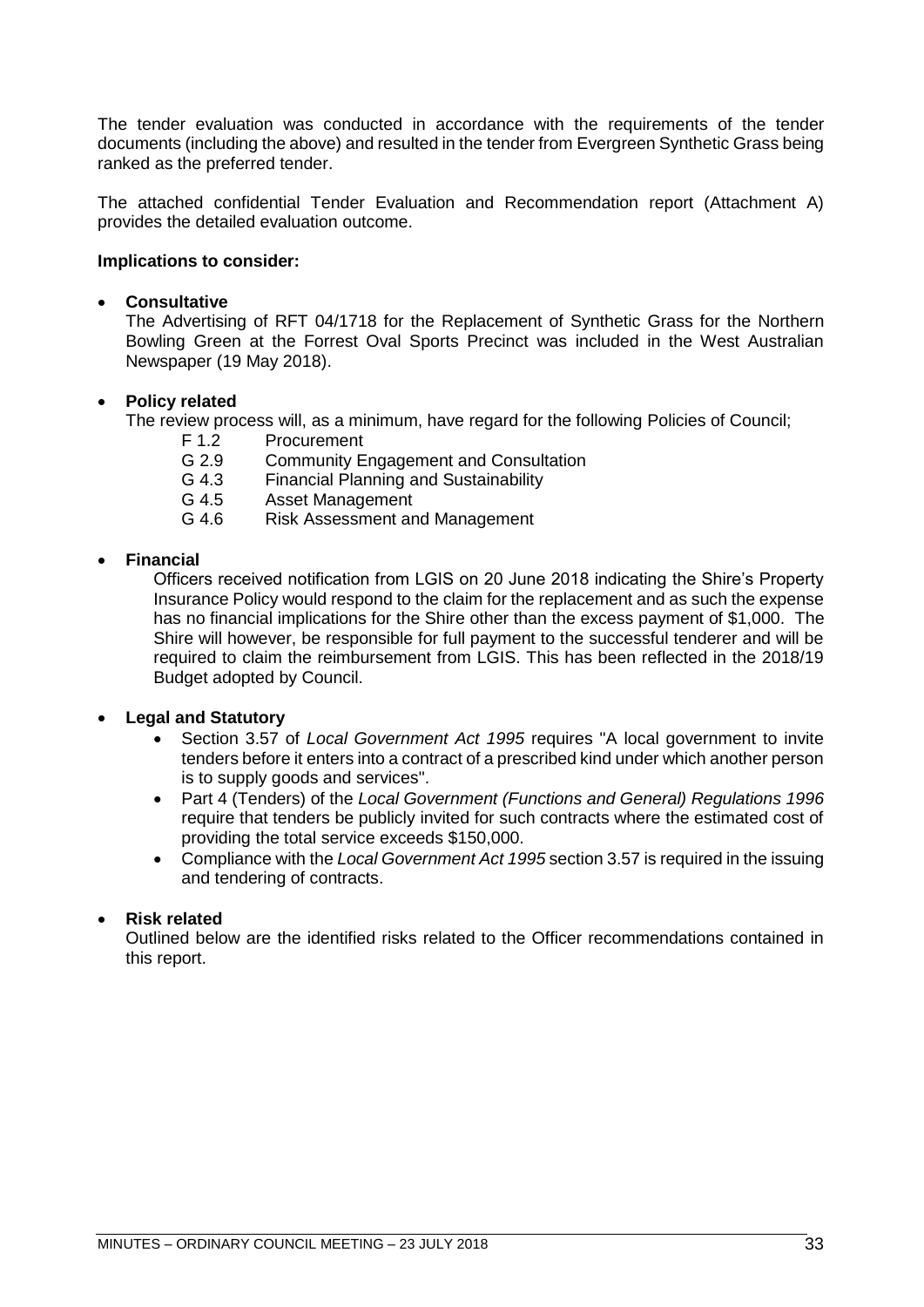| <b>Identified</b><br><b>Risk</b>                                                     | Risk type                | Level of<br><b>Risk</b> | Mitigation                                                                                                                                                                                                                                                                        |
|--------------------------------------------------------------------------------------|--------------------------|-------------------------|-----------------------------------------------------------------------------------------------------------------------------------------------------------------------------------------------------------------------------------------------------------------------------------|
| Contractual<br>variations                                                            | <b>Budget</b>            | Low                     | Tender Documents are thorough,<br>specification and Administration of the<br>contract will be undertaken in<br>accordance with Local Government<br>standards.                                                                                                                     |
| Material or<br>installation<br>failure                                               | Contractual              | Medium                  | The Contract documents and<br>specification has requested all tenders<br>provide a warrantee on both the<br>material used and the installation of the<br>material. In the Preferred option the<br>warrantee on the installation is 5 years<br>and the product material is 7 years |
| Maintenance<br>of the<br>material not<br>done to<br>standard<br>voiding<br>warrantee | Contractual              | <b>Medium</b>           | The Shire has written into the contract<br>that Tenderers will provide a full<br>maintenance manual and onsite<br>training. This will guarantee the<br>contractors product is being maintained<br>to the standard they recommend for<br>their material.                           |
| Sub surface<br>damage                                                                | Physical<br>construction | Medium                  | All sub-surface work including drainage<br>is covered in the scope of works as part<br>of the tender                                                                                                                                                                              |

## • **Options**

The Council may consider the following alternate options:

- o The Council chooses not to accept the Officers Recommendation and award the Tender to an alternative tenderer. In the view of the Officers this could result in a Tender being awarded to a tenderer that is not most advantageous to the Shire.
- The Council may choose not to accept the Officers Recommendation and not award the tender. This would mean going back out to tender, resulting in significant delays to the contract award and significant delays to re-opening the Bowling Green to the Community.

## • **Timeline for implementation of Officers Recommendation**

Once Council has endorsed the Officers Recommendation, it will take Officers approximately 1 week to formalise and award the Contract. The preferred Tenderer has advised an implementation program will be established that suits the Shire of York.

## **Voting Requirements: Absolute Majority Required: Yes**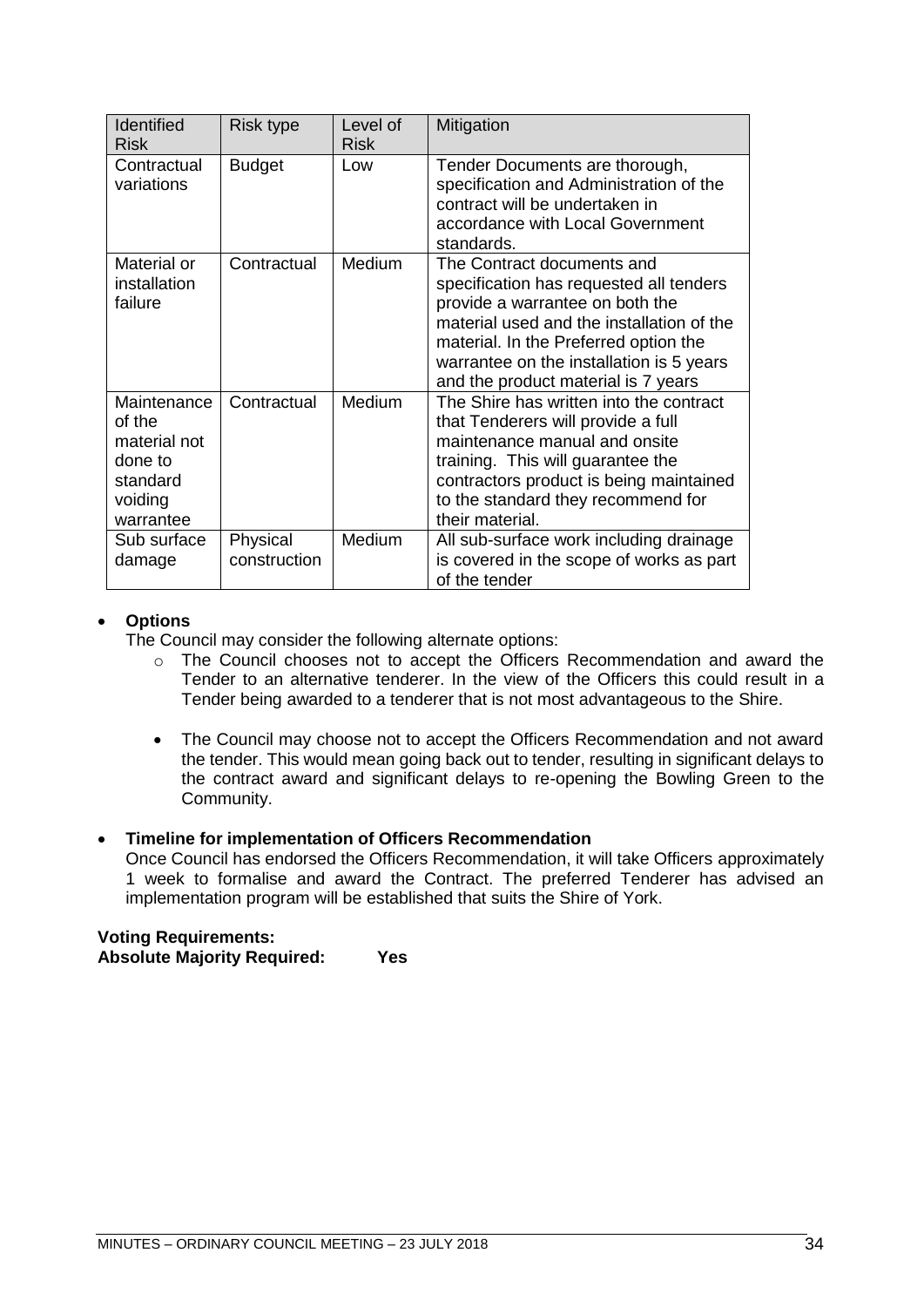**RESOLUTION 160718**

**Moved: Cr Warnick Seconded: Cr Ferro**

*"That Council:* 

- *1. Adopts the outcome of the tender evaluation panel's assessment and awards RFT 04/1718 Replacement of Synthetic Grass for the Northern Bowling Green at the Forrest Oval Sports Precinct to Evergreen Synthetic Grass for their "Dry Max Pro" Synthetic turf for a price of \$222,979 (Incl GST).*
- *2. Delegates authority to the Chief Executive Officer to enter into a contract with Evergreen Synthetic Grass to replace the green with their "Dry Max Pro" Synthetic turf product.*
- *3. Allocates the payment of \$222,979 from GL 113331 – Forrest Oval Precinct Infrastructure and the associated insurance reimbursement to GL 113223 – Reimbursements as reflected in the 2018/19 Draft Budget."*

*CARRIED BY ABSOLUTE MAJORITY: 6/0*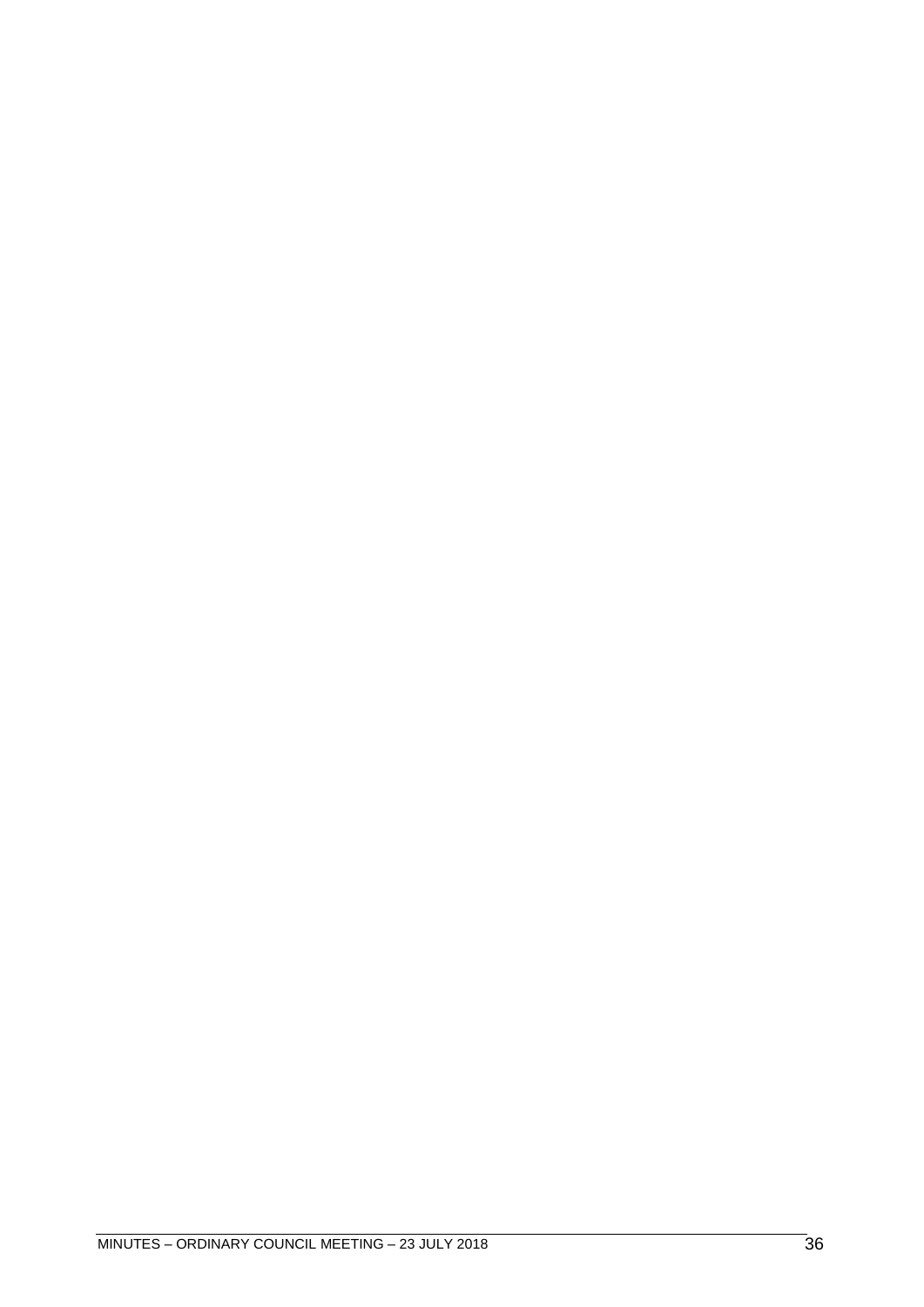# *SY088-07/18 –Trading in Public Places – Avon Valley Motor Museum Association (Inc) Horse Drawn Carriage Rides*

| <b>FILE REFERENCE:</b>              | HS.ITL.5                                     |
|-------------------------------------|----------------------------------------------|
| <b>APPLICANT OR PROPONENT(S):</b>   | Avon Valley Motor Museum Association (Inc)   |
| <b>AUTHORS NAME &amp; POSITION:</b> | George Johnson, Environmental Health Officer |
| <b>RESPONSIBLE OFFICER:</b>         | <b>Paul Martin, Chief Executive Officer</b>  |
| PREVIOUSLY BEFORE COUNCIL: N/A      |                                              |
| <b>DISCLOSURE OF INTEREST:</b>      | N/A                                          |
| <b>APPENDICES:</b>                  | A – Site 1 – 116 - 122 Avon Terrace, York    |
|                                     | <b>B</b> – Photos of Carriage                |

# **Nature of Council's Role in the Matter:**

• Quasi-judicial

# **Purpose of the Report:**

Avon Valley Motor Museum Association (Inc) (the applicant) has submitted a request to the Shire of York to operate a commercial business, being that of horse drawn carriage rides around town, from two (2) designated parking bays on Avon Terrace in the Town Centre.

Council is requested to consider the application as proposed and Officers are recommending the application be advertised for a period of 4 weeks.

# **Background:**

Avon Valley Motor Museum Association (Inc) has submitted an application to the Shire of York to operate a commercial business, consisting of a local horse drawn carriage ride, from two (2) designated parking bays on Avon Terrace, York.

The applicant proposes to pick up tourists and locals from a designated area in the town centre, and undertake guided tours around York, focusing on tourist and heritage sites as areas of interest. The horse drawn carriage proposed to be used by the applicant is a total length of 6m including the horse and can hold up to ten (10) passengers.

The applicant has advised that the preferred location for pick-up and drop-off for the carriage rides is to be located at the front of the Motor Museum (Lot 13 & 17 (116 - 122) Avon Terrace, York) which is a location highly visible to tourists and locals.

It has been proposed by the applicant that they will require two (2) parking bays between the hours of operation on Saturday afternoons from 1.00pm until 4.00pm, Sundays from 10.00am until 4.00pm and Public Holidays between 10.00am until 3.00pm.

# **Comments and details:**

The operation of the proposed use requires the issuing of a permit in accordance with the *Shire of York Activities on Thoroughfares and Trading Thoroughfares and Public Places Local Law* (referred herein as the Local Law).

The proposed use reasonably falls within the definition of 'Trading' and subsequently requires the issue of a Traders permit under the Local Law to operate in a thoroughfare. Section 6.5 of the Local Law outlines relevant considerations in determining an application for a permit and requires local government to give regard to the following: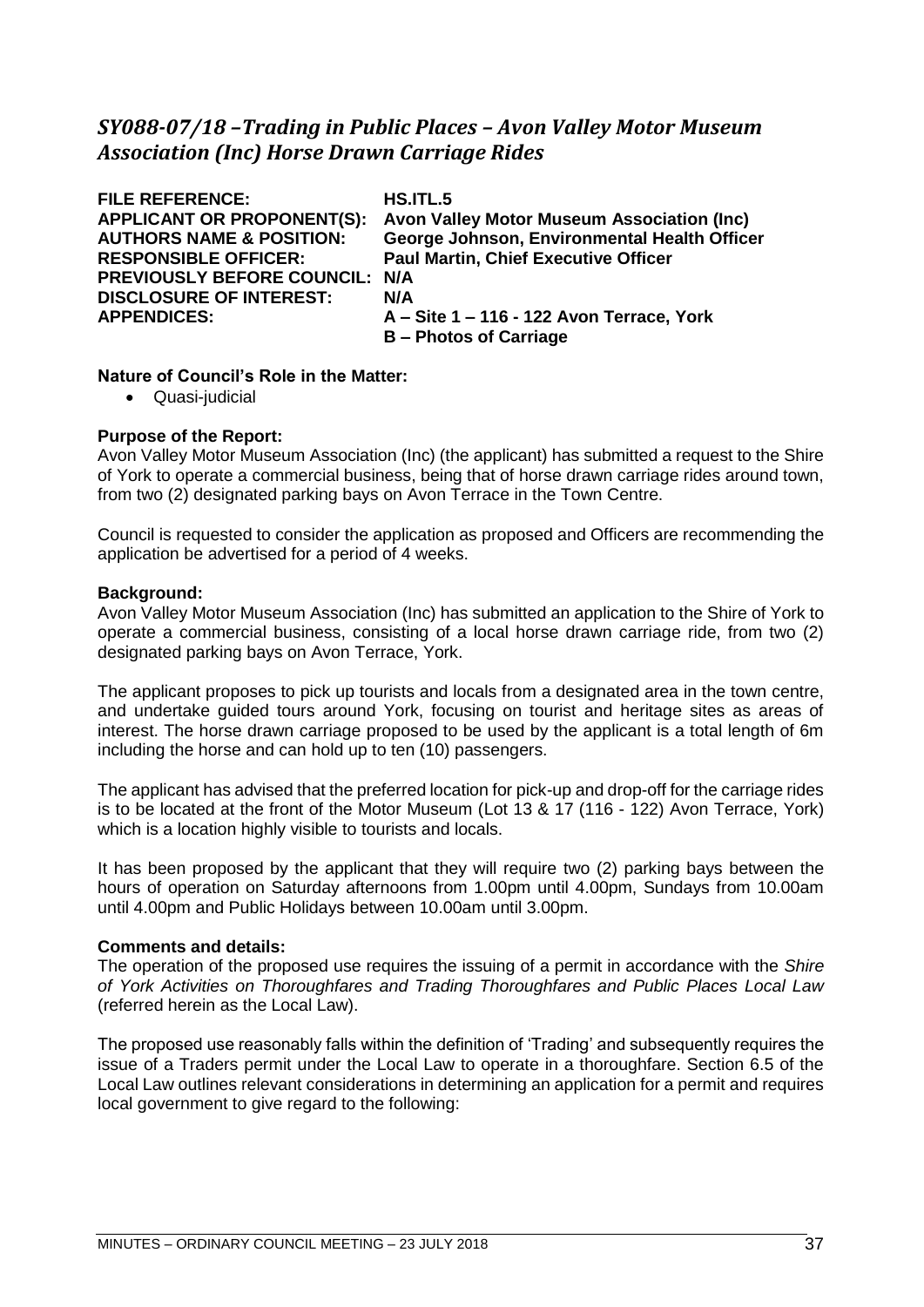# *(a) any relevant policies of the local government;*

The location of the proposed use in front of the Motor Museum (see Site Plan in Appendix A) is located within the 'Parking Region' and also subject to the *Shire of York Parking and Parking Facilities* Local Law.

The applicant's preferred parking bays in front of the Motor Museum are parallel parking bays of 6.6/6.7m long. The parking bays along Avon Terrace, within the Parking Region (bound by South Street to the south) have been designated by the Shire via signposting to allow 2hr parking from 8am to 5pm Monday to Friday, and 8am to 12pm Saturdays.

There are no restrictions on the applicant parking within the bays under the *Parking and Parking Facilities* Local Law, provided that the parking of the vehicle can comply with the provisions of the *Parking and Parking Facilities* Local Law (and subject to approval to trade in that location). In this regard, it requires a person parking a vehicle to park so that it:

- is entirely within the confines of any parking stall marked on the carriageway;
- is not less than 1.2m from any other vehicle, except a motorcycle without a trailer, or a bicycle in accordance with this Local Law;
- does not exceed the time limitation as signposted.

The applicant has provided that the carriage is 6m long including horse and approximately 1.7m wide. The on-street bays are designed in accordance with Australian Standard AS2890.5 – 1993. which recommends a length of 6 - 6.7m depending on parking turnover and traffic volume. A high parking volume is recommended to have a space length of up to 8m. The bays along Avon Terrace are representative of medium turnover at 6.6/6.7m and based on a vehicle of up to 5.2m in length.

The applicant will be able to fit the horse drawn carriage of 6m in length within two (2) bays of 6.6m/6.7m each.

The proposed times for the trader's permit may overlap with times where signposting applies only on Public Holidays. The time of parking is calculated based on the time period a vehicle is parked for, and the vehicle must be removed from the thoroughfare for a period of two hours before this restarts. Therefore, the use of the bay is likely to exceed the 2hr time restriction if it operated all day. The blocking of the bays with witch's hats is also an obstruction of the bay, and, although not covered by time restrictions of parking, this is dealt with by the *Thoroughfares* Local Law, and requires a permit to be issued to obstruct a thoroughfare.

# *(b) the desirability of the proposed activity;*

The proposed business will provide a service for tourists and locals that is not currently available, will not detract from the operation of other businesses located in the town centre, and has potential to positively promote heritage, as well as encouraging tourism to the town. It is considered this is a desirable activity, and is therefore supported by officers.

# *(c) the location of the proposed activity;*

Officers consider the proposed location in front of the Motor Museum to be an appropriate location as it would complement the applicant's business being the Motor Museum.

Other locations considered by Officers included at the front of the Visitor Centre or in front of the CRC.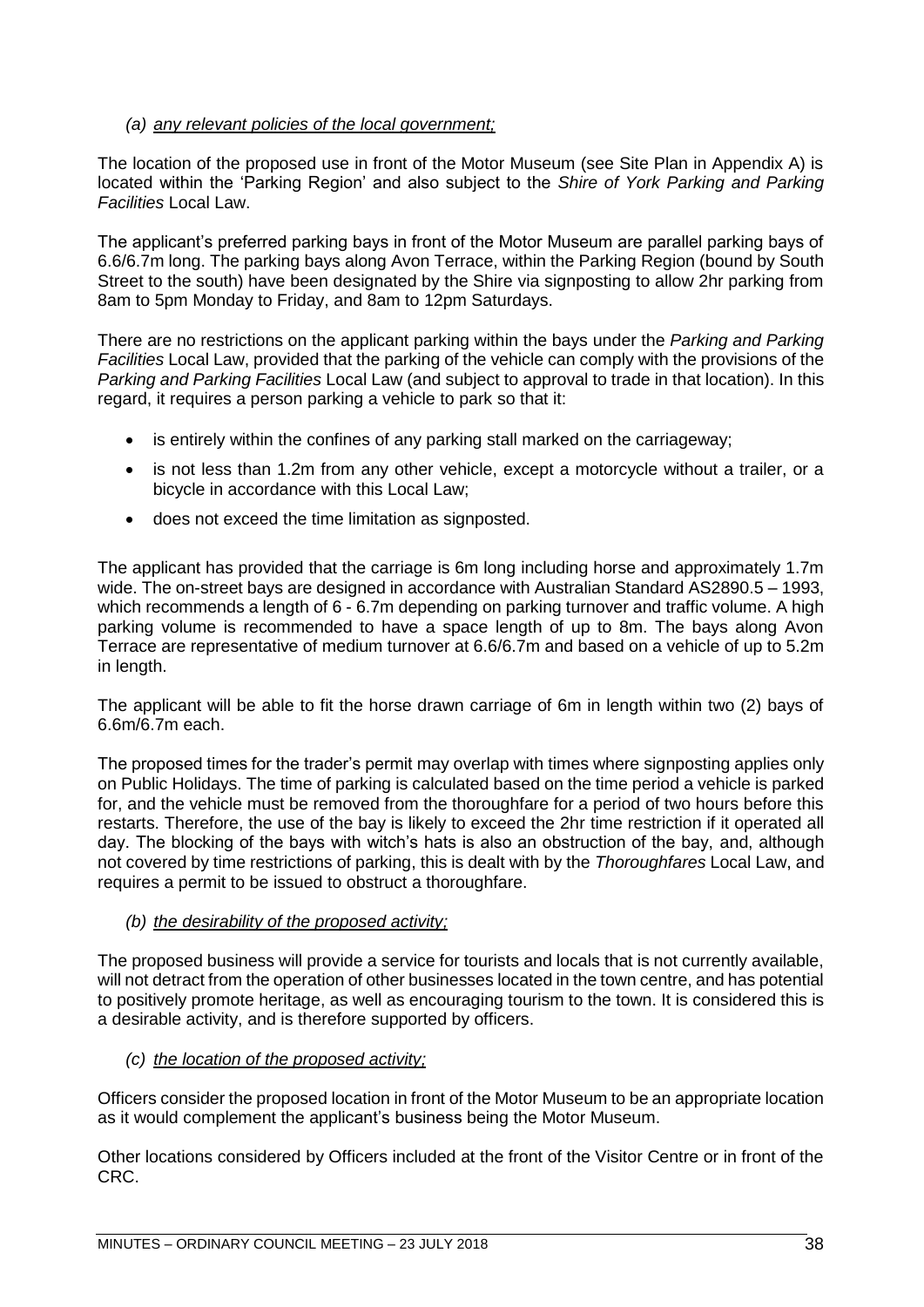# **Options**

Officers are recommending that the application be advertised for a period of 4 weeks to provide an opportunity for comment from businesses and community members particularly in regards to location.

However, Council could if it wanted approve the application without undertaking the advertising process if it deemed appropriate. This could either be in the location requested or in an alternative location as deemed appropriate.

## **Implications to consider:**

## • **Consultative**

Officers are recommending that the application be advertised for a period of 4 weeks to provide an opportunity for comment from the community and businesses.

The WA Police Department has advised that there are no restrictions on the use of a horse and carriage as long as they obey all of the road rules.

## • **Strategic**

Supporting the proposal is consistent with the Shire of York's 2016-2026 Strategic Community Plan, and in particular

• Theme 2: A leader in Cultural Heritage and Environment

2.2 Public and privately-owned heritage buildings are adequately maintained and protected for the future and the Shire leads the way in innovative promotion of the historic character.

• Theme 3: Driving the York Economy Forward

3.1 Visitor based economic activity is flexible, self-supporting, resilient, innovative and growing.

# • **Policy related**

The application has been considered in accordance with the Shire of York *Parking and Parking Facilities* Local Law, and Shire of York *Activities on Thoroughfares and Trading Thoroughfares and Public Places* Local Law.

#### • **Financial**

An application generally incurs an application fee of \$44, and application fees of \$11 per day, \$60 per week, \$122 per month or \$1,214 per year.

#### • **Legal and Statutory**

The recommendation is consistent with the provisions of the Shire of York *Thoroughfares Local Law and Parking and Parking Facilities* Local Law.

Should Council approve the application, a traders permit will be issued under delegation DE2-10.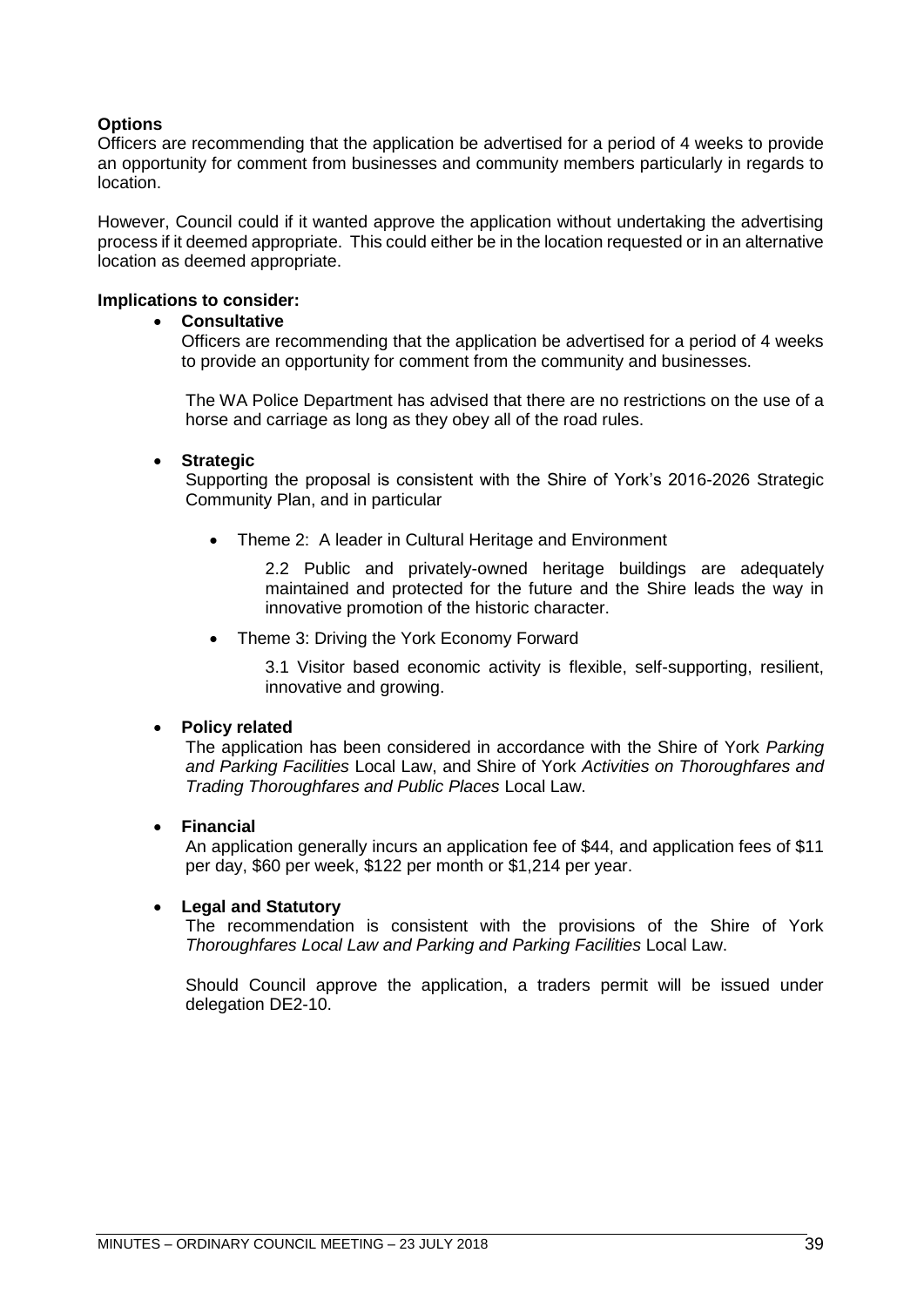## • **Risk related**

A risk assessment of the proposal has been undertaken, and there was no medium to high risks identified with the proposal that warrant further discussion. As this is a relatively new proposal, and different to those usually received Council could issue an approval for a 'trial' for twelve months, so that a review can occur, and any unanticipated issues addressed prior to renewal. There may be a slight disruption to traffic when the horse and carriage are in progress through the streets due to a reduced speed of the horse and carriage. The 2 parking bays will not affect the alfresco dining on the east side of Avon Terrace, the closest alfresco dining is 4 bays away. There is alfresco dining opposite the 2 parking bays on the west side of Avon Terrace, however this should not be affected.

**Voting Requirements: Absolute Majority Required: No**

**RESOLUTION 170718**

**Moved: Cr Smythe Seconded: Cr Trent** 

*"That Council requests the Chief Executive Officer to:*

- *1. Advertise for a period of four weeks the application from Avon Valley Motor Museum Association to operate horse drawn carriage rides in Avon Terrace in front of their premises on Saturdays from 1pm to 4pm, Sundays from 10am to 4pm and any Public Holidays from 10am to 3pm.*
- *2. Present a report to Council following the advertising period with any submissions received for consideration."*

*CARRIED: 6/0*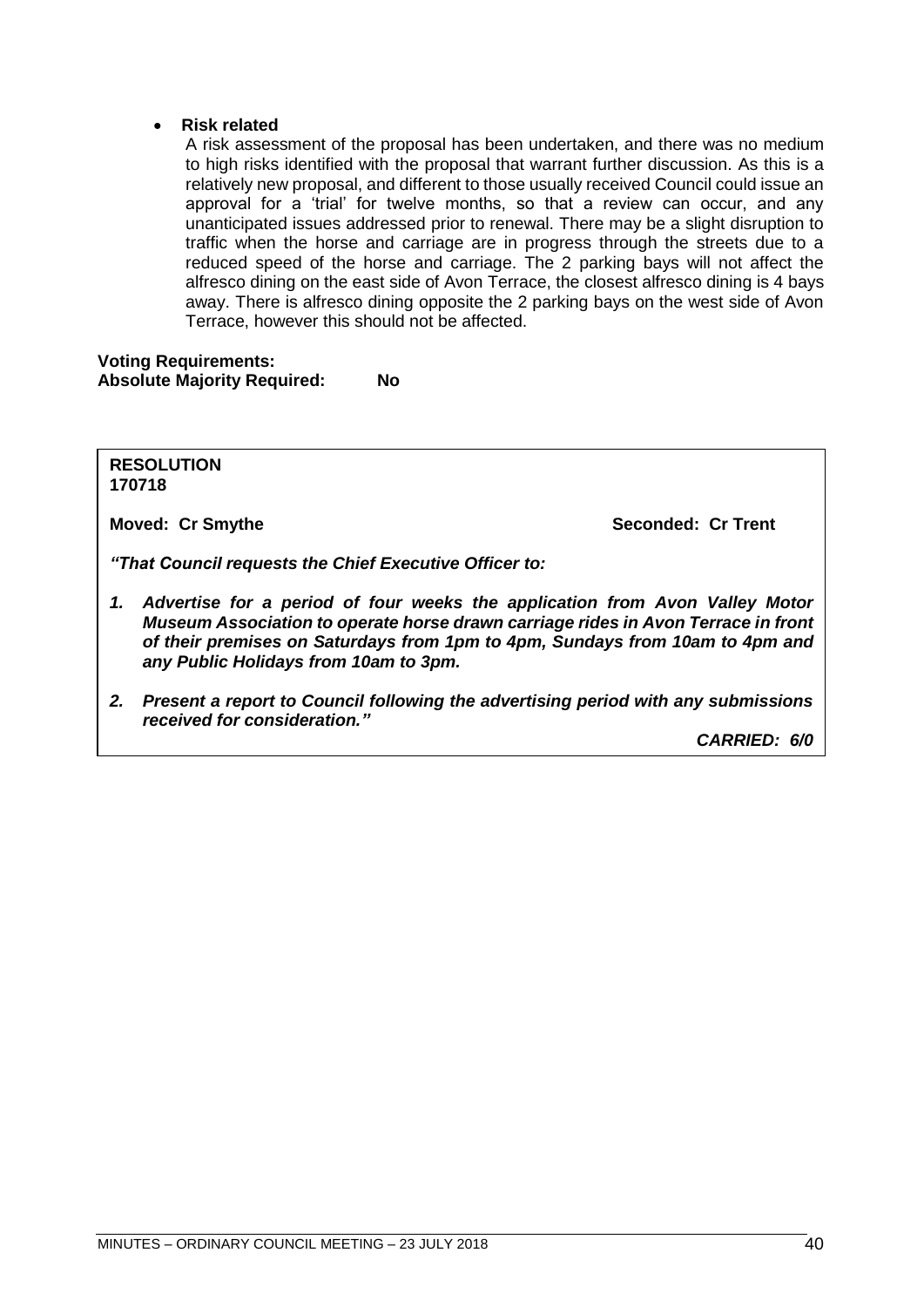# *SY089-07/18 – St John Ambulance Temporary Use of Peace Park Carpark During Construction*

| <b>FILE REFERENCE:</b>              | JO1.A12190 / A12191 A31661                       |  |
|-------------------------------------|--------------------------------------------------|--|
| <b>APPLICANT OR PROPONENT(S):</b>   | <b>St John Ambulance - York</b>                  |  |
| <b>AUTHORS NAME &amp; POSITION:</b> | Natasha Brennan, Governance & Administration     |  |
|                                     | Coordinator                                      |  |
| <b>RESPONSIBLE OFFICER:</b>         | <b>Paul Martin, Chief Executive Officer</b>      |  |
| <b>PREVIOUSLY BEFORE COUNCIL:</b>   | 23 April 2018                                    |  |
| <b>DISCLOSURE OF INTEREST:</b>      | Nil                                              |  |
| <b>APPENDICES:</b>                  | <b>Confidential - Draft Lease Document</b><br>А. |  |

*Appendix A is confidential under Section 5.23 – (c) of the Local Government Act 1995 in that it deals with "a contract entered into, or which may be entered into, by the local government and which relates to a matter to be discussed at the meeting"* 

*Copies have been provided to Councillor's, the Chief Executive Officer and Executive Managers only.*

## **Nature of Council's Role in the Matter:**

• Executive

# **Purpose of the Report:**

This report presents to Council the proposed lease between the Shire of York and the St John Ambulance, York for consideration.

### **Background:**

Council considered a report on 23 April 2018 (SY041-04/18) in relation to the York St John Ambulance temporarily utilising an area of Peace Park Carpark during the rebuilding of its new sub centre building.

In this report (Resolution No: 060418 Item 1) Council resolved to request the Chief Executive Officer to negotiate a 9 month lease with St John Ambulance for part of the carpark at Peace Park to be used as a site office and lay down area during the period of redevelopment and present the draft lease to Council for approval.

A draft lease was presented to the York St John Ambulance. St John Ambulance has confirmed acceptance of the proposed terms. Council is now requested to consider the lease for approval.

# **Comments and details:**

The proposal is to lease a portion of carpark land (Peace Park) to the York St John Ambulance for a nine (9) month period. The essential lease terms are outlined below:

- A term of nine (9) months commencing on date of execution of lease. This will provide flexibility on the commencment date;
- Permitted purpose to be used as a temporary construction site & lay down area and uses reasonably ancillary thereto;
- Public Liability Insurance of not less than twenty million dollars (\$20,000,000) to be the responsibility of the Lessee; and
- Rent not applicable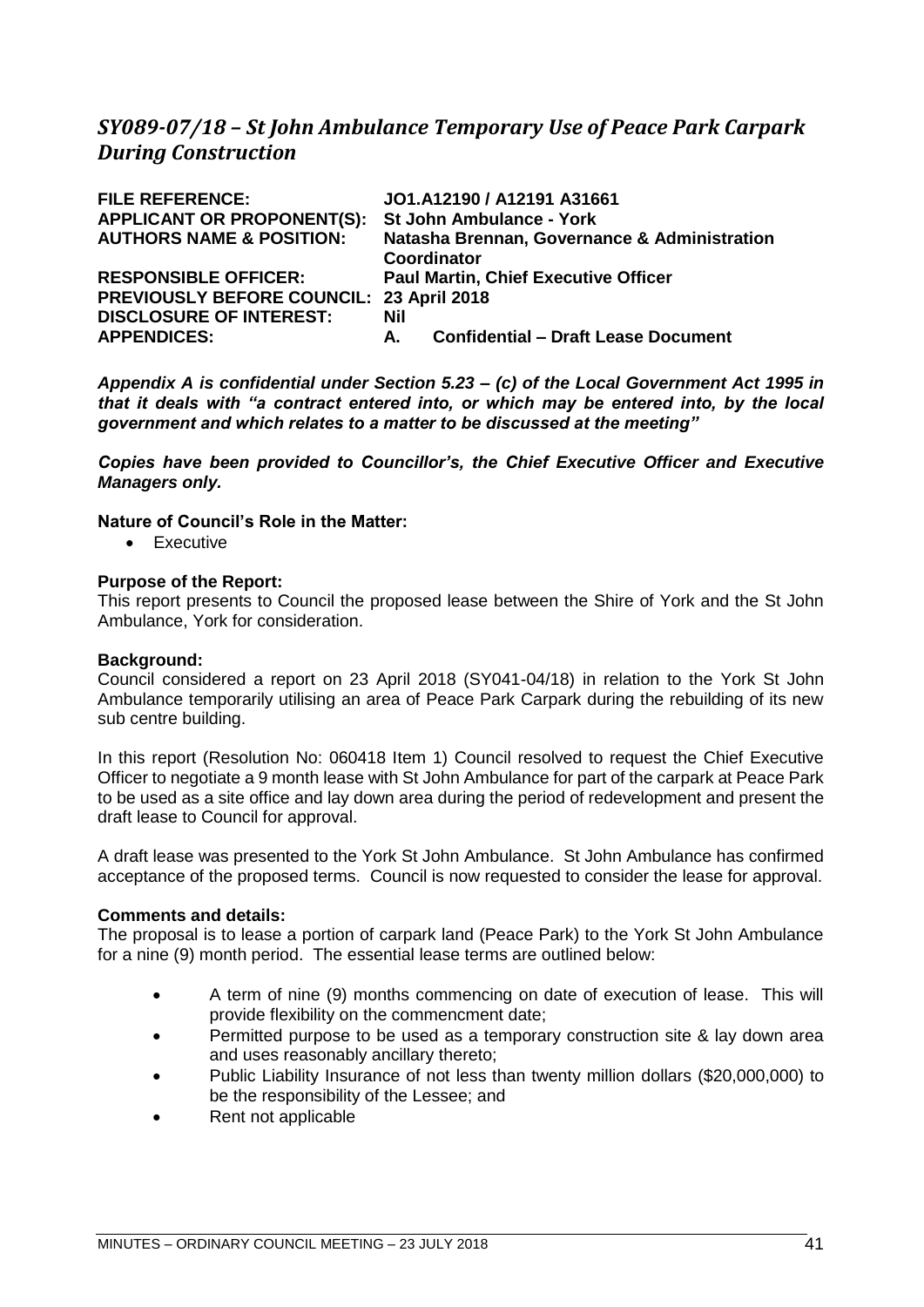# **Options:**

Council could choose to amend the essential lease terms, however these have been developed in accordance with the information previously provided and agreed upon by York St John Ambulance.

## **Implications to consider:**

## • **Consultative**

Representatives from the York St John Ambulance Regular Peace Park users have been consulted on this matter however no feedback was received.

## • **Strategic**

Theme 5: Strong Leadership and Governance 5.1 The Council supported by the administration of the Shire of York is effective and informed in its decision making and exhibits good practice in its governance role.

## • **Policy related**

CP1.1 Execution of Documents and Execution of the Common Seal CP1.5 Compliance G2.9 Community Engagement and Consultation G4.6 Risk Assessment and Management

## • **Financial**

There may be a legal cost involved in having the lease reviewed by the Shire's solicitors. This typically costs between \$500-\$1,000.

It is not proposed to charge St John Ambulance for the land during the period of the lease or any legal costs associated with the lease and thereby recommended as a contribution to the project.

# • **Legal and Statutory**

Clause 61 of the Schedule 2 Deemed Provisions of the *Planning and Development (Local Planning Schemes) Regulations 2015* exempts temporary works which in are in existence for less than 48 hours, or a longer period agreed by the Local Government in any 12 month period. Officers consider that if Council grants St John Ambulance a licence for this area for a 9-month period, then it is exempt from Planning Approval.

When the building contract is awarded by St John Ambulance, the contractor will need to liaise with the Shire's Building Surveyor to determine if any building licences are required. The approval of the lease will not impact upon this statutory responsibility.

If Council wants to approve this request from St John Ambulance, Officers are recommending it be undertaken as a lease for a period of 9 months. This however would be considered a disposal in accordance with the Section 3.58 of the *Local Government Act 1995*.

Regulation 30 of the *Local Government (Functions and General) Regulations 1996* identifies which disposals of property are excluded from the requirements of Section 3.58 of the *Local Government Act 1995* outlined as follows: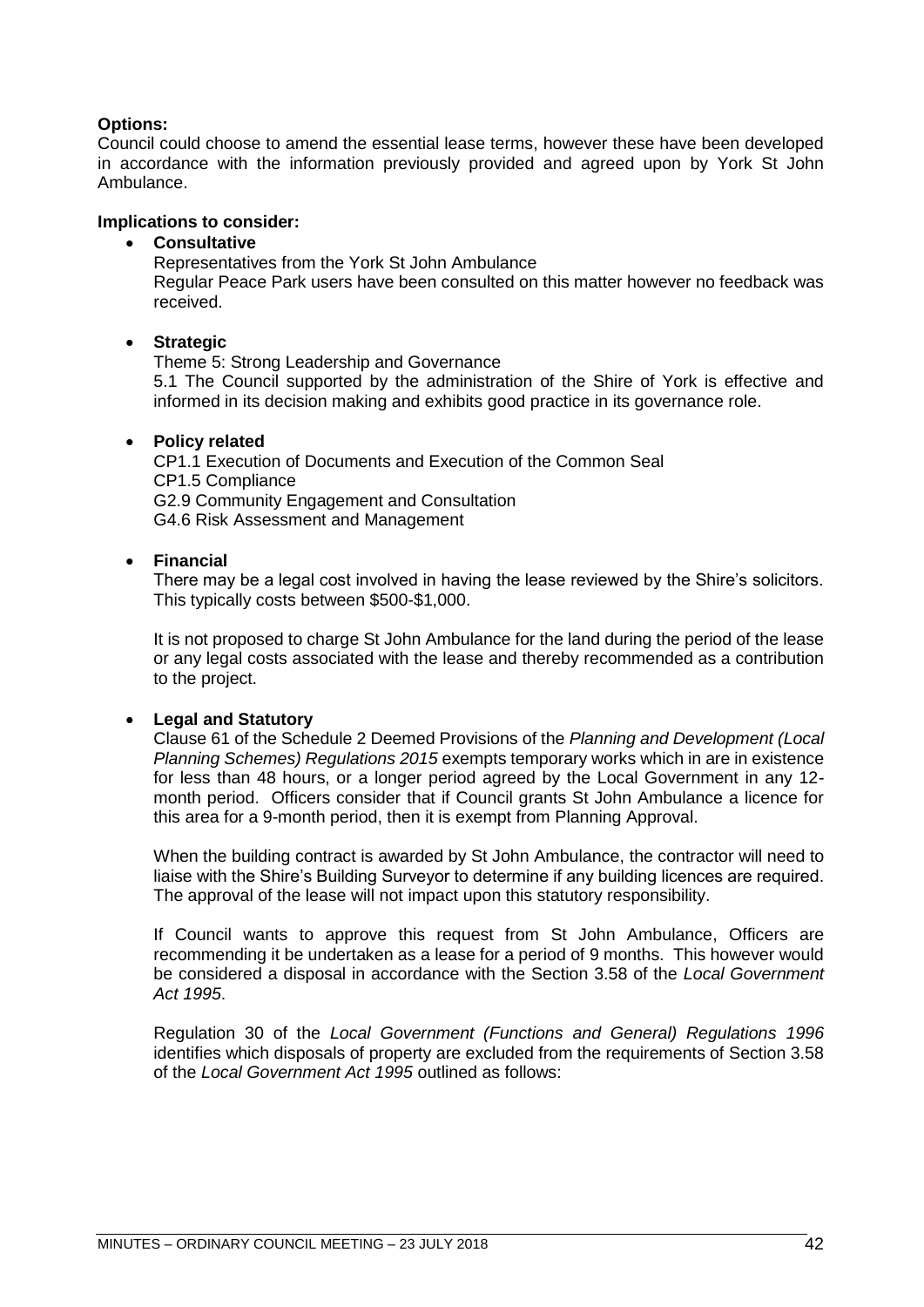# *30. Dispositions of property excluded from Act s. 3.58*

- *(1) A disposition that is described in this regulation as an exempt disposition is excluded from the application of section 3.58 of the Act.*
- *(2) A disposition of land is an exempt disposition if —*
	- *(a) the land is disposed of to an owner of adjoining land (in this paragraph called the transferee) and —*
		- *(i) its market value is less than \$5 000; and*
		- *(ii) the local government does not consider that ownership of the land would be of significant benefit to anyone other than the transferee;*

*or*

- *(b) the land is disposed of to a body, whether incorporated or not —*
	- *(i) the objects of which are of a charitable, benevolent, religious, cultural, educational, recreational, sporting or other like nature; and*
	- *(ii) the members of which are not entitled or permitted to receive any pecuniary profit from the body's transactions;*

*or*

- *(c) the land is disposed of to —*
	- *(i) the Crown in right of the State or the Commonwealth; or*
	- *(ii) a department, agency, or instrumentality of the Crown in right of the State or the Commonwealth; or*
	- *(iii) another local government or a regional local government;*

*or*

- *(d) it is the leasing of land to an employee of the local government for use as the employee's residence; or*
- *(e) it is the leasing of land for a period of less than 2 years during all or any of which time the lease does not give the lessee the exclusive use of the land; or*
- *(f) it is the leasing of land to a person registered under the Health Practitioner Regulation National Law (Western Australia) in the medical profession to be used for carrying on his or her medical practice; or*
- *(g) it is the leasing of residential property to a person.*
- *(2a) A disposition of property is an exempt disposition if the property is disposed of within 6 months after it has been —*
	- *(a) put out to the highest bidder at public auction, in accordance with section 3.58(2)(a) of the Act, but either no bid is made or any bid made does not reach a reserve price fixed by the local government; or*
	- *(b) the subject of a public tender process called by the local government, in accordance with section 3.58(2)(b) of the Act, but either no tender is received or any tender received is unacceptable; or*
	- *(c) the subject of Statewide public notice under section 3.59(4) of the Act, and if the business plan referred to in that notice described the property concerned and gave details of the proposed disposition including —*
		- *(i) the names of all other parties concerned; and*
		- *(ii) the consideration to be received by the local government for the disposition; and*
		- *(iii) the market value of the disposition as ascertained by a valuation carried out not more than 12 months before the proposed disposition.*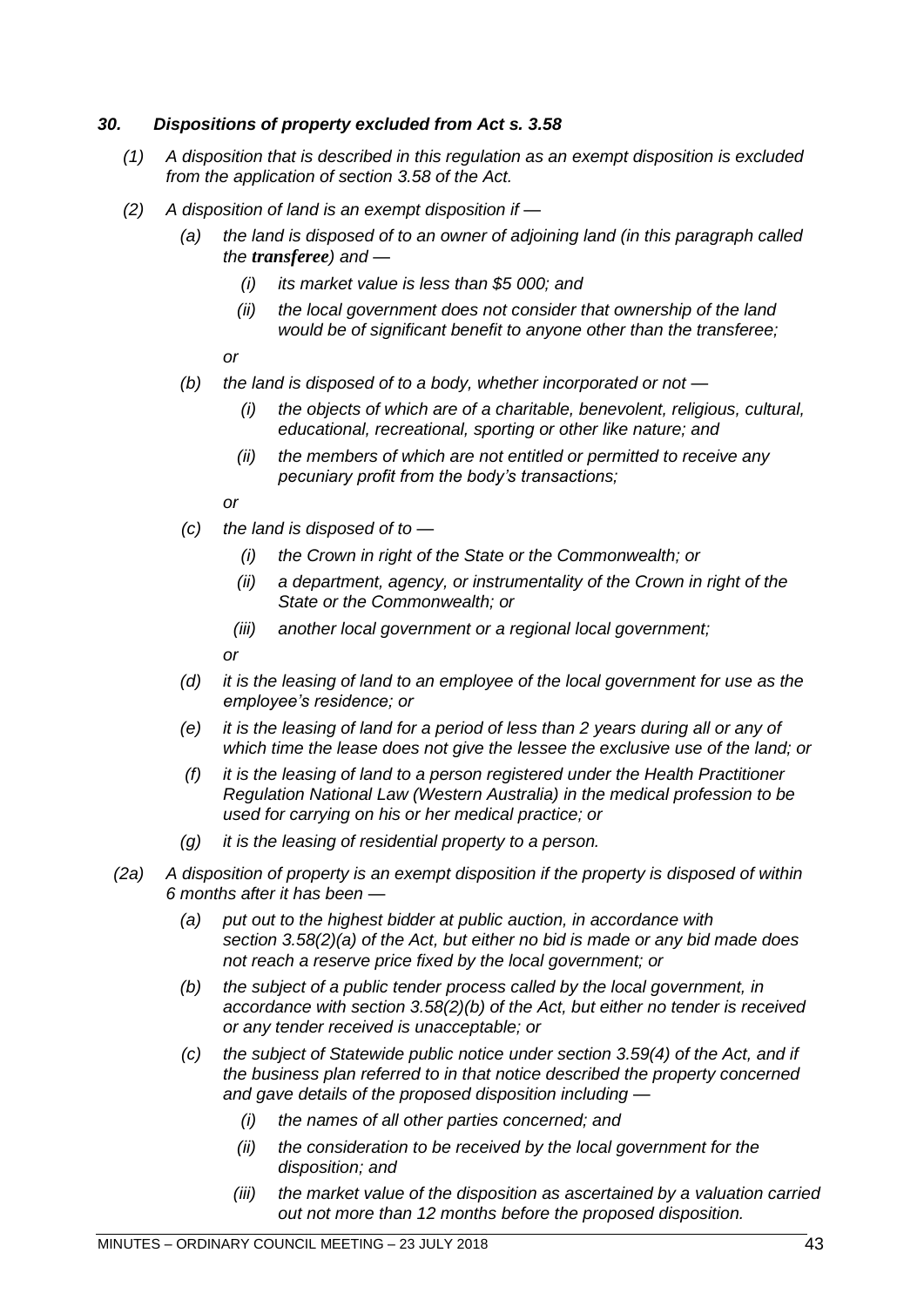- *(2b) Details (see section 3.58(4) of the Act) of a disposition of property under subregulation (2a) must be made available for public inspection for at least 12 months from the initial auction or tender, as the case requires.*
- *(3) A disposition of property other than land is an exempt disposition if —*
	- *(a) its market value is less than \$20 000; or*
	- *(b) the entire consideration received by the local government for the disposition is used to purchase other property, and where the total consideration for the other property is not more, or worth more, than \$75 000.*

*[Regulation 30 amended in Gazette 25 Feb 2000 p. 974-5; 28 Apr 2000 p. 2041; 31 Mar 2005 p. 1055-6; 27 Sep 2011 p. 3846; 18 Sep 2015 p. 3812.]*

Officers consider that the provision of a 9-month lease to St John Ambulance for exclusive use of this area is an exempt disposition because St John Ambulance is a not-for-profit organisation in accordance with Section 2 (b) (i) above.

# • **Risk related**

Delays in the construction program of St John Ambulance could impact upon the length of time the area of land is required. If this was to exceed 12 months, planning approval would be required. If any delays required the area to be used for more than 2 years, the Regulation 30 exemption could not be used and Council would need to undertake a disposal process in accordance with Section 3.58 of the *Local Government Act 1995*.

# • **Workforce Implications**

This lease can be accommodated within the current workforce capacity.

# **Voting Requirements: Absolute Majority Required: No**

| 180718 | <b>RESOLUTION</b>                                                                                                                                                                                                                                                                                                                                                           |                     |
|--------|-----------------------------------------------------------------------------------------------------------------------------------------------------------------------------------------------------------------------------------------------------------------------------------------------------------------------------------------------------------------------------|---------------------|
|        | <b>Moved: Cr Trent</b>                                                                                                                                                                                                                                                                                                                                                      | Seconded: Cr Smythe |
|        | "That Council:                                                                                                                                                                                                                                                                                                                                                              |                     |
| 1.     | Agrees to the lease with the York St John Ambulance (the Lessee) as attached to<br>this report, for the land at Lot 24 No. 12 Joaquina Street, York, in accordance with<br>the following essential lease terms:                                                                                                                                                             |                     |
|        | • A term of nine (9) months, commencing on the date of execution of the lease;<br>• Permitted purpose to be used as a temporary construction site & lay down area<br>and uses reasonably ancillary thereto;<br>• Public Liability Insurance of not less than twenty million dollars (\$20,000,000) to<br>be the responsibility of the Lessee; and<br>• Rent not applicable. |                     |
| 2.     | Agrees the Shire will fund the legal fees and any other costs associated with the<br>preparation of the lease which are to be recognised as a Shire contribution towards<br>the redevelopment.                                                                                                                                                                              |                     |
| 3.     | Authorises the Shire President and Chief Executive Officer to engross the lease<br>documentation as per the terms and condition of the lease."                                                                                                                                                                                                                              |                     |
|        |                                                                                                                                                                                                                                                                                                                                                                             | CARRIED: 6/0        |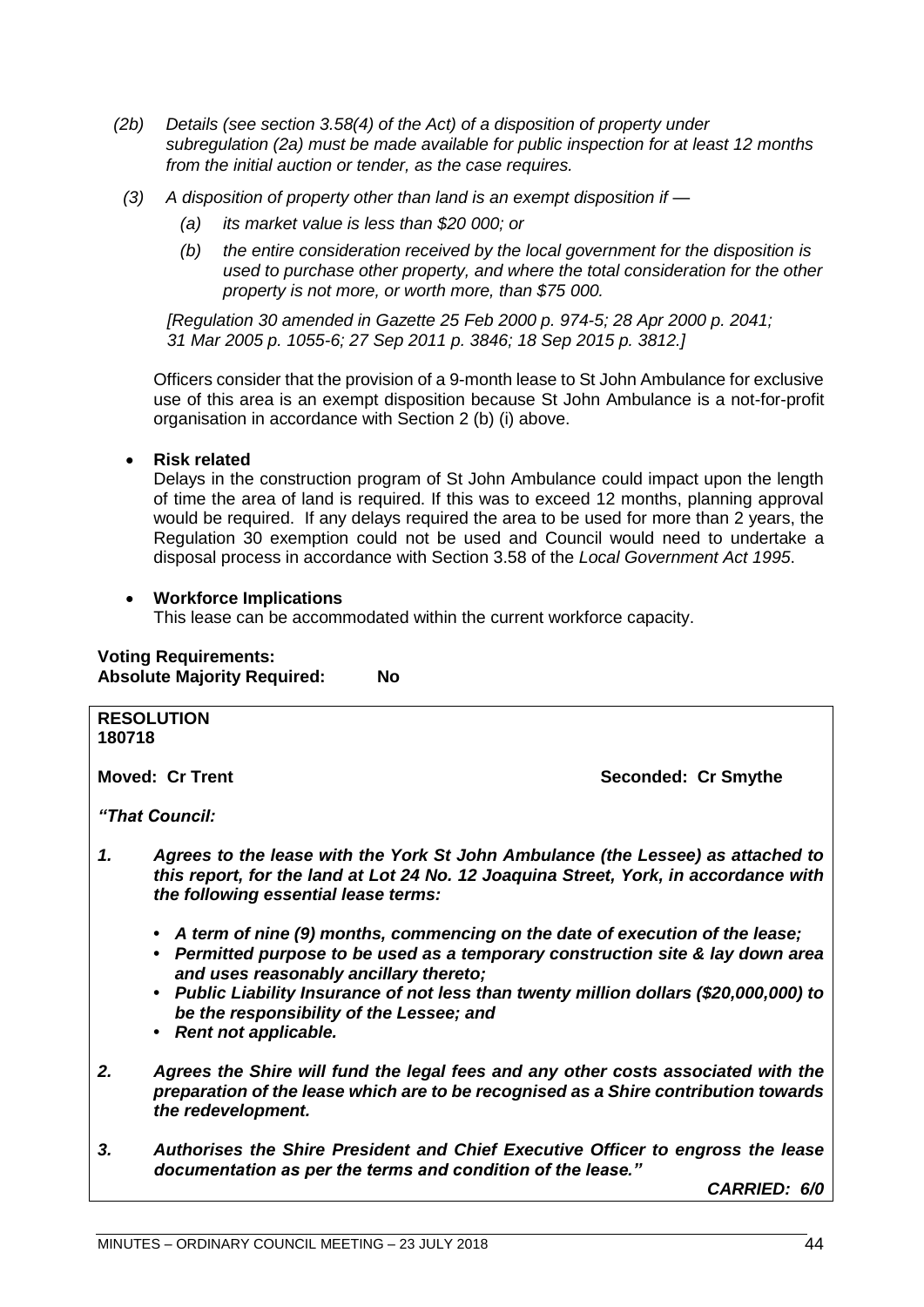# *SY090-07/18 – Evaluation and Acquittal of the 2018 York Motorcycle Festival*

| <b>FILE REFERENCE:</b>                            | CS.CEV.19                                                            |
|---------------------------------------------------|----------------------------------------------------------------------|
| <b>APPLICANT OR PROPONENT(S): Premiere Events</b> |                                                                      |
| <b>AUTHORS NAME &amp; POSITION:</b>               | <b>Esmeralda Harmer, Events &amp; Economic Development</b>           |
|                                                   | <b>Officer</b>                                                       |
| <b>RESPONSIBLE OFFICER:</b>                       | <b>Paul Martin, Chief Executive Officer</b>                          |
| <b>PREVIOUSLY BEFORE COUNCIL: No</b>              |                                                                      |
| <b>DISCLOSURE OF INTEREST:</b>                    | Nil                                                                  |
| <b>APPENDICES:</b>                                | A. Premiere Events 2018 York Motorcycle Festival<br><b>Acquittal</b> |
|                                                   | <b>B.</b> Shire of York Acquittal Documents                          |

## **Nature of Council's Role in the Matter:**

• Executive

# **Purpose of the Report:**

This report presents Council with the 2018 York Motorcycle Festival Acquittal as presented by Premiere Events and considers the evaluation of the Shire supported festival extensions included in the 2018 event.

This report also requests Council to consider negotiating a multiyear agreement with Premiere Events to deliver the 2019 - 2021 York Motorcycle Festivals and recommends improved financial acquittal requirements going forward.

#### **Background:**

In February 2018 Council considered item *SY010-02/18 – York Motorcycle Festival Multi-Year Funding Proposal* where Council resolved the following:

#### *"That Council;*

- *1. Receives the acquittal of the 2017 York Motorcycle Festival.*
- *2. Allocates \$5,000 from GL132150 Festivals Assistance for cash and in-kind support of the 2018 Triumph Motorcycle Club ride on Saturday 7 April 2018.*
- *3. Notes the Wheatbelt Development Commission funding received will be utilised by the Shire to extend Saturday components of the York Motorcycle Festival as detailed in this report*
- *4. Requests the Chief Executive Officer to negotiate a draft Three Year Funding Agreement with the organisers of the York Motorcycle Festival subject to the following conditions:*
	- *(a) a maximum of \$20,000 per annum to be provided as a cash contribution to the Festival;*
	- *(b) permits and fees related to the Festival be charged separately;*
	- *(c) agreement to work with existing partners to incorporate programmed activities into current and future York Motorcycle Festival programs*
	- *(d) makes provisions to accept additional funding received by either party for the York Motorcycle Festival*
	- *(e) clarity of roles and responsibilities including insurance liabilities*
	- *(f) promotion and acknowledgement of the Shire's contribution; and*
	- *(g) provision of acquittal requirements as per the C1.3 Community Funding: Donations, Grants, Sponsorship, and Waiver of fees Policy.*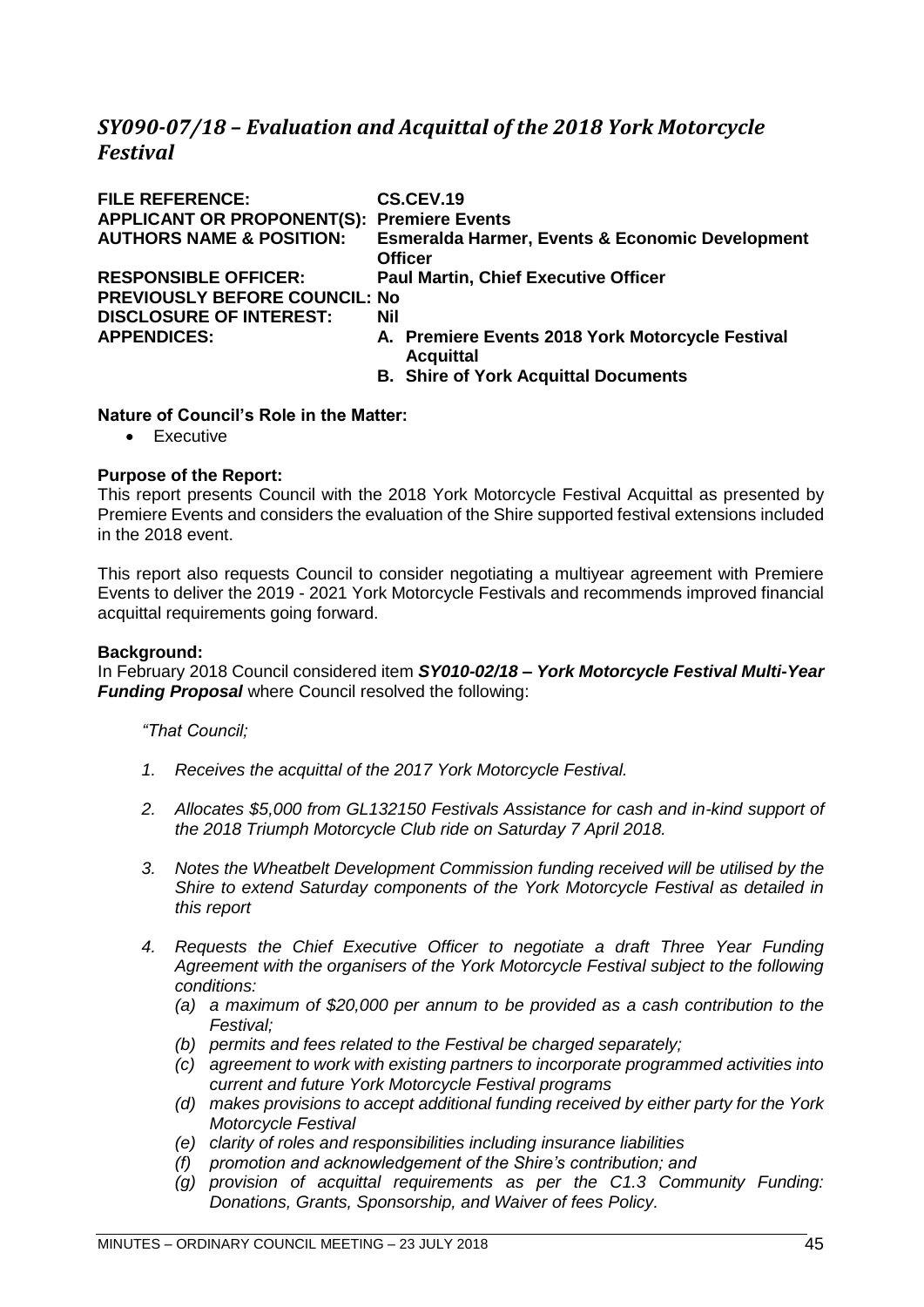*5. Requests the Chief Executive Officer to present the draft Agreement to Council for consideration prior to execution."*

Although a proposed three-year funding agreement was initially suggested, Officers indicated in the report that the outcome of a three-year grant proposal submitted to Tourism WA – Regional Events Scheme (RES) had not been received at the time item *SY010-02/18 – York Motorcycle Festival Multi-Year Funding Proposal* was considered. Premiere Events and Officers agreed a new event scope would need consideration once these funding outcomes were known.

In March 2018 Officers presented item *SY030-03/18 York Motorcycle Festival Funding Agreement* where Council approved a one-year funding agreement with Premiere Events. Council also accepted the Mt Brown Hill climb as a new component of the York Motorcycle Festival, acknowledging a detailed risk management plan, in consultation with the Shire's insurer, LGIS would be undertaken.

Shire officers met with Premiere Events to engross the funding agreement and further develop the plans for the 2018 Festival. Both parties agreed Saturday components of the Motorcycle Festival would be managed and coordinated by the Shire, with existing Sunday activities remaining under the direction of Premiere Events as in previous years.

This approach provided greater clarity of roles and responsibilities and enabled the Shire to lead the risk management planning required for the Mt Brown Hill Climb event.

Officers now present the Acquittal of the 2018 York Motorcycle Festival received from Premiere Events as attached at **Appendix A** and include an evaluation below of the Shire managed inclusions programmed into the Festival for Council's consideration.

### **Comments and details:**

# **Program Extension**

Previously a one-day event, funding received from the Wheatbelt Development Commission enabled the Shire to program additional activities to occur on the Saturday of the 2018 York Motorcycle Festival. Funds were granted to support the following:

- Encourage overnight stays and re-visitation numbers
- Include new elements to the Festival Program
- Encourage multiple opportunities for business participation

The activities programmed for the Saturday of the Festival included:

- Mt Brown Hill Climb; timed vintage motorcycle races along Pioneer Drive
- Production of a festival program and map
- Street music and family inclusive entertainment along Avon Terrace
- Show and Shine in the Town Hall
- Extended camping options at the Recreation Centre
- Free Community Shuttle Bus between activated venues

These activities were well received by visitors and the community, particularly the inclusion of street music and family related entertainment. Although the town centre was not as busy as the Sunday program, feedback received indicated the street music markets, animal farm and face painting created a vibrant family atmosphere, which had not occurred in previous years of the Festival.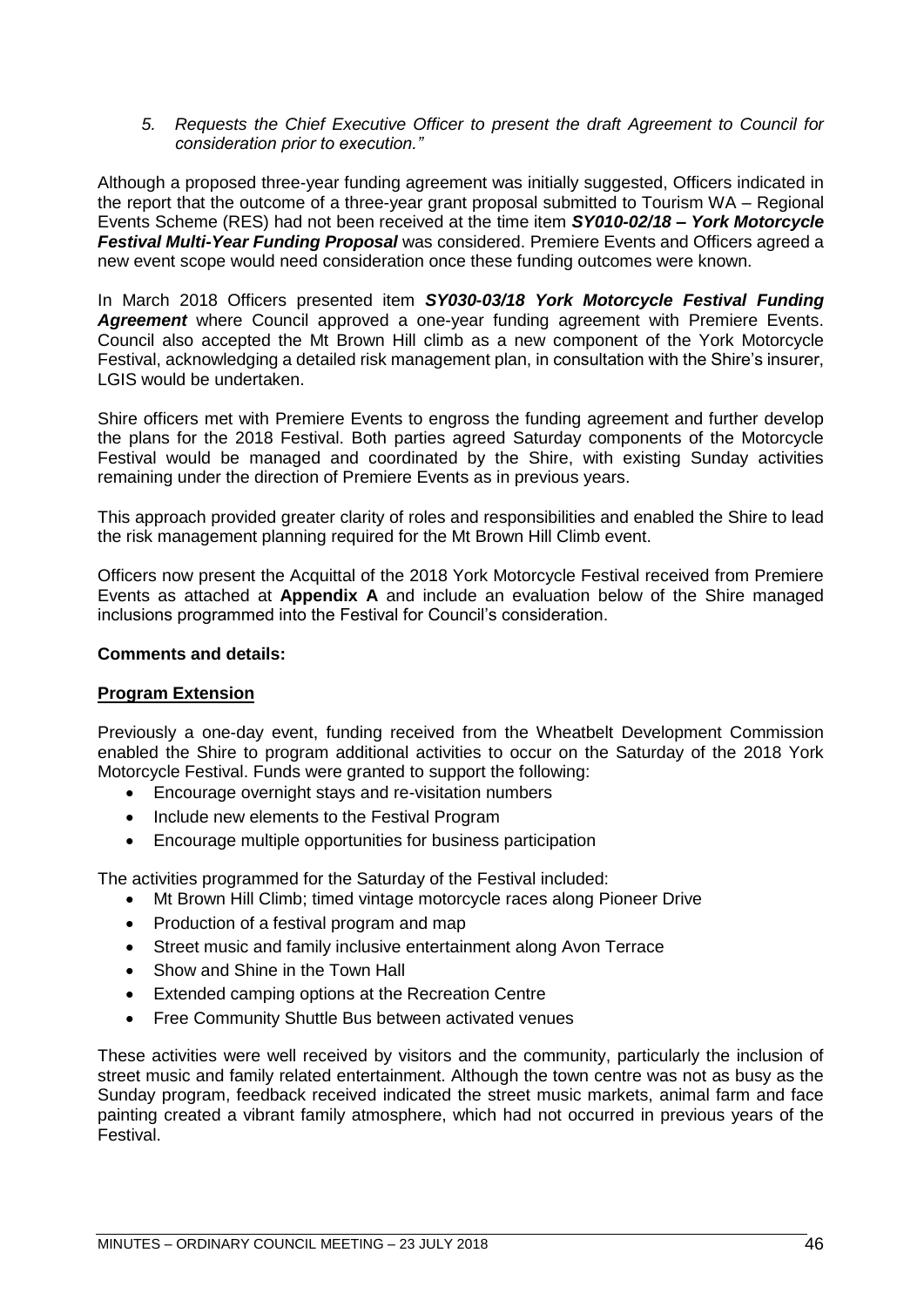The Saturday program also attracted interest from the Ulysses Club of WA who conducted road rides from York to surrounding areas such as Merredin, Beverley and Toodyay. Approximately 200 riders participated in the three back road rides offered and returned to York staying overnight to attend the Sunday Festival activities.

# **Challenges**

As the Saturday elements were new to the Festival programming, Officers invested a lot of time scoping the activities and conceptualising how these components could be programmed into the Festival successfully, particularly the Vintage Hill Climb on Mt Brown.

Officers undertook an internal risk assessment and site visit of Mt Brown with the Hill Climb event organisers. Of the \$10,000 available to support the Saturday elements, Officers initially identified a budget estimate of \$3,000 to fund safety improvements for the Vintage Hill Climb activity. These costs took into consideration traffic management planning and road sweeping requirements to enable the hill climb racing to occur safely.

Officers sought event approval from the Shire's insurer LGIS, who requested a more detailed risk analysis and report be undertaken. The following risks were identified through this process and appropriate mitigation strategies implemented. These included:

- Improving the condition of the roads proposed for the hill climb activity prior to the event
- Purchase of isolation and barrier delineators to ensure spectators walking along Mt Brown would have separated accessways to the Shuttle Bus and competitor areas
- Provision of emergency services on site for accidents or incidents

Of the \$3,000 allocated in the budget for the safety improvements for the Vintage Hill Climb, an additional \$6,385 was spent implementing the scope of works identified to meet the risk management strategies required by LGIS for the site the Hill Climb was taking place. This was due to the shoulder upgrades and works completed along Pioneer Drive and Steere Road and the purchase of appropriate traffic management delineators.

Although not considered high risk in relation to the race activity occurring, the culverts and undulating surfaces posed imminent high risk to spectators and trail walkers accessing these areas. The works undertaken improved the road and pedestrian accessways, however these also contributed to the additional expenditure identified above.

The works undertaken to address the risk issues identified by LGIS were considered improvements to a Shire asset, and as such could not be absorbed through the grant funding received. These expenditure costs were considered at the midyear budget review and allocated to Mt Brown Improvements and Maintenance in consideration of the asset improvements made through the works undertaken.

Officers acknowledge that for future events, early involvement and consultation regarding technical specialities and more detailed risk management strategies would significantly reduce the challenges faced delivering the Mt Brown Hill Climb.

# **Event Evaluation**

In summary, the two-day program, increased event exposure, inclusion of new event components and increase in business participation all contributed to the Festival increasing in size and attendance numbers for the 2018 event.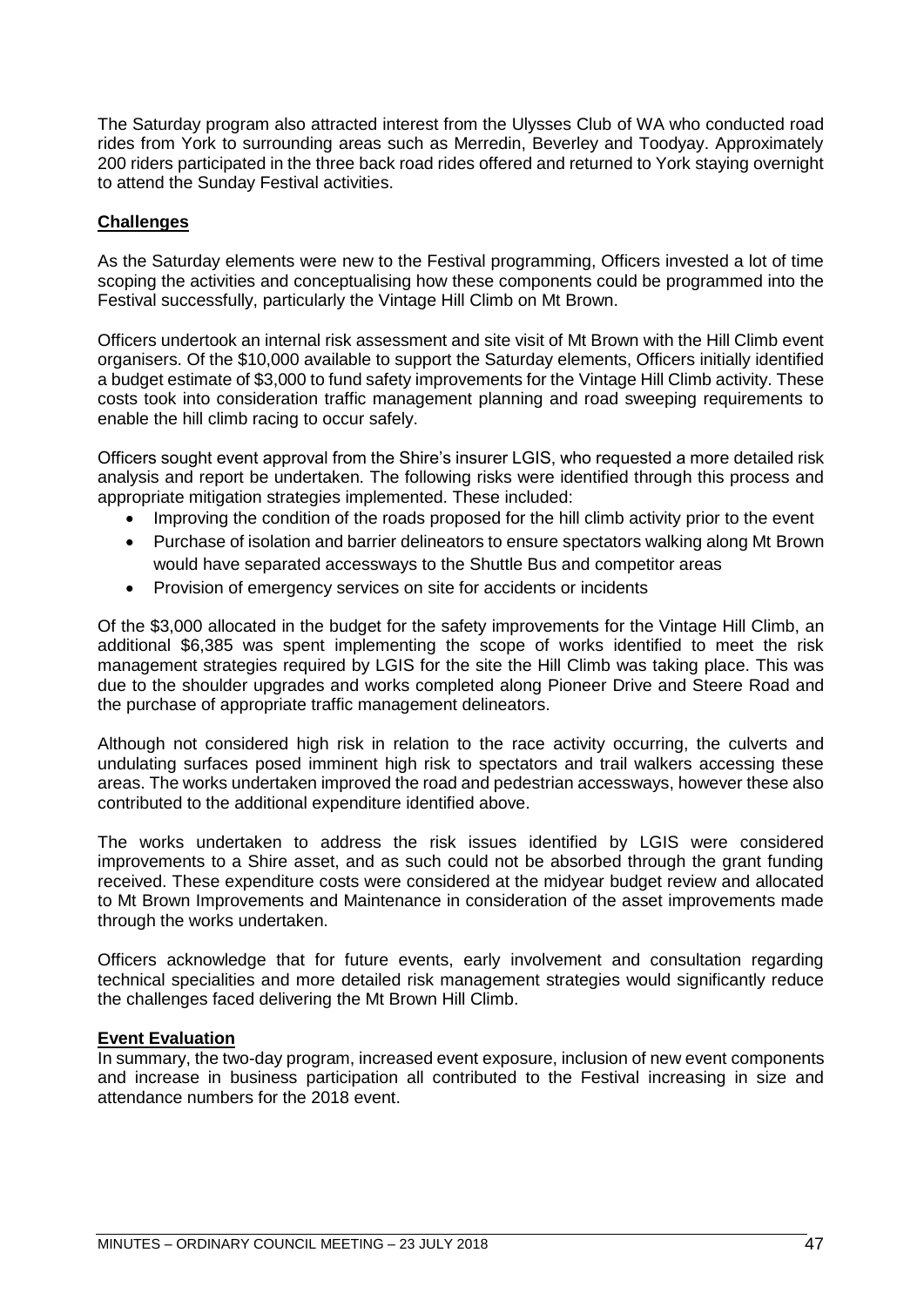The acquittal received from Premier Events attached at Appendix A in accordance with the current requirements of the policy. Over time Officers are proposing to increase the level of detail provided in acquittals for sponsorships over \$10,000 including as a first stage, greater financial accountability including the requirement for audited financial statements. In time, this is expected to include other aspects.

York Motorcycle Festival is now the only motorcycle specific show in WA and as such is likely to continue to grow in size over the coming years. York's visibility as an events town also aids this growth and Officers acknowledge future external funding support will be required should Council wish to continue to build and promote the event as a two-day Motorcycle Festival.

Officers are recommending Council requests the Chief Executive Officer to negotiate a draft threeyear funding agreement with Premiere Events for the York Motorcycle Festival once external grant submissions are known and present these to Council for consideration.

## **Implications to consider:**

• **Consultative**

In accordance with Council's *G2.9 Community Engagement and Consultation Policy*.

• **Strategic**

Nil

• **Policy related**

In accordance with *Council's C1.3 Community Funding: Donations, Grants, Sponsorship and Waiver of fees Policy Clause 8, Acquittal*

# • **Financial**

The 2018 York Motorcycle Festival was delivered utilising a mixture of municipal and external grant funds. In item *SY030-03/18 York Motorcycle Festival Funding Agreement* Council resolved to provide \$20,000 from GL 132150 Festivals Assistance to Premiere Events to deliver the 2018 York Motorcycle Festival.

Furthermore, an event budget breakdown as provided by Premiere Events, has been included as attached at **Appendix A** for Council's consideration. Since the receipt of the acquittal received, Officers have standardised the acquittal documents to include a higher level of detail regarding the income and expenditure reporting required.

For future events considered under the Shire's *C1.4 Sponsorship of Tourism Events,* the improved acquittal documents will be required to be submitted as part of the acquitting process. These documents have been attached as **Appendix B** for Council's review.

As detailed in this report funds received from the Wheatbelt Development Commission of \$10,000 were utilised to support the Saturday components of the York Motorcycle Festival as per the funding guidelines of the grant received. These funds have been acquitted in accordance with the Shire's *G4.4 External Grants: Procurement and Management Policy.* 

An over expenditure of \$6,385 is noted and attributed to the shoulder improvements and maintenance undertaken on Mt Brown and Steere Rd to address risk issues associated with the Vintage Hill Climb. These costs have been allocated Shire's Mt Brown Maintenance and Improvements.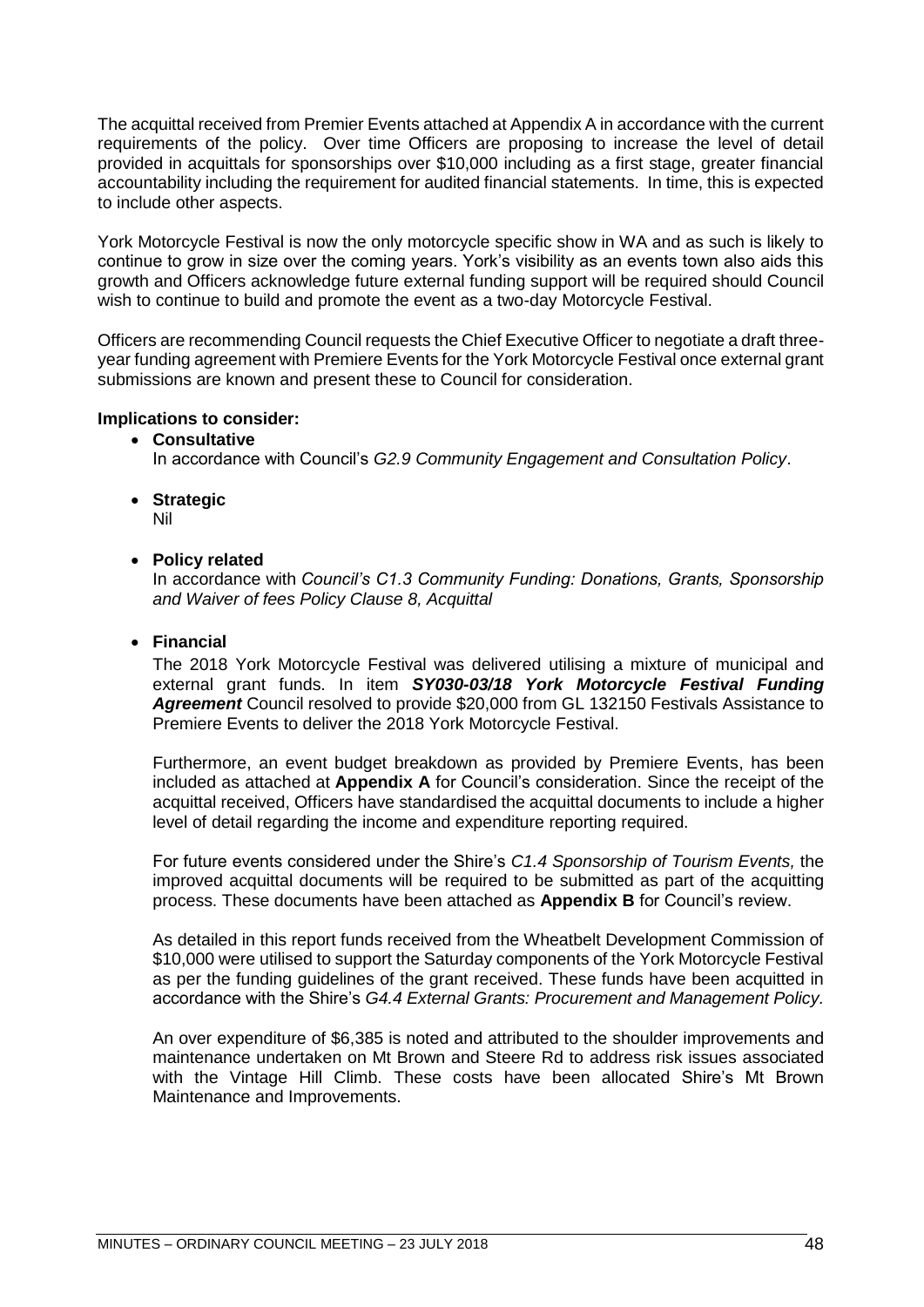## • **Risk related**

This year a greater focus was placed upon managing risk associated with the event. The risk management plan provided by Premier events was provided to LGIS for approval.

Given the Shire coordinated activities on the Saturday including the Mount Brown a risk management plan was prepared and approved by LGIS. Although the organisers of the Mount Brown Hill Climb had insurance for the event itself, the Shire was required to implement strategies to ensure the safety of the site. The lesson here was that implementation of the risk management plan to the satisfaction of LGIS cost more than Officers had budgeted. Going forward Officers will engage earlier with LGIS on matters associated with risk management for this and other events.

• **Workforce Implications**

Nil

**Voting Requirements: Absolute Majority Required: No**

**RESOLUTION 190718 Moved: Cr Trent Seconded: Cr Saint** *"That Council; 1. Receives the acquittal of the 2018 York Motorcycle Festival as presented by Premiere Events.*

- *2. Notes the Wheatbelt Development Commission funding received was utilised by the Shire to extend Saturday components of the York Motorcycle Festival as detailed in this report.*
- *3. Requests the Chief Executive Officer to negotiate a draft Three - Year Funding Agreement with the organisers of the York Motorcycle Festival subject to the following conditions:*
	- *(a) a maximum of \$20,000 per annum to be provided as a cash contribution to the Festival;*
	- *(b) permits and fees related to the Festival to be charged separately;*
	- *(c) agreement to work with existing partners to incorporate programmed activities into current and future York Motorcycle Festival programs;*
	- *(d) provisions to accept additional funding received by either parties for the York Motorcycle Festival;*
	- *(e) clarity of roles and responsibilities including insurance liabilities*
	- *(f) promotion and acknowledgement of the Shire's contribution; and*
	- *(g) provision of acquittal requirements as per the C1.3 Community Funding: Donations, Grants, Sponsorship, and Waiver of fees Policy;*
	- *(h) Event organisers to complete the new acquittal template attached at Appendix B to this report*
- *4. Requests the Chief Executive Officer to present the draft Agreement to Council for consideration prior to execution."*

*CARRIED: 6/0*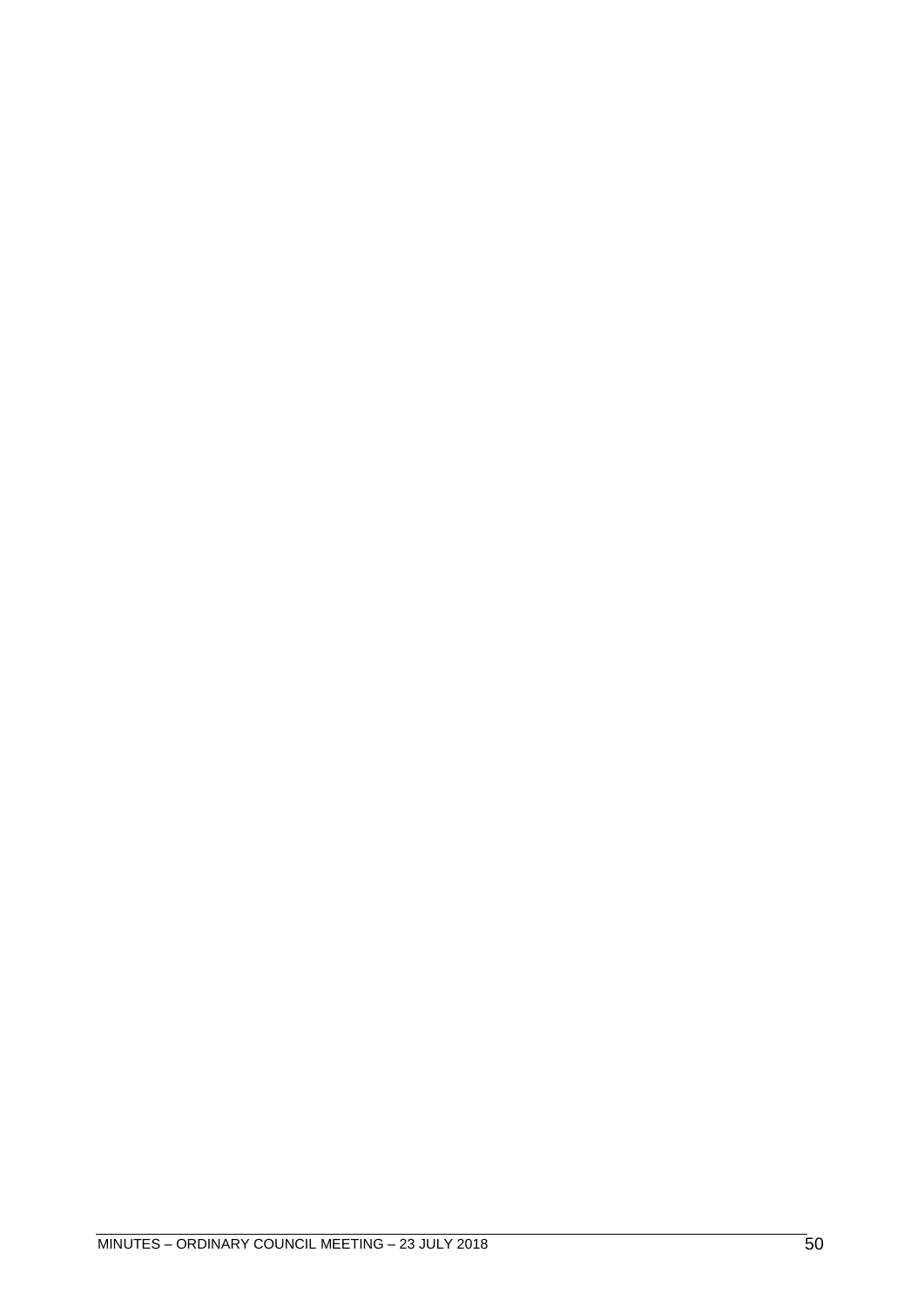# *SY091-07/18 – 2017 Festival of Cycling Acquittal & 2018 Festival of Cycling Event Proposals*

| <b>FILE REFERENCE:</b>              | FI.DON.2                                                               |
|-------------------------------------|------------------------------------------------------------------------|
| <b>APPLICANT OR PROPONENT(S):</b>   | <b>Various</b>                                                         |
| <b>AUTHORS NAME &amp; POSITION:</b> | <b>Esmeralda Harmer, Events Economic Development</b><br><b>Officer</b> |
| <b>RESPONSIBLE OFFICER:</b>         | <b>Paul Martin, Chief Executive Officer</b>                            |
| <b>PREVIOUSLY BEFORE COUNCIL:</b>   | N/A                                                                    |
| <b>DISCLOSURE OF INTEREST:</b>      | Nil                                                                    |
| <b>APPENDICES:</b>                  | A – 2017 West Cycle Family Festival of Cycling<br><b>Acquittal</b>     |
|                                     | <b>B</b> – WA Gravity Enduro Event Proposal                            |
|                                     | C - 2018 York Cyclo - cross Proposal                                   |
|                                     | D - Shire of York Acquittal Documents                                  |

# **Nature of Council's Role in the Matter:**

• Executive

# **Purpose of the Report:**

This report presents Council with the 2017 York Family Festival of Cycling acquittal and requests Council considers the cycling proposals received from Perth Mountain Bike Club and WA Gravity Enduro.

This report also details the cycling proposals received from these organisations and requests Council consider the benefits of these activities occurring in conjunction with the proposed 2018 Festival of Cycling event.

# **Background:**

At Council's 2017 February meeting *Item SY010-02/17 Priorities for Events in York* was presented to Council where Council requested the Chief Executive Officer work with potential partners to investigate establishing a Music festival and Cycling Event in York and report to Council when appropriate.

Officers continued to develop components of these recommendations with identified stakeholders and received renewed concept proposals from WestCycle – WA's peak body for cycling. The proposal details were then presented to Council in *Item SY049-05/17 Applications for Sponsorship of Tourism Events*. This report included West Cycle's intentions to deliver a twoday cycling event in York, with components of the event occurring throughout York's CBD. Council approved \$15,000 of funding to co-host the 2017 Festival of Cycling and requested the Chief Executive Officer to include the funding amount in the draft 2017/18 budgeting process.

Officers then undertook further event development of the Festival of Cycling including:

- Consultation with the York Agricultural Society to discuss how the two separate events (cycling event and York Show) held on the same weekend could be cross promoted.
- Development of a marketing plan to attract and stimulate visitation and competitor interest pre, during and post event.
- Consultation with residents regarding the road closures intended.
- Race plans and local business involvement.
- Event approvals process.
- Each partys' role and responsibilities.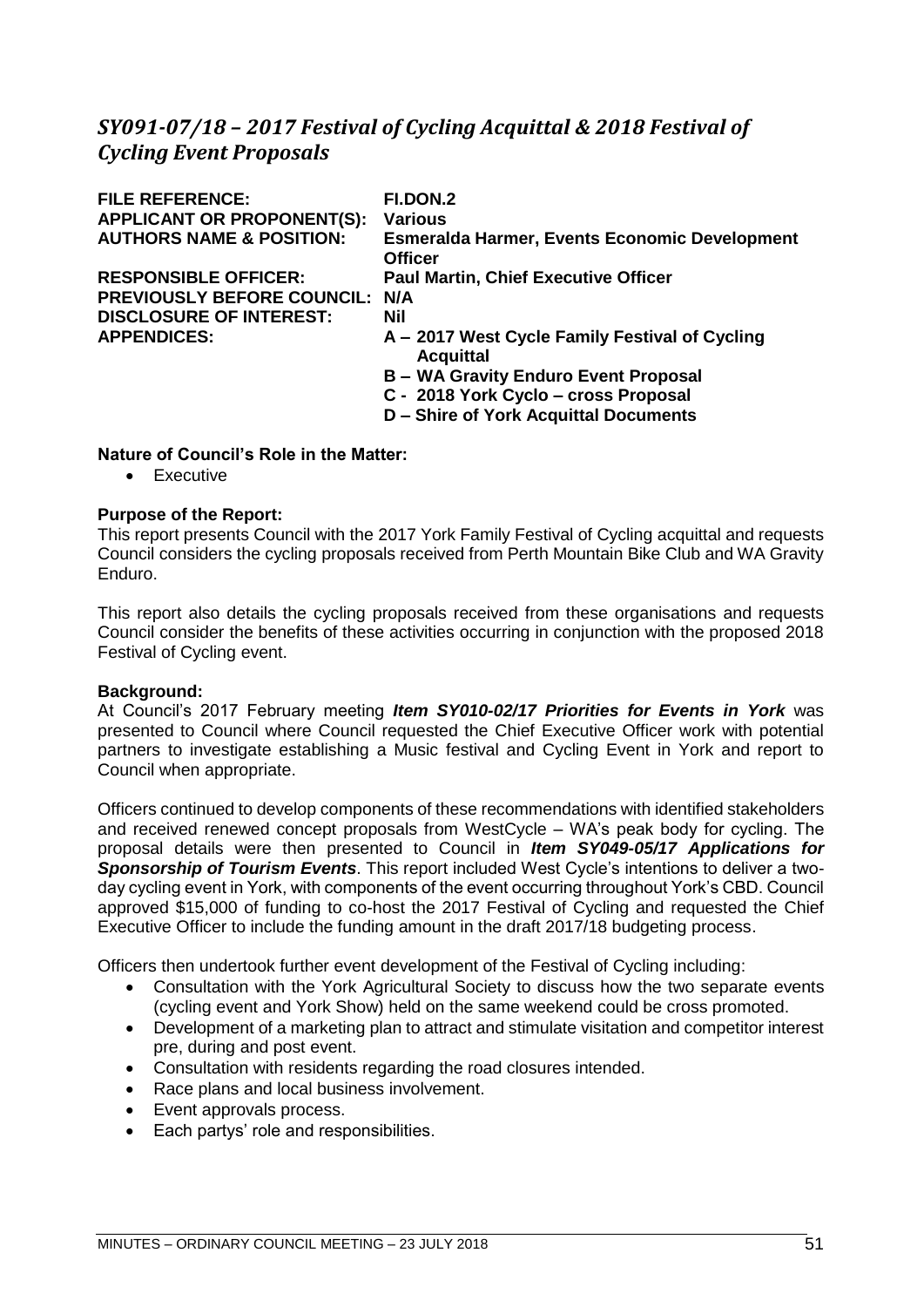Key marketing strategies were identified with corflute signage placed in York, Greenmount and Leederville locations. A Festival of Cycling webpage was created and managed by WestCycle which promoted registration links, event information and included a show reel of York specific accommodations, attractions and ride route visuals.

Multiple site visits to Mt Brown, Avon Terrace and Knotts Rd were undertaken and race details examined by the Shire's insurers LGIS to determine if the activities and their associated inclusions were considered safe for competition.

Following the delivery of the WestCycle event, a debrief between event organisers and Shire staff was undertaken. The key learnings discussed included:

- Corflute marketing signage and location placements provided good visual coverage of the event
- Cycle competitors were satisfied with the race venue, race difficulty and racing disciplines offered over the two-day event
- Pairing the event to occur over the same weekend as a community event (the York Agricultural Show) was beneficial to both events, with 150 complimentary gate passes offered to registered cycle competitors by the York Agricultural Society and 102 of those passes being utilised.
- Some local businesses extended their trading hours to cater for the visitation numbers experienced, particularly on the Sunday of the event when Avon Terrace was closed to traffic.
- Criterium racing and the little critters novelty races on Avon Terrace on the Sunday of the event received the highest community engagement, spectator and participation numbers due to the nature of the activities. WestCycle has indicated these elements would be built onto to encourage more recreational riders to attend in future years.

Officers have included the 2017 York Family Festival of Cycling received from WestCycle as attached at **Appendix A**.

Since this time, Officers have met with WestCycle representatives on numerous occasions to discuss the future of cycling related events in York. Both parties agreed the Festival of Cycling was a success however also acknowledged further work would be required to develop York's position as a cyclist friendly destination. Limited re-visitation numbers from the cycling community since the event was noted. This could be attributed to the level of racing offered at the Festival of Cycling event, attracting riders of the elite athlete level. This indirectly limited access points available for recreational riders to compete and engage in the overall event.

Event organisers agreed to grow York's cycle sport interest base in York, the introduction of cycle elements such as mountain bike trail and off-road based competitions would be a good fit for York and align with Council's desire to grow mountain biking in York. These disciplines have a higher 'recreational' rider base and the disciplines offered align best with York's aspirations to make use of the Shire's natural and built environments.

# **Comments and details:**

The following are the details of the new cycle event proposals received to potentially include in the 2018 Festival of Cycling for Council's consideration.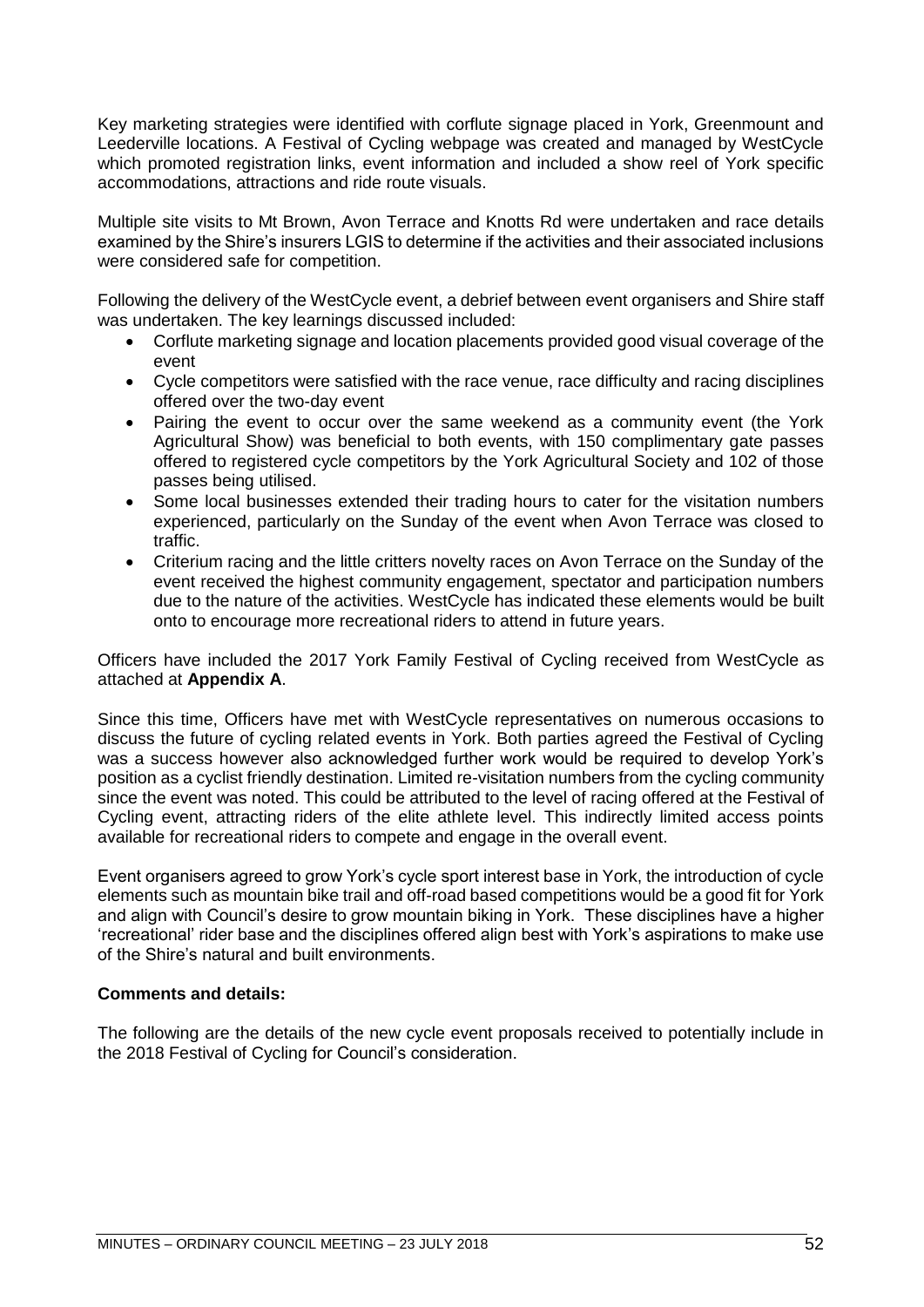# **Program Extensions/Additions for the 2018 event**

Officers acknowledge that supporting new elements to the Festival of Cycling event, work to incorporate these components into the existing event program would need consideration. Through WestCycle's involvement as the peak body for cycle sport in Western Australia, market research was undertaken to gauge the recreational riding community's appetite for cycle sport events in York. These conversations yielded positive responses with Officers receiving interest from multiple groups including:

**Perth Mountain Bike Club (WA Cyclocross)** – Cyclocross consists of many laps of a short (2.5– 3.5 km) timed course featuring pavement, wooded trails, grass, steep hills and obstacles requiring the rider to quickly dismount, carry the bike while navigating the obstruction and remount. Races for advanced categories are generally between 30 minutes and an hour long, with the distance varying depending on the ground conditions.

The group is proposing a road closure for the race event to occur on Sunday 19 August, however race marking and practice sessions on the Mongers reserve location would occur on Saturday 18 August. The Mongers reserve area and adjoining roads are proposed as the ride route for this event to occur and would involve a mixture of gravel, dirt and bitumised roads.

Competitor numbers are predicted at between 80-130 riders with rider ages varying between 30- 40 years old of both sexes. Categories for young people to ride and compete are also being explored. Although no cash contribution is requested by the Club to undertake the event, in kind support to deliver the road closure and traffic management required for the event has been requested as part of the event application received.

Further details regarding the Club's risk management plan, proposed race map and race locations have been included as *Appendix C York Cyclocross Event Proposal* for Council's consideration.

**WA Gravity Enduro (WAGE)** - Gravity Enduro is the cycle racing discipline of a multi-staged racing event where riders ride varying trail distances and trail grades, usually 4-6 stages in one event. Descents are timed and the climbs/connection to other stages are untimed. WAGE is proposing York as the destination to host its 2018 National Gravity Enduro Cup. The event would involve use of six of Mt Brown's descending trails for the event competition on Saturday 25 & Sunday 26 August

Trail marking, and bunting is proposed to occur on the weekend prior to this date in conjunction with the York Cyclocross event proposed. Competitor numbers are predicted at between 200 -300 entrants. Categories for young people to compete are also offered and no specialised equipment is needed for recreational riders to become involved. WAGE intends to setup a rider village at Avon Park, providing a centralised location for riders to leave and return to following their timed descents across the six trails.

Community consultation sessions to provide information on the event, locations of the trails proposed for use and the groups environmental management strategies have been occurring throughout July 2018.

Although no cash contribution has been requested to enable this event to be delivered in York, Officers have identified an in-kind contribution from the Shire will be required to improve trail markings on some of the trails proposed and to enable exclusive use of Avon Park as the 'rider village' location and associated additional cleaning of toilets.

Officers also note that the date proposed for the WAGE event coincides with the York Motor Show, which occurs along Avon Terrace and Lowe Street. Although no impact or conflict is envisaged should both events occur during this time, Officers have notified the York Motor Show event organisers of the cycle event proposal.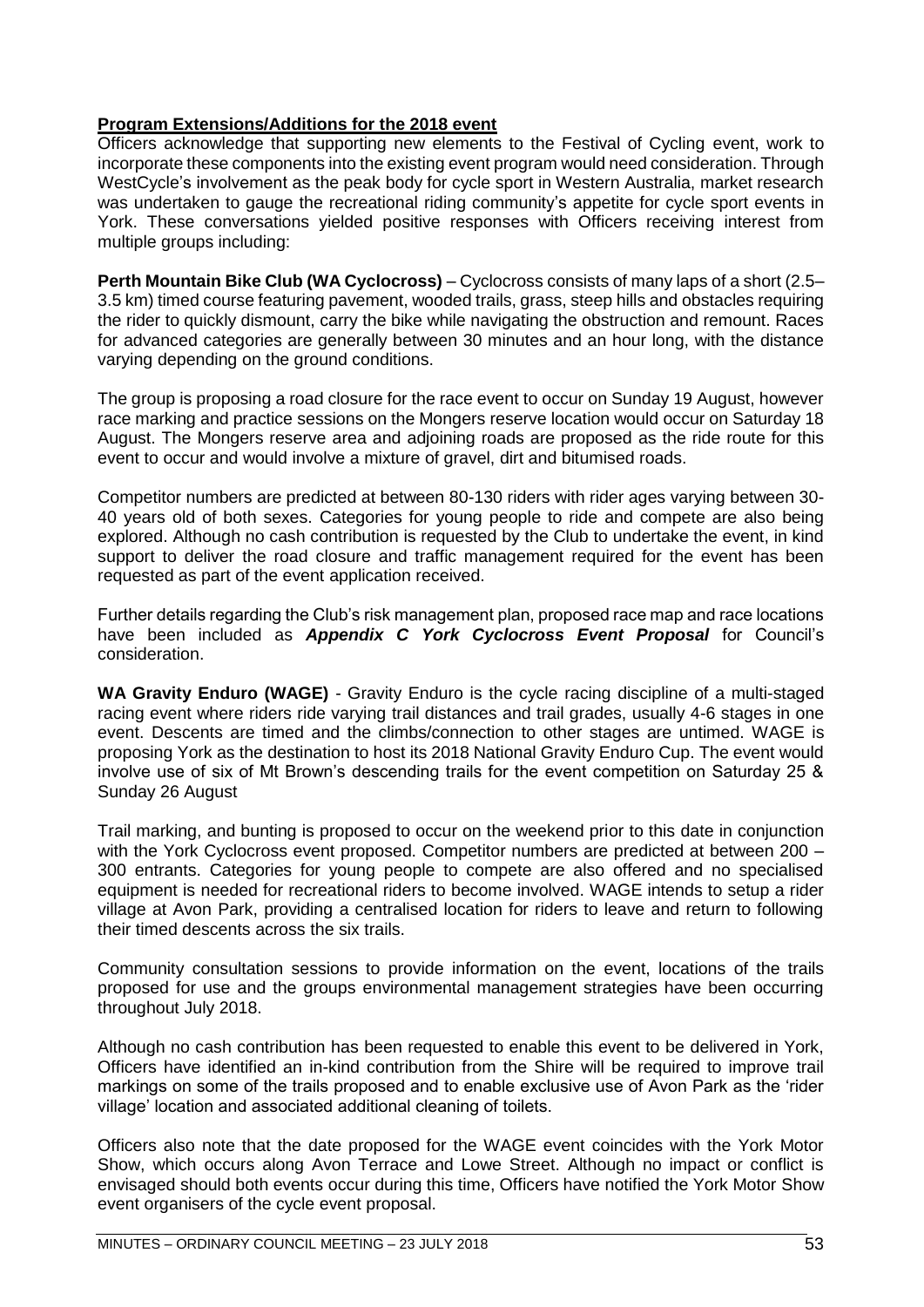Further details regarding WAGE and the proposed event have been included as **Appendix B. WA Gravity Enduro Event Proposal** for Council's consideration.

**Penny Farthing Novelty Race** – Local enthusiasts have approached Officers to program a Penny Farthing street race to occur in conjunction with the Festival of Cycling should the event occur again in 2018. Local enthusiasts have obtained three Penny Farthing bicycles which they would like to use to provide an exhibition style race along Avon Terrace. The event could occur as part of the Festival of Cycling as the roads would be closed to traffic during this time. Officers have introduced West Cycle to the local enthusiasts and indicated their support of the novelty event to occur in conjunction with the usual event programming.

No cash contribution or in-kind support has been requested for this activity to occur, however further details and development to promote the novelty event will be undertaken between WestCycle and the local enthusiasts.

**WestCycle Family Festival of Cycling** - Officers note no new elements (excluding the Penny Farthing Novelty event) are proposed for the 2018 Festival of Cycling Event. Through the evaluation of the 2017 event discussions, WestCycle has indicated their interest in presenting the same event in the 2018 year, with advertising of the date and competitor registrations already in circulation. The date proposed for the 2018 event is Saturday 1 & Sunday 2 September. Road racing is planned for the Saturday component of the event and criterium racing along Avon Terrace on the Sunday. Early registration numbers indicate the event is likely to attract significant numbers. Officers also predict the cycle events proposed to occur ahead of the Festival of Cycling are likely to aid the increase in professional riders attending the event.

#### **Summary**

In summary, Officers see merit in developing the Festival of Cycling into a multidiscipline event to occur over a three-weekend period from August to September 2018. The benefits that can be realised from the new elements proposed enable Council to explore existing trail networks and their development in conjunction with event partners who have skills and knowledge to share in these areas. Furthermore, Officers see the Shire's existing relationship with WestCycle as an imperative part of this process, providing access points for wider engagement with the cycling community.

WestCycle has requested cash sponsorship funding of \$15,000 to enable the Festival of Cycling event to occur in York. Considering the success of last year's event and the ongoing commitment from WestCycle to involve new cycle disciplines to be considered under the Festival umbrella and little or no cost, Officers are recommending the financial support of this event be approved. However, Officers are keen to increase the level of financial accountability for funding provided to large events and are therefore proposing additional reporting and auditing requirements for this year's event.

#### **Implications to consider:**

### • **Consultative**

Officers have workshopped concepts with applicants to gain a clear understanding of the proponent's expectations of support for each proposal. Pending Council's resolution, Officers will continue to work closely with all applicants to determine the appropriate level of support from local groups, voluntary associations, assess promotional capabilities and to ensure a robust delivery of activity is achievable.

In addition to this consultation, WA Gravity Enduro have held two community drop in sessions over the July 2018 period to share the event details and plans developed for the Mountain Bike event. These include their environment impact and management plan, risk management and trail networks the group has identified.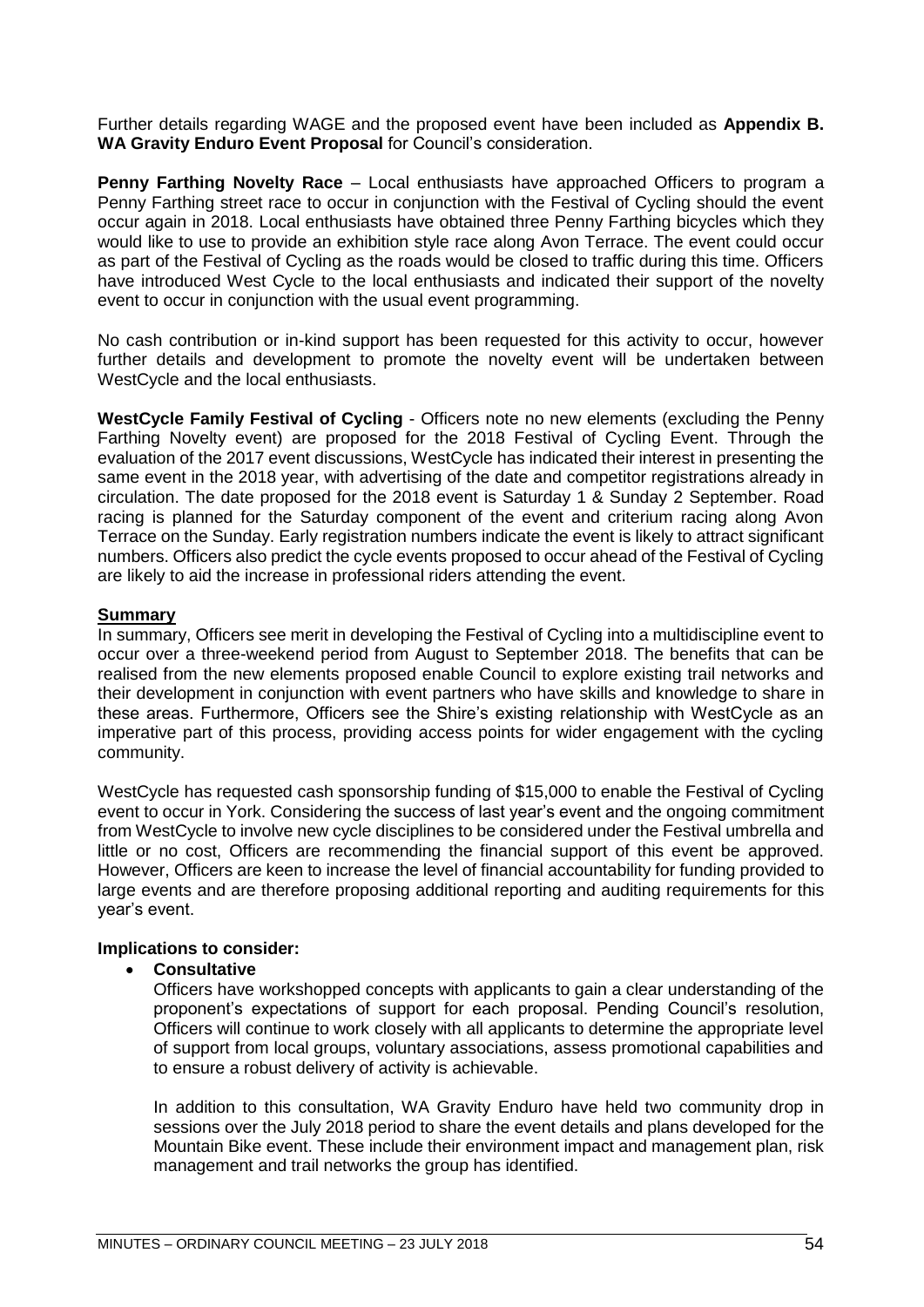Event applications, including relevant fees for each event under the Festival of Cycling umbrella would still need to be processed and assessed against its individual merits as part of the event application process.

## • **Strategic**

Building tourism around York's natural and built environment and the opportunity to gauge the community's appetite for cycle and walk trail related events are identified as aspirations in the Shire's Strategic Community Plan

All applications received meet identified actions in the Corporate Business Plan to;

- Fund from existing budgets, economic development including tourism, marketing, and events.
- Continually develop positive partnerships between the Shire and external stakeholders
- Strengthen the capacity of the Shire administration to undertake and deliver projects, work collaboratively with the community, and understand and meet strategic issues and challenges.

## • **Policy related**

In accordance with Council's *C1.4 Sponsorship of Tourism Events Policy and G2.9 Community Engagement and Consultation Policy*

### • **Risk related**

Each event will be required to complete their own risk assessment and submit it to the Shire. The Shire will provide these risk plans to our insurers for comment and feedback which will be provided to the applicants prior to final approval being issued.

As with the Hill Climb event the courses will also be assessed for risk.

#### • **Financial**

Council is requested to Consider the following funding amounts and GL accounts to support each event to occur in the 2018/19 financial year:

| <b>Event</b>                                          | <b>Funding</b><br><b>Allocation</b> | <b>Purpose</b>                                                                                              | <b>Proposed GL</b><br><b>Account</b>    |
|-------------------------------------------------------|-------------------------------------|-------------------------------------------------------------------------------------------------------------|-----------------------------------------|
| <b>York Cyclocross Event</b>                          | 5,000 of in kind                    | <b>Delivery</b><br>the<br>0f<br>Management Plan for the   Festival Assistance<br>event                      | <b>Traffic   GL 132150</b>              |
| <b>WA</b><br>Enduro<br>Gravity<br><b>National Cup</b> | 1,000 of in kind                    | Improve trail marking, Park   GL 132150<br>hire and additional cleaning of   Festival Assistance<br>toilets |                                         |
| <b>Family Festival of Cycling</b>                     | 15,000 cash                         | Assistance to undertake the<br>two-day event in York                                                        | GL 132150<br><b>Festival Assistance</b> |

Furthermore, an event budget breakdown as provided by WestCycle, has been included as attached at **Appendix A** for Council's consideration. Since the receipt of the acquittal received, Officers have standardised the acquittal documents to include a higher level of detail regarding the income and expenditure reporting required.

For future events considered under the Shire's *C1.4 Sponsorship of Tourism Events,* the improved acquittal documents will be required to be submitted as part of the acquitting process. These documents have been attached as **Appendix D** for Council's review.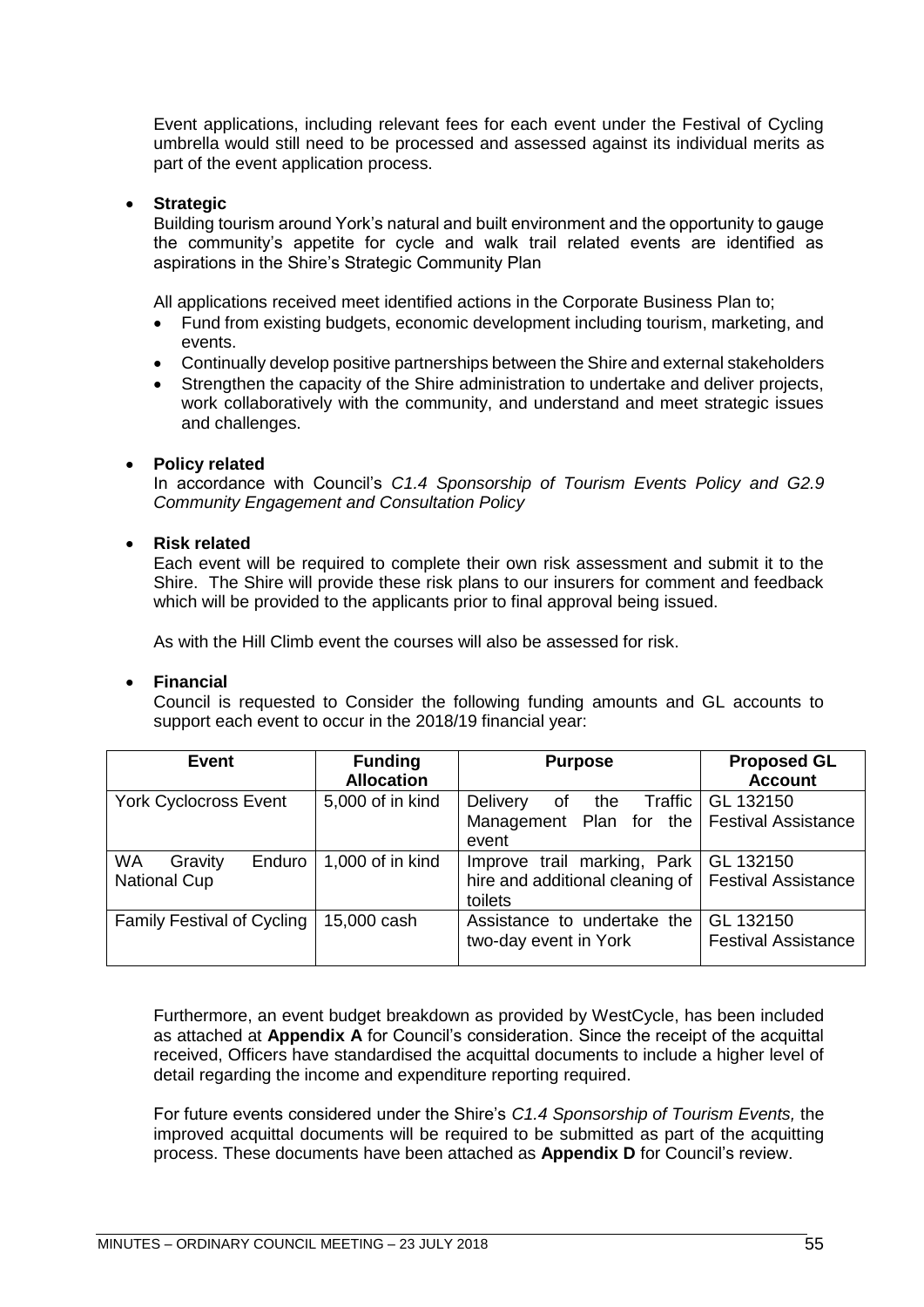# • **Legal and Statutory**

All Council supported events would still need to comply and be assessed against any statutory policies and legislation.

• **Workforce Implications** Nil

# **Voting Requirements: Absolute Majority Required: No**

| 200718 | <b>RESOLUTION</b>                                                                                                                                                                                                                |                    |
|--------|----------------------------------------------------------------------------------------------------------------------------------------------------------------------------------------------------------------------------------|--------------------|
|        | <b>Moved: Cr Trent</b>                                                                                                                                                                                                           | Seconded: Cr Ferro |
|        | "That Council:                                                                                                                                                                                                                   |                    |
| 1.     | Receives the acquittal of the 2017 Family Festival of Cycling as presented by<br><b>WestCycle.</b>                                                                                                                               |                    |
| 2.     | Approves the 2018 Family Festival of Cycling which includes the following events<br>and activities;                                                                                                                              |                    |
|        | York Cyclocross event on Sunday 19 August 2018<br>а.                                                                                                                                                                             |                    |
|        | WA Gravity Enduro National Cup on Saturday 25 & Sunday 26 August 2018<br>b.                                                                                                                                                      |                    |
|        | Family Festival of Cycling on Saturday 1 & Sunday 2 September 2018<br>C.                                                                                                                                                         |                    |
| 3.     | Approves a maximum of \$15,000 as a cash contribution from GL 132150 Festivals<br>Assistance to WestCycle for the 2018 Family Festival of Cycling.                                                                               |                    |
| 4.     | Approves a maximum of \$6,000 from GL132150 Festivals Assistance as an in-kind<br>contribution to assist deliver elements of the York Cyclocross and WA Gravity<br><b>Enduro National Cup events as detailed in this report.</b> |                    |

*5. Requires Cycle West to complete the acquittal template attached at Appendix D to this report for the 2018 event."*

*CARRIED: 6/0*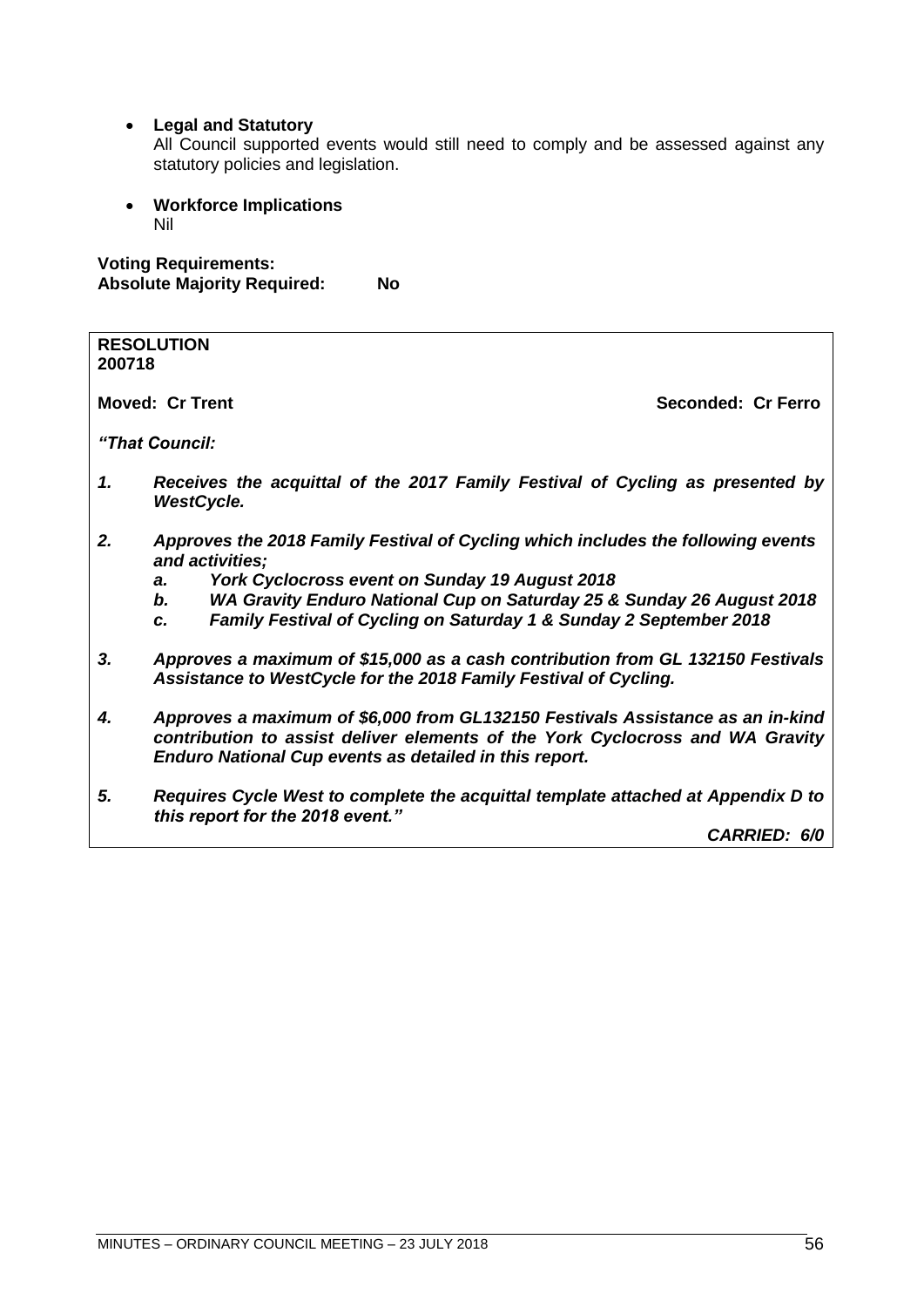# *SY092-07/18 – 2018 YORKids Event Acquittal*

| <b>FILE REFERENCE:</b><br><b>APPLICANT OR PROPONENT(S):</b><br><b>AUTHORS NAME &amp; POSITION:</b> | <b>FI.DON.1</b><br><b>Various</b><br><b>Esmeralda Harmer, Events Economic Development</b><br><b>Officer</b> |
|----------------------------------------------------------------------------------------------------|-------------------------------------------------------------------------------------------------------------|
| <b>RESPONSIBLE OFFICER:</b><br>PREVIOUSLY BEFORE COUNCIL: N/A                                      | <b>Paul Martin, Chief Executive Officer</b>                                                                 |
| <b>DISCLOSURE OF INTEREST:</b><br><b>APPENDICES:</b>                                               | Nil<br>A - Nature Play WA Mud Monsters Ball YORKids<br><b>Acquittal</b>                                     |

## **Nature of Council's Role in the Matter:**

• Executive

## **Purpose of the Report:**

This report presents Council with the acquittal report from Nature Play WA for the 2018 YORKids Mud Monsters Ball event and also requests Council to consider the evaluation presented of the YORKids event.

## **Background:**

At Council's 2018 February meeting *Item SY100-02/18 York Winter Weekend Event Proposal* was presented to Council where Council approved the Winter in York event program and acknowledged the event would occur in conjunction with event partner Nature Play WA, over the 2018 June long weekend. Council also approved the re-allocation of funds held for the 2018 Jazz Festival to the Winter in York event.

To increase the budget available to support the two-day event, grant applications to the Department of Local Government & Communities were sought and presented to Council in *Item SY089-07/17 Acceptance of Youth Activities Grant Funds for Nature Play WA Festival*.

A successful grant application of \$15,000 was received from Healthway to support the Winter in York proposal. This funding was received through the mid-year budget review process and allocated to support the Winter in York event as per the grant application submitted.

As part of the sponsorship agreement, a sponsorship leveraging plan was developed in conjunction with Heathway and the brand YORKids – A Winter Adventure was confirmed as the official event title for the two-day program.

With a small marketing budget available for the YORKids event, Officers concentrated the marketing rollout to occur four weeks prior to the event, with an increase in advertising intensity planned in the final weeks leading up to the event.

A mixture of paid and unpaid online advertising listings that provided best value for spend were identified, particularly social media influencers that had large family audiences. Perth and Metropolitan areas became the key target locations to saturate with marketing influence due to the high number of families in these areas and in a deliberate effort to position York as a proximity option for families to visit.

Throughout March and April, consultation with local businesses, youth facilitators, educators and interested groups was undertaken with the following trends emerging: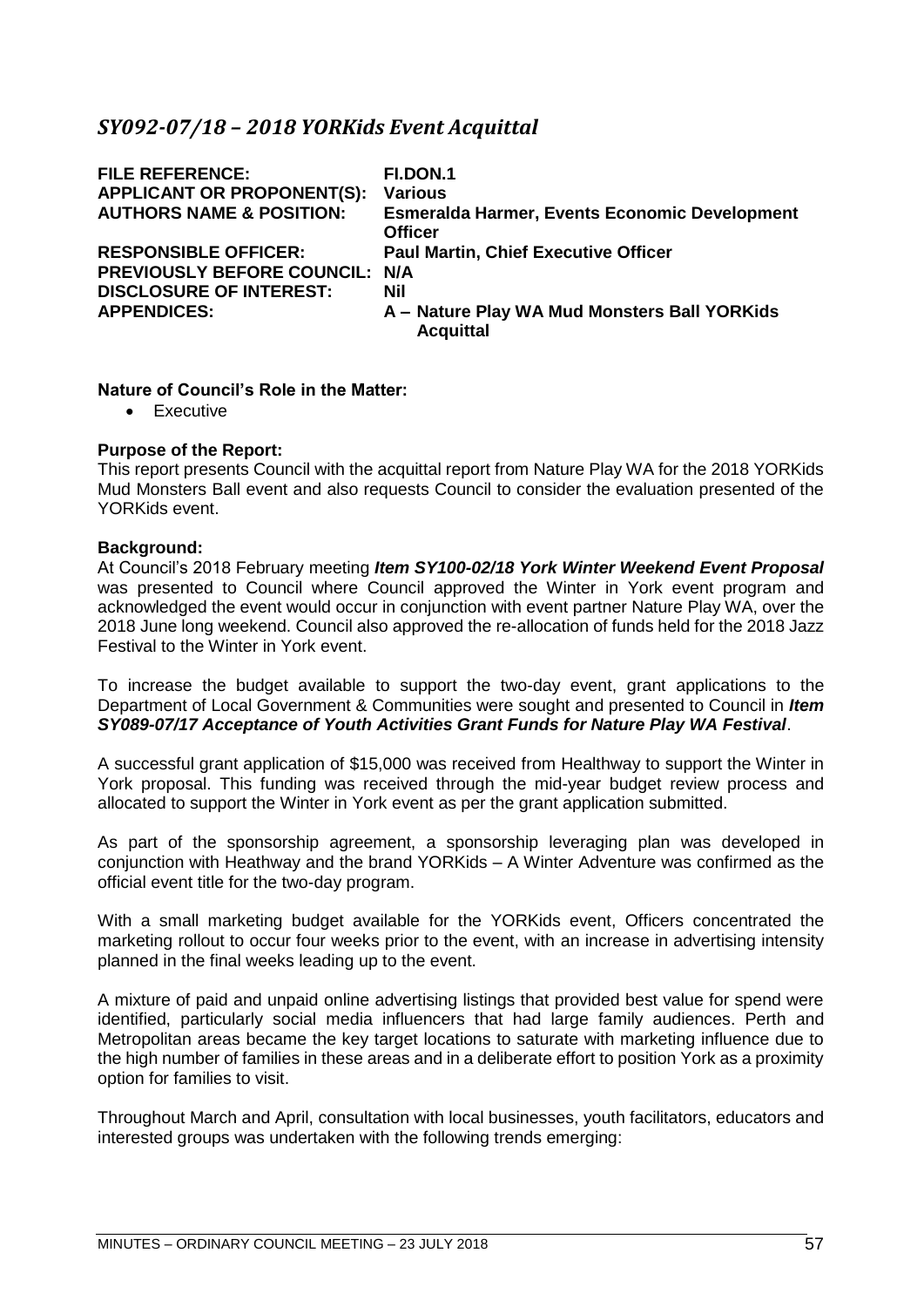- Difficulty securing indoor venues to program activities which could accommodate large numbers of people.
- Of the youth consulted, a majority preferred outdoor activities and roving performers.
- Engagement from visiting friends and relatives was high, with multiple activity registrations and enquiries received

Officers now present the evaluation of the 2018 YORKids event for Council's consideration.

# **Comments and details:**

# **Event Marketing**

The aim of the logo and branding was to produce an identity that was fun and family friendly whilst maintaining strong links to York and the winter theme pitched for the event. YORKids – A Winter Adventure was selected as the event name as it best represented all of these aspects.

Marketing collateral produced under the YORKids branding included roadside banners, corflute signage, street pole bollard wraps and programs. The bollard wraps received the highest engagement feedback, with visitors stating the visual branding and program information available on the panels as the main reasons.

Feedback on the printed programs and banners placed on Greenmount and Greatt Eastern Highway suggests more detailed information was needed, particularly specific activity locations. The early release of the printed programs and banners allowed the event to be marketed over a longer duration of time, however did not equally give sufficient venue details for patrons prior to the event.

The release of a festival 'map' closer to the event would address this issue. The map could provide specific locations and activity times and would be designed to complement the marketing collateral already in circulation.

Officers also acknowledge the online advertising campaign worked well. Key social media advertising to the Perth family market included Buggy Buddys, Kids around Perth, Weekend Notes and Kidspot. Through advertising on these platforms, the following data was collected:

- The YORKids event page created through the Shire's facebook page reached 32,000 people organically (excluding paid or push promotion advertising methods). This number counts the number of people who viewed, liked posts, shared articles or clicked 'interested' in YORKids activities.
- The highest engagement numbers received for individual posts were for the Zap Circus entertainment and Mud Monsters Ball activities. These articles received 4,900 views each and resulted in viewers clicking through to view other activities and the Shire's website pages.
- The Mud Monsters Ball Nature Play App engaged 3,909 users over the YORKids weekend and attracted more than 1,859 registrations to attend the Sunday event nature-based activities.

Further details regarding YORKids market reach, unique views and online presence is attached as *Appendix A Nature Play WA's Mud Monsters Ball Acquittal Report*.

In the development of the marketing strategy, Officers opted to utilise the Shire's existing social media pages to engage the YORKids audience instead of creating separate facebook pages specifically for the event. This was largely due to the costs associated with managing an external event page and available resources to support this method.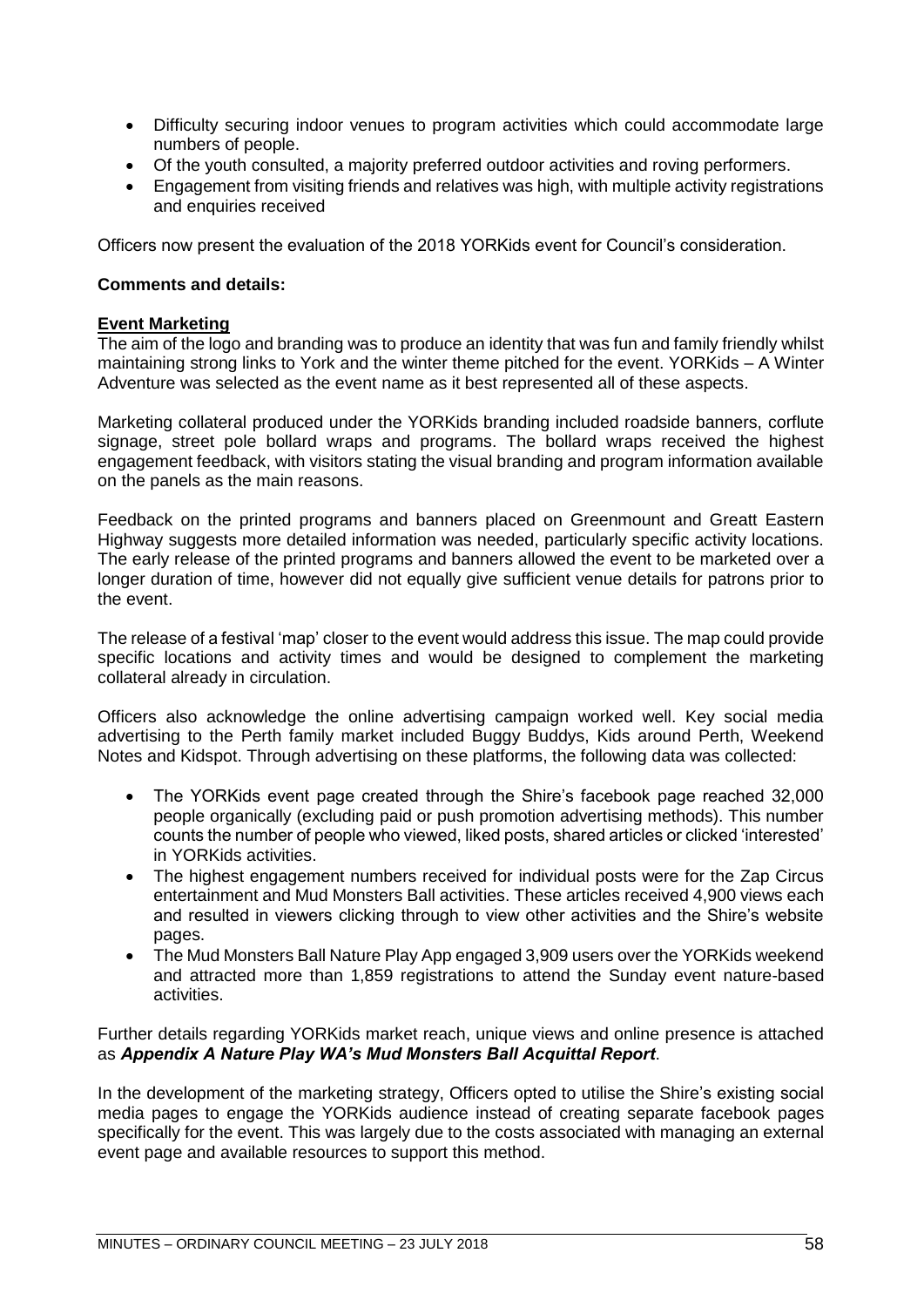This did result in event saturated information on the Shire's page however, the benefits of utilising the Shire's facebook page meant post event 'followers' were retained as members. This has increased the Shire's direct and indirect online engagement and allowed these new members to experience ongoing interaction with the Shire and York specific events long after the event has concluded.

Officers believe this enduring exposure supports York's position as an events town and continues to grow York's engagement with the Perth and Metropolitan markets.

## **Engagement**

Although the YORKids event was designed to attract families to York over the quieter winter months and showcase York as a great place for young families, Officers note the local engagement was significantly higher than other Shire managed or supported events.

The higher levels of local engagement can be attributed to:

- Higher numbers of visiting friends and relatives attending YORKids than other events offered in York
- More generalised interest in the activities offered, particularly the Ghost Tours, Campfire Cooking and Light Projections.
- An increase in local youth assistance to facilitate some of the activities.
- Community ownership of the event through active involvement

Officers did however experience some difficulty engaging local businesses in the YORKids event. Individual visits to engage businesses along Avon Terrace were undertaken in an attempt to;

- Raise awareness of the YORKids event and its aims
- Indicate programming opportunities available
- Share the expected visitor numbers
- Develop experiences businesses could offer to complement the YORKids event
- Encourage extended food service operating hours to cater to the overnight visitor expectations and meet peak demands

Early activity registrations and numerous Visitor Centre enquiries received indicated that large numbers of families were likely to attend and stay at least one night over the long weekend. With check in times available at most accommodations from 2pm onwards, Officer recognised the importance of tailoring food and attraction experiences to accommodate this market, particularly between the 2-6pm timeframe.

Through the event survey results received, Officers note that the challenges faced by visitors included:

- Long queues to purchase food and beverages and limited supply
- Food availability, particularly after 2pm each day was limited
- Attractions and experiences did not cater to the overnight market

Officers acknowledge additional work to improve these outcomes is required and recommend the feedback received be shared within the local business community to encourage improvement discussions and strategies to implement for future events of this nature.

### **Closing Comments**

YORKids proved successful in its aim to attract families to York over the traditionally quiet winter period. The success of the event is attributed to the identified need for free family friendly activities over the winter period and sound marketing strategies used to promote York as a destination and place of activity.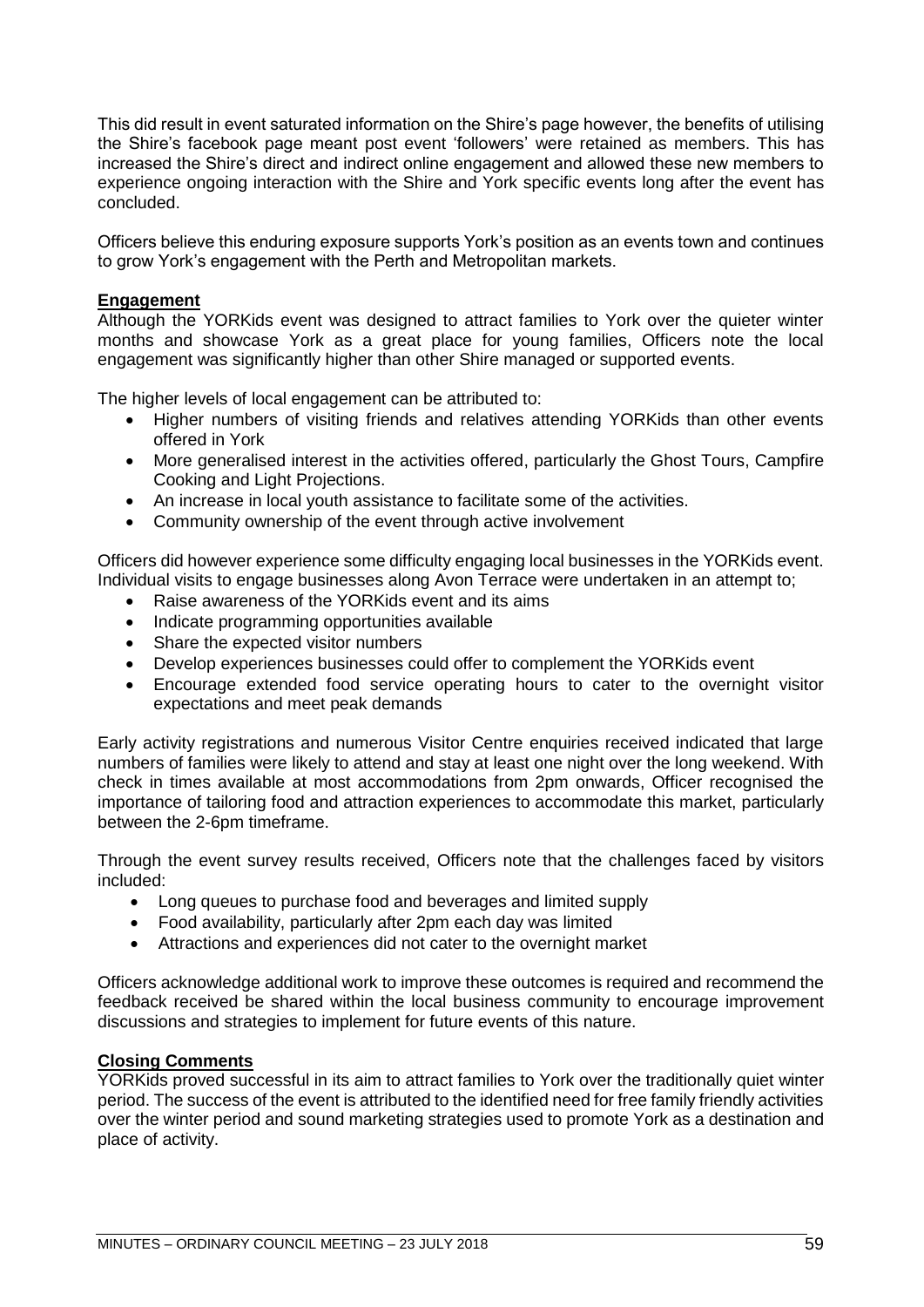YORKids has also provided an ongoing platform of local community engagement and discussion. This is evident in the number of youth projects pitched in the recent round of community funding, ongoing performer enquiries received from local groups and increase in revisitation numbers through the York Visitors Centre since the June event.

Officers recommend Council considers YORKids as an annual event and seek Council's support to consider financial sponsorship of the event through the 2018/19 budgeting process.

## **Implications to consider:**

### • **Consultative**

As detailed in this report and in accordance with Council's *G2.9 Community Engagement and Consultation policy* the following strategies were utilised to inform, consult and collaborate with residents, businesses and community groups:

- Information on the event disseminated through the Shire and Visitor Centre websites and social media pages
- articles included in the local newspaper pre and post event
- active engagement with Early Years Network, York High School, York Child Care and York Community Resource to program art workshops to produce works for the light projection activities in the lead up to the event
- utilising the attendees of the art workshops to develop and influence activities inclusions
- targeted feedback sought from local businesses about programmed activity and promotional opportunities
- public feedback and analysis on the YORKids event sought through post evaluation surveys and group discussions

## • **Strategic**

YORKids met identified actions in the Corporate Business Plan to;

- Fund from existing budgets, economic development including tourism, marketing, and events.
- Continually develop positive working partnerships between the Shire and the community built around particular projects
- Strengthen the capacity of the Shire administration to undertake and deliver projects, work collaboratively with the community, and understand and meet strategic issues and challenges.

#### • **Policy related**

YORKids was developed and delivered in accordance with the following Council Policies:

*C1.4 Sponsorship of Tourism Events, F1.2 Procurement Policy, G2.9 Community Engagement and Consultation, G4.4 External Grants: Procurement & Management and G4.6 Risk Assessment and Management*

#### • **Risk related**

Officers have not identified any risks associated with presentation of this report for Council

#### • **Financial**

YORKids was delivered utilising a mixture of municipal and external grant funds. Council approved \$23,500 of funds held in GL 132150 to support the YORKids event.

These funds were leveraged to attract additional funding of \$5,000 from the Department of Local Government and Communities and \$15,000 from Healthway's Act Belong Commit program.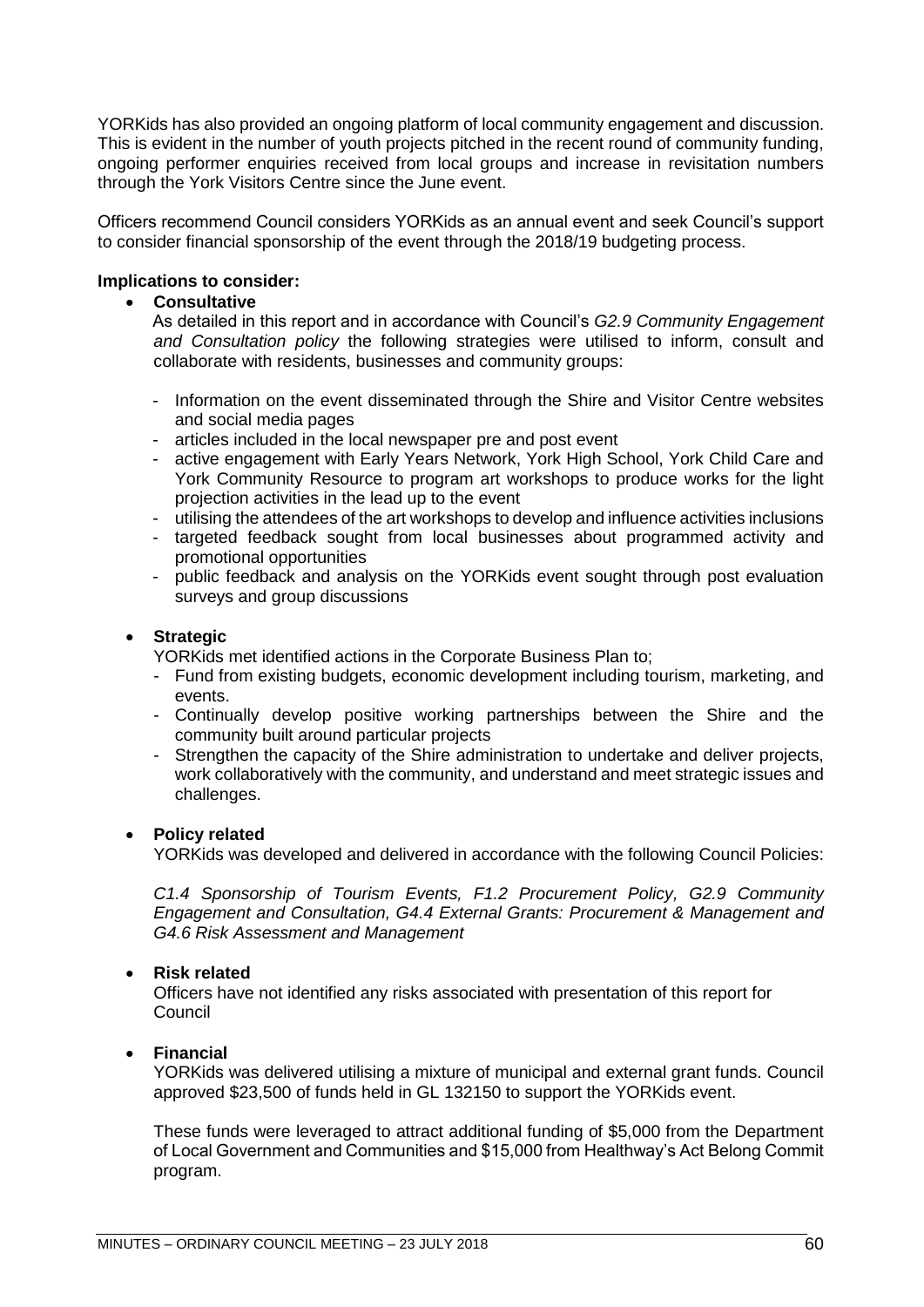A detailed budget is provided below of the expenditure made utilising these funds:

| <b>ITEM</b>                          | <b>INCOME</b> | <b>EXPENSE</b> | SURPLUS/DEFICIT |
|--------------------------------------|---------------|----------------|-----------------|
| Healthway                            | 15,000        |                |                 |
| <b>Dept Local Government</b>         | 5,000         |                |                 |
| Communities                          |               |                |                 |
| <b>Shire Funds</b>                   | 23,500        |                |                 |
| Venue Hire                           |               | 844            |                 |
| <b>Performers &amp; Facilitators</b> |               | 29,330         |                 |
| Marketing & Paid Advertising         |               | 6,400          |                 |
| Shire in - kind costs                |               | 4,000          |                 |
| - temporary fencing                  |               |                |                 |
| - site preparation                   |               |                |                 |
| - additional amenity<br>cleaning     |               |                |                 |
|                                      | 43,500        | 40,574         | 2,926 Surplus   |

The total event expenditure was \$2,926 under the predicted budget forecasted for the YORKids event. External Grant Acquittals have been submitted in accordance with the Shire's *G4.4 External Grants: Procurement and Management Policy*

- **Legal and Statutory** Nil
- **Workforce Implications** Nil

**Voting Requirements: Absolute Majority Required: No**

#### **RESOLUTION 210718**

**Moved: Cr Smythe Seconded: Cr Saint** 

*"That Council:*

- *1. Receives the acquittal of the 2018 YORKids event including the Acquittal from Nature Play WA.*
- *2. Notes the success of the 2018 YORKids event and the key learnings taken from the event.*
- *3. Agrees to the YORKids event concept becoming a Shire supported annual event.*
- *4. Requests the Chief Executive Officer to work with stakeholders to develop the concept for the 2019 YORKids event and present this to Council for consideration."*

*CARRIED: 6/0*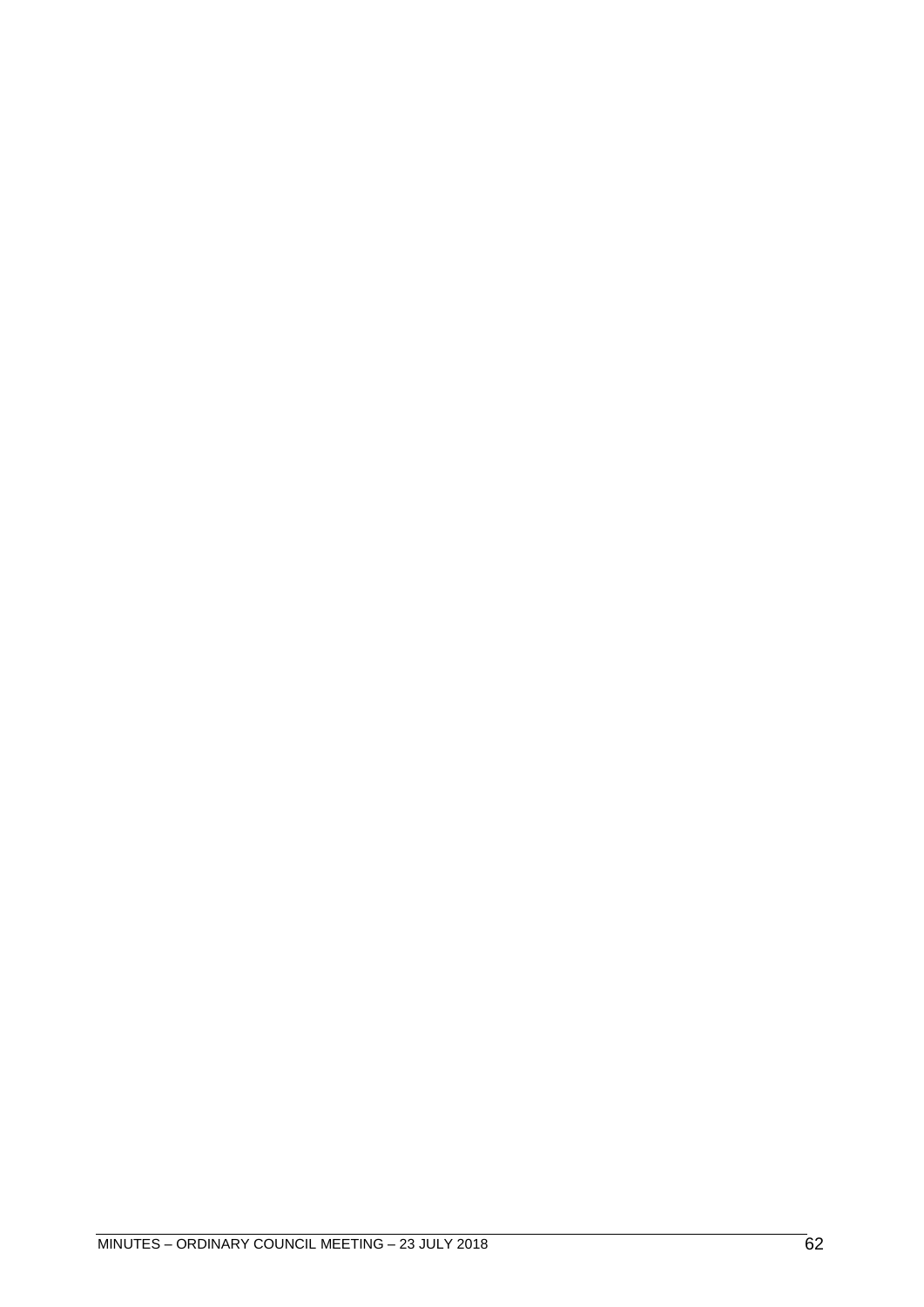*The Chief Executive Officer asked for this item to be withdrawn from this Agenda and be presented at the August Ordinary Council Meeting.*

*SY093-07/18 – York Arts & Events – Request to Use Mount Brown*

| <b>FILE REFERENCE:</b>                                   | <b>FI.DON / CS.CEV</b>                             |
|----------------------------------------------------------|----------------------------------------------------|
| <b>APPLICANT OR PROPONENT(S): York Arts &amp; Events</b> |                                                    |
| <b>AUTHORS NAME &amp; POSITION:</b>                      | <b>Esmeralda Harmer - Community &amp; Economic</b> |
|                                                          | <b>Development Officer</b>                         |
| <b>RESPONSIBLE OFFICER:</b>                              | <b>Paul Martin - Chief Executive Officer</b>       |
| <b>PREVIOUSLY BEFORE COUNCIL: Nil</b>                    |                                                    |
| <b>DISCLOSURE OF INTEREST:</b>                           | Nil                                                |
| <b>APPENDICES:</b>                                       | A - York Arts & Events; Fervour on Mount Brown     |
|                                                          | <b>Request</b>                                     |

## **Nature of Council's Role in the Matter:**

• Executive

## **Purpose of the Report:**

This report seeks Council's consideration of York Arts & Events request to hire Mount Brown for two long table dining experiences in March 2019.

#### **Background:**

In April 2018 Officers received an enquiry from York Arts & Events to hire Mount Brown to program an event in early 2019.

As no hire fee currently exists for Mount Brown, Officers met with representatives from York Arts & Events to discuss the proposed program, event date/s and what opportunities may exist for local primary producers and businesses.

*Fervour on Mount Brown* is proposed to include two long table dinners held on top of Mount Brown on Friday 1 and Saturday 2 March 2019. The long table dinners are designed to showcase locally sourced produce and native ingredients in an outdoor dining atmosphere and will accommodate up to forty guests per evening.

Further details regarding the event and its inclusions are attached as a confidential report at **Appendix A** for Council's review.

#### **Comments and details:**

With the capacity to seat up to forty guests each evening, Officers acknowledge adequate provisions to cater to these numbers will need consideration should Council approve the hire request received. These include;

- Suitable parking areas for up to forty guests not including service vehicles
- Traffic Management to manage public vehicle access to the area
- Adequate rubbish bins onsite and supplied by hirer
- Portable toilet amenities
- Portable furniture to accommodate the expected numbers
- Suitable lighting on walkways, amenities and dining areas
- Power generation
- Evidence of cultural and community consultation undertaken prior to the event occurring
- Adequate insurances and risk management plans are included in the event application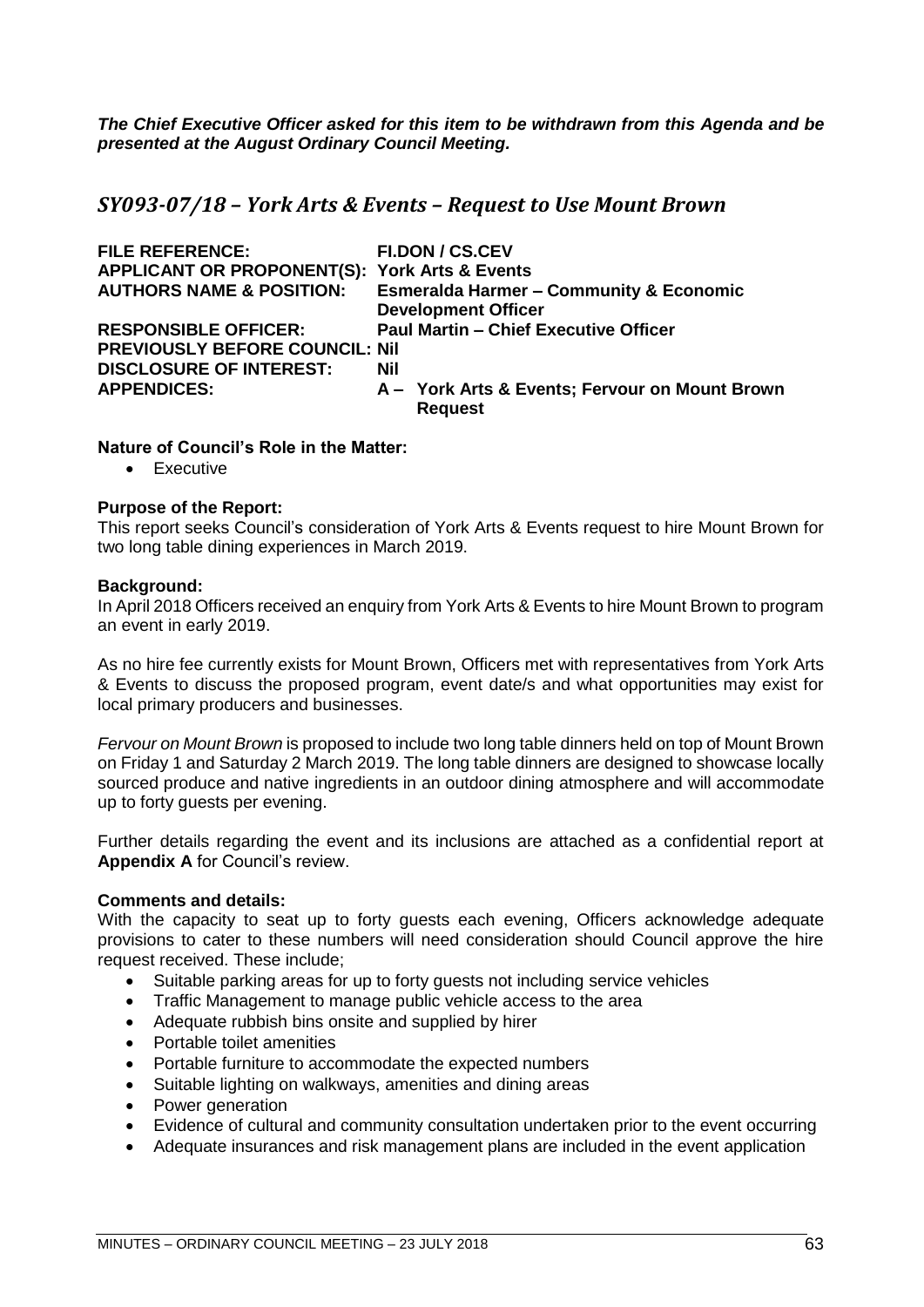Officers note the usage dates requested coincide with a public holiday long weekend . An increase in visitors to the town over this period is likely which could impact visitaton access to Mt Brown and its surrounds.

Through meetings with York Arts & Events, exclusive use of the Mt Brown area is not likely to be required to run the event successfully, however confirmation of this at the time of writing this report had not been received.

Officers reccommend further consultation regarding the event logistics be undertaken should the proposal receive the suppoprt from Council. Officers suggest York Arts & Events include strategies to address how they will manage:

- Vehicle access and traffic management by the public to Mt Brown
- Securing areas specifically setup for Fervour on Mt Brown
- Disseminating informaton to residents and visitors of the event
- Visitors accessing walk trails that surround Mt Brown

Officers are recommending Council considers granting in kind use of Mount Brown for the dates requested on condition the considerations detailed in this report are addressed in the event application when submitted to the Shire.

## **Implications to consider:**

## • **Consultative**

Should Council support this request, Officers will continue to liaise with York Arts & Events throughout the event approval process including how the event will be promoted in accordance with Council's *G2.9 Community Engagement and Consultation Policy*

### • **Strategic**

Supporting the community and its businesses to establish and market events to encourage visitors to York aligns to the Shire's Strategic Community and Corporate Business Plans.

#### • **Policy related**

Although no fee or charge exisits for the exclusive hire of Mount Brown, this proposal can be considered under Policy; *C1.3 Community Funding; Grants & Sponsorship*

#### • **Financial**

Although no hire fee exists for Mount Brown, event application fees of \$250.00 will still be payable before the event can proceed to the approval process.

# • **Risk related**

Nil

# **Voting Requirements: Absolute Majority Required: No**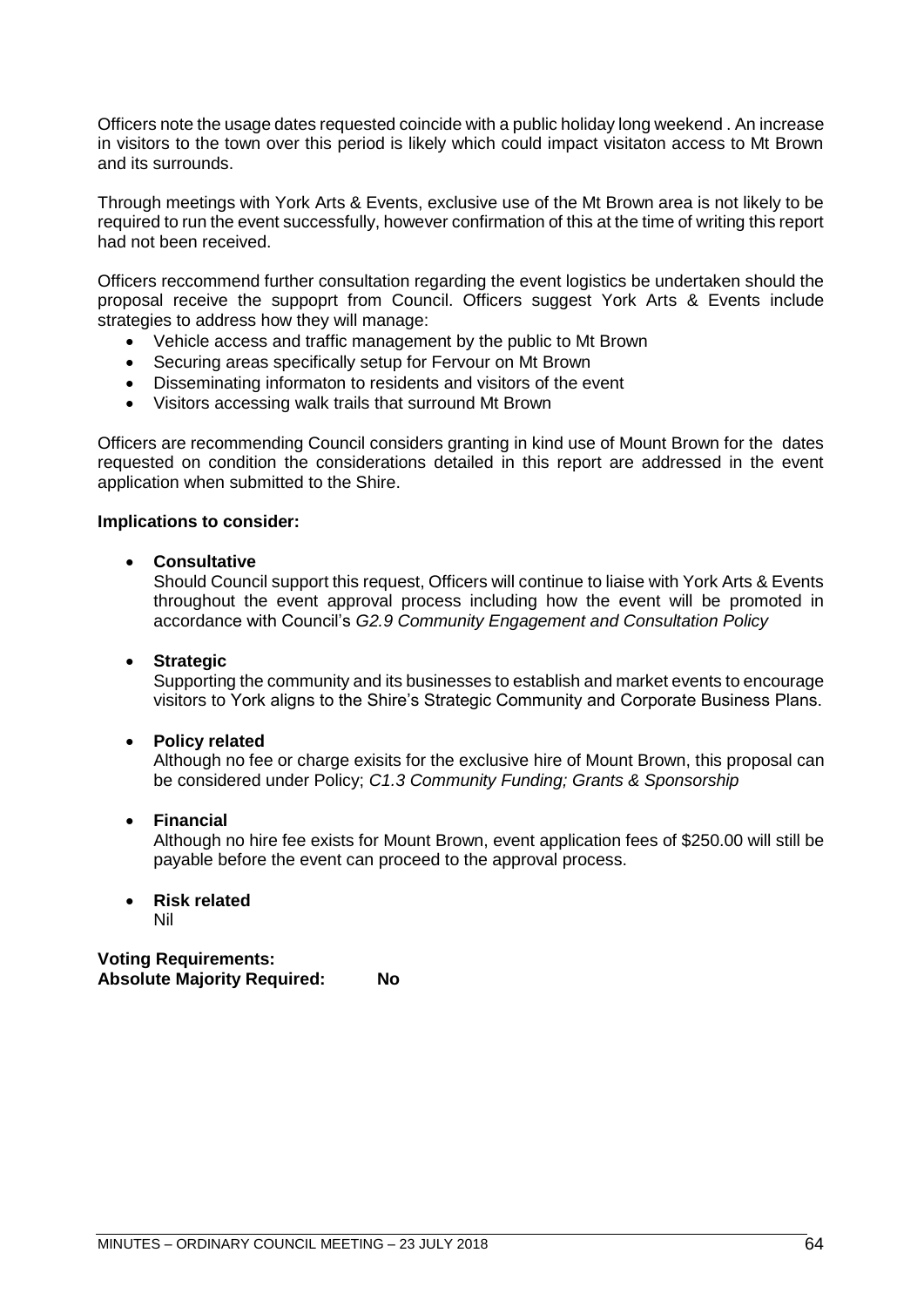# **OFFICER RECOMMENDATION**

*"That Council;*

- *1. Notes the application received requesting hire of Mt Brown has no current fee or charge available to consider and therefore use of Mt Brown for this event will be free of charge to the applicant.*
- *2. Approves the use of Mount Brown public use areas by York Arts & Events on Friday 1 & Saturday 2 March 2019 with the following conditions met to the satisfaction of the Chief Executive Officer:*
	- *- suitable parking areas are provided*
	- *- suitable traffic management plans are provided*
	- *- adequate rubbish bins are provided*
	- *- sufficient toilet amenities are provided for both hire dates*
	- *- portable furniture to accommodate the expected numbers*
	- *- suitable lighting on walkways, amenities and dining areas*
	- *adequate insurances and risk management plans are included in the event application*
	- *- evidence of cultural and community consultation undertaken prior to the event occurring.*
- *3. Notes that event application fee of up to \$250.00 will be applicable for the event application to be processed."*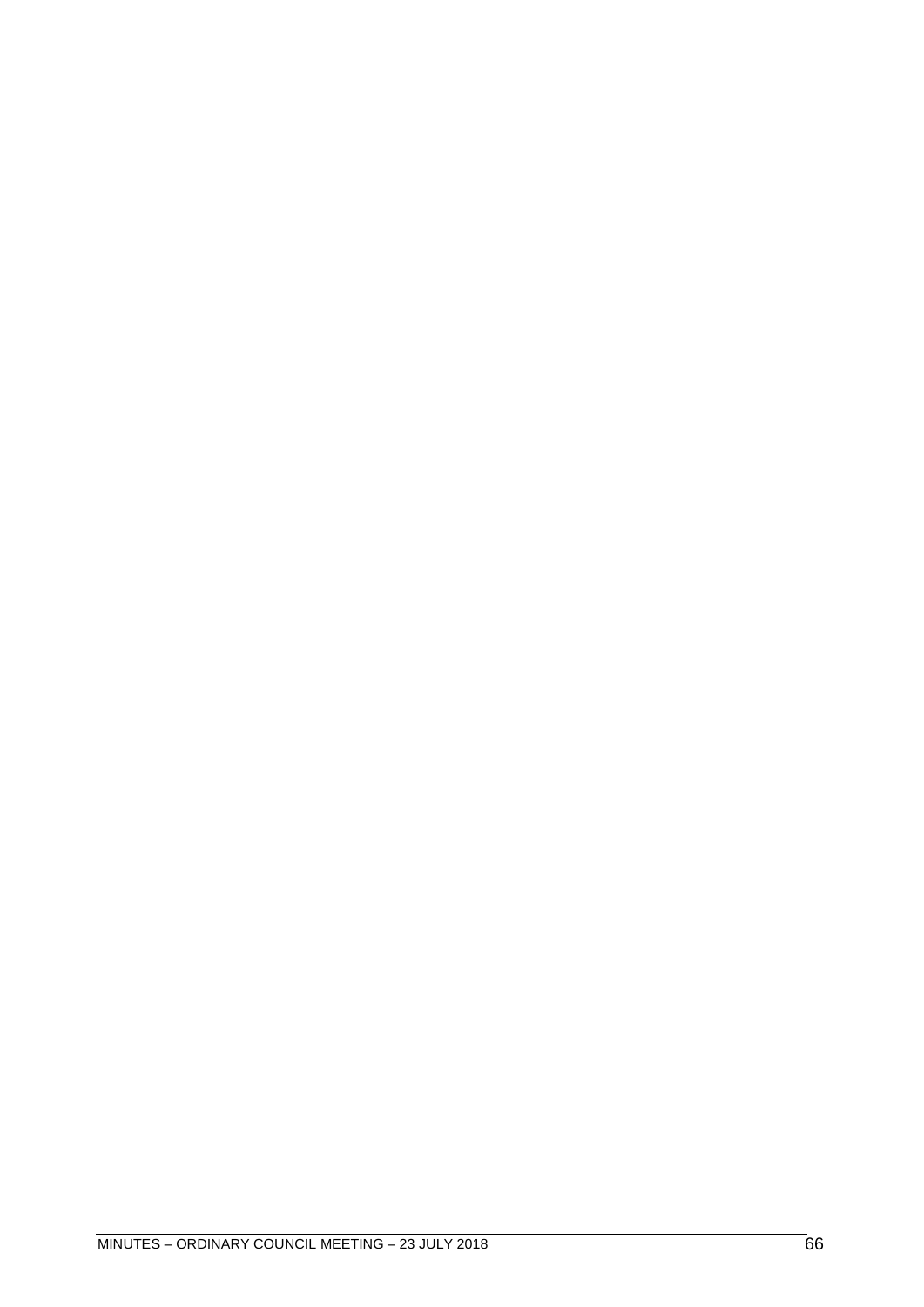# *SY094-07/18 – Outstanding Rates and Charges – Payment Agreements*

| <b>FILE REFERENCE:</b>                         | <b>FI.DRS.3.1</b>                               |
|------------------------------------------------|-------------------------------------------------|
| <b>APPLICANT OR PROPONENT(S):</b>              | <b>VARIOUS</b>                                  |
| <b>AUTHORS NAME &amp; POSITION:</b>            | <b>Anneke Birleson, Finance Officer</b>         |
| <b>RESPONSIBLE OFFICER:</b>                    | Suzie Haslehurst, Executive Manager Corporate & |
|                                                | <b>Community Services</b>                       |
| <b>PREVIOUSLY BEFORE COUNCIL: 25 June 2018</b> |                                                 |
| <b>DISCLOSURE OF INTEREST:</b>                 | Nil                                             |
| <b>APPENDICES:</b>                             | A - Table of Application Details (Confidential) |

*The appendix of this item is confidential in accordance with Section 5.23(2)(b) of the Local Government Act 1995 as it contains information regarding the personal affairs of a person and Section 5.23(2)(e)(iii) as it deals with a matter that if disclosed, would reveal the financial affairs of a person.* 

*Copies have been provided to Councillors, the Chief Executive Officer and Executive Managers only.*

# **Nature of Council's Role in the Matter:**

• Executive

#### **Purpose of the Report:**

The purpose of this report is to provide Council with details regarding payment arrangement applications that the Shire has received, that do not qualify under Delegation DE3-3.

This reports seeks Council's approval to accept the officer recommendations regarding the proposed arrangements as detailed in Confidential Appendix A.

#### **Background:**

At the Ordinary Council Meeting held on 27 November 2017, Council resolved to accept a revised Finance Policy F1.1 Revenue Collection.

The policy and Delegation 3-3 authorises the Chief Executive Officer to accept payment arrangements where there are no arrears and the balance will be paid in full by 30 June of the relevant financial year. Any applications outside this scope must be presented to Council for review and acceptance or rejection.

#### **Comments and details:**

At the ordinary Council Meeting held on 25 June 2018, Council considered four (4) applications for the 2018/19 financial year.

The Shire has since received a further application that does not qualify under DE3-3 and therefore, requires Council consideration.

The applicant was referred for debt collection in November 2017 resulting in a General Procedure Claim being lodged and served in early 2018. The proposed payments will clear the outstanding balance and the estimated rates and charges for 2018/19. However, the presence of arrears prevents the CEO from authorising the application.

Confidential Appendix A details the current debt and a brief reason why the ratepayer cannot meet the requirements of a standard payment arrangement. The table also provides an officer recommendation for the application.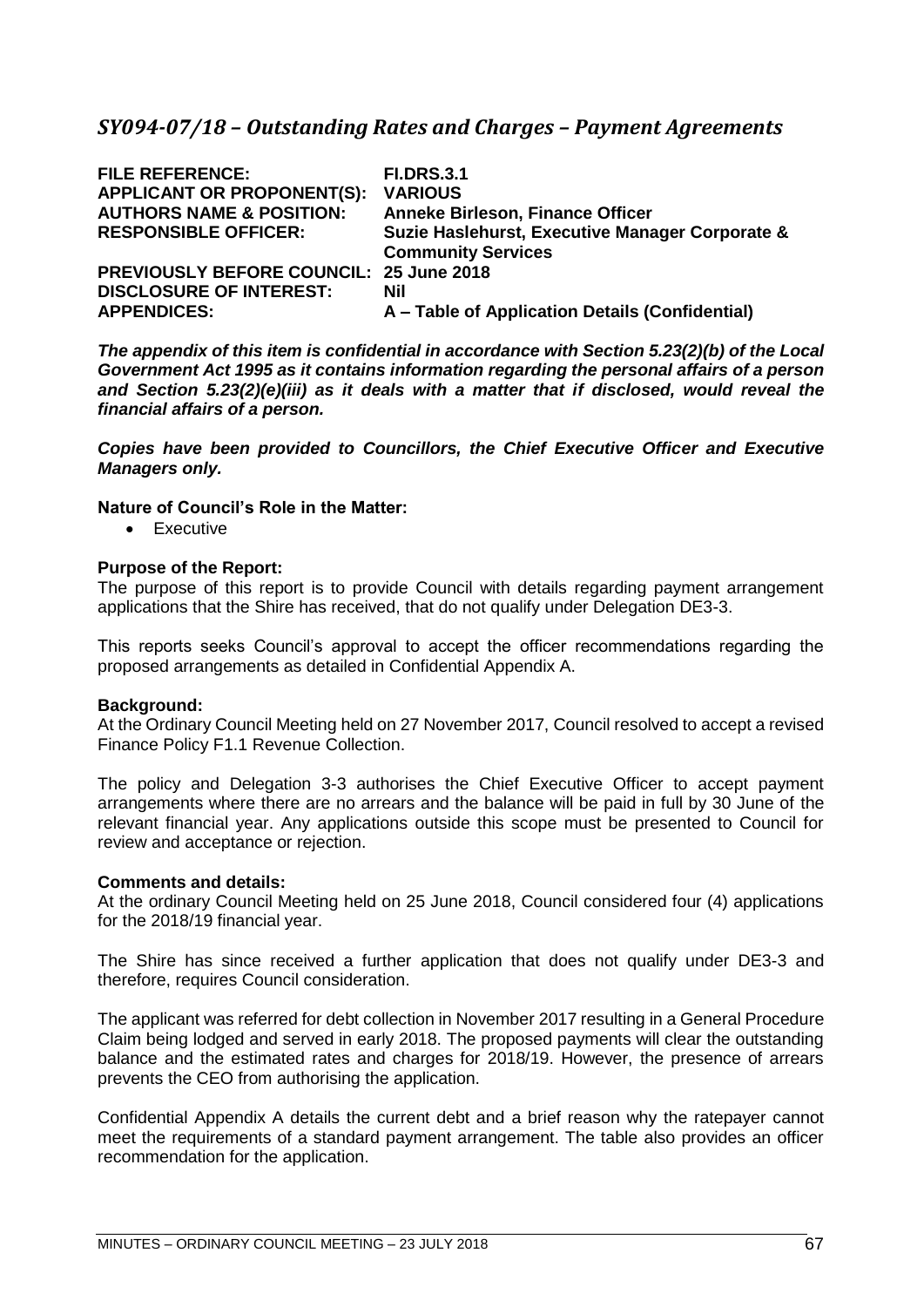Applications are assessed on a case by case basis, taking into consideration people's circumstances, in accordance with policy F1.1 Principle (c).

Any application that is approved is subject to the condition where any default will result in legal action for debt recovery without further notice. Debtors (excluding pensioners) are also made aware that interest continues to accrue.

## **Options:**

Council could elect to approve or reject the officer recommendations. Officers have worked with the applicants regarding their current financial circumstances and ability to pay. One of the principles of the revenue collection policy is that people's circumstances are taken into account.

#### **Implications to consider:**

## • **Consultative** Officers have liaised with the applicants.

• **Strategic**

Theme 5: Strong Leadership and Governance 5.3 The Shire's public finances are sustainable in the short and long-term.

#### • **Policy related**

F1.1 Revenue Collection DE3-3 Agreement as to Payment of Rates and Service Charges

#### • **Financial**

The total debt associated with the payment arrangements as at 2 July 2018 is \$3,540.05.

This represents approximately 0.3% of the current outstanding debt.

# • **Legal and Statutory**

#### *Local Government Act 1995*

#### *6.49. Agreement as to payment of rates and service charges*

*A local government may accept payment of a rate or service charge due and payable by a person in accordance with an agreement made with the person.*

#### *Shire of York Finance Policy F1.1 Revenue Collection*

#### *Principles*

- *a) the Shire's cashflow is optimised and bad debts minimised by ensuring timely collection of all revenue owing to the Shire.*
- *b) the recovery of the Shire's revenue is clear, equitable, consistent and transparent.*
- *c) that account is taken of the circumstances of people with debt owing to the Shire.*
- *d) all reasonable action be undertaken to recover revenue before the debt is written off.*
- *e) debt collection activities are in accordance with relevant legislation and standards and credit controls are monitored to minimise potential financial loss.*

#### • **Risk related**

The Financial Risk is Minor (2). The Likelihood of occurrence is Likely (4). The overall risk rating is Moderate (8).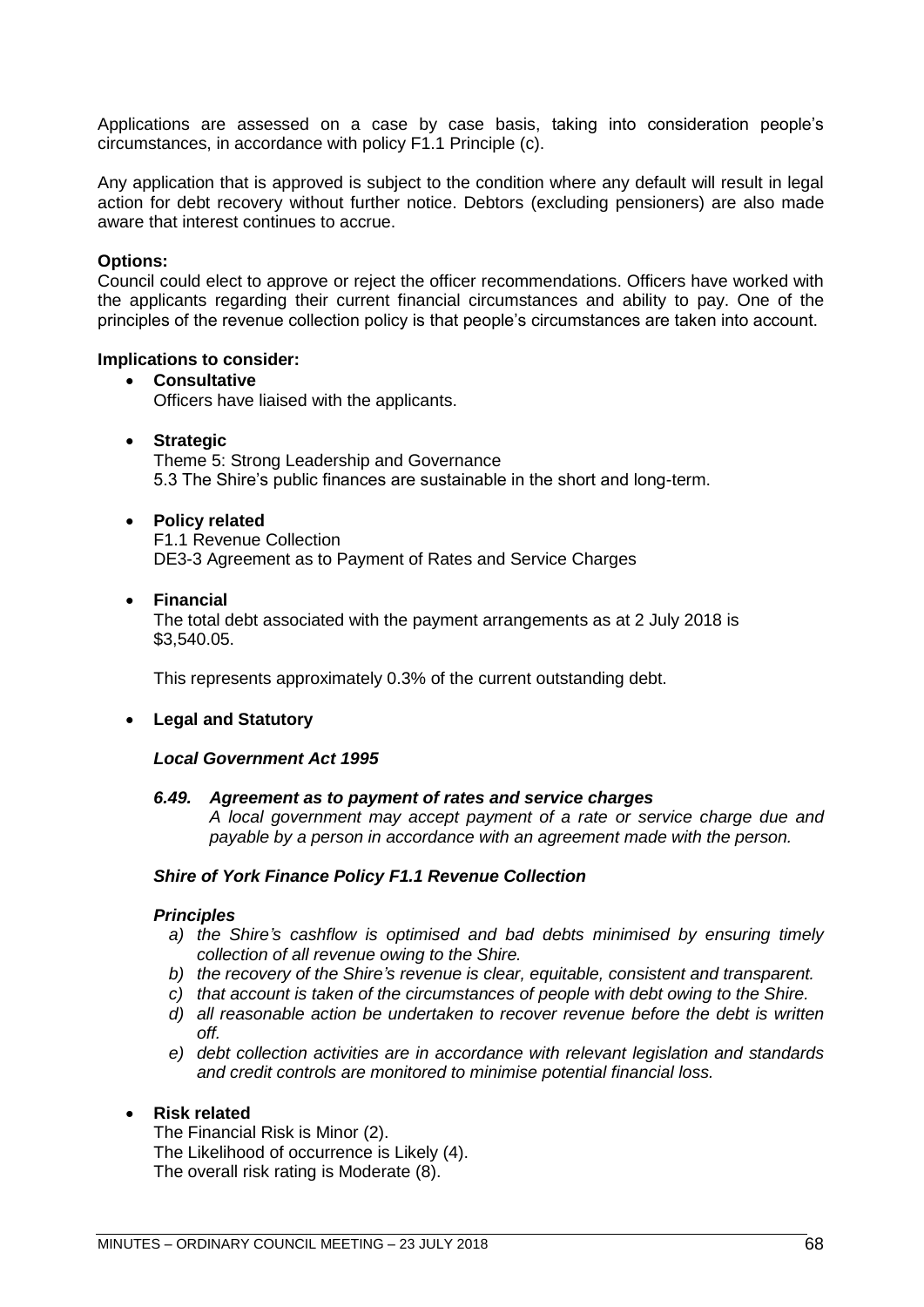The risk can be considered acceptable as there is a policy in place to control and manage the risk. Should any of the debtors default on their arrangement, legal action can be taken to recover the due amounts.

### • **Workforce Implications**

The scope of this report will have a minor impact on the workforce, relating to ongoing monitoring of payments.

## **Voting Requirements: Absolute Majority Required: No**

| <b>RESOLUTION</b><br>220718                                                                                                                                            |                    |
|------------------------------------------------------------------------------------------------------------------------------------------------------------------------|--------------------|
| Moved: Cr Trent                                                                                                                                                        | Seconded: Cr Ferro |
| "That Council:                                                                                                                                                         |                    |
| 1. Approves the application for a payment agreement as detailed within<br>Confidential Appendix A, with the condition that any default will result in legal<br>action. |                    |

*2. Requests the Chief Executive Officer to report back to Council regarding progress after 30 June 2019."*

*CARRIED: 6/0*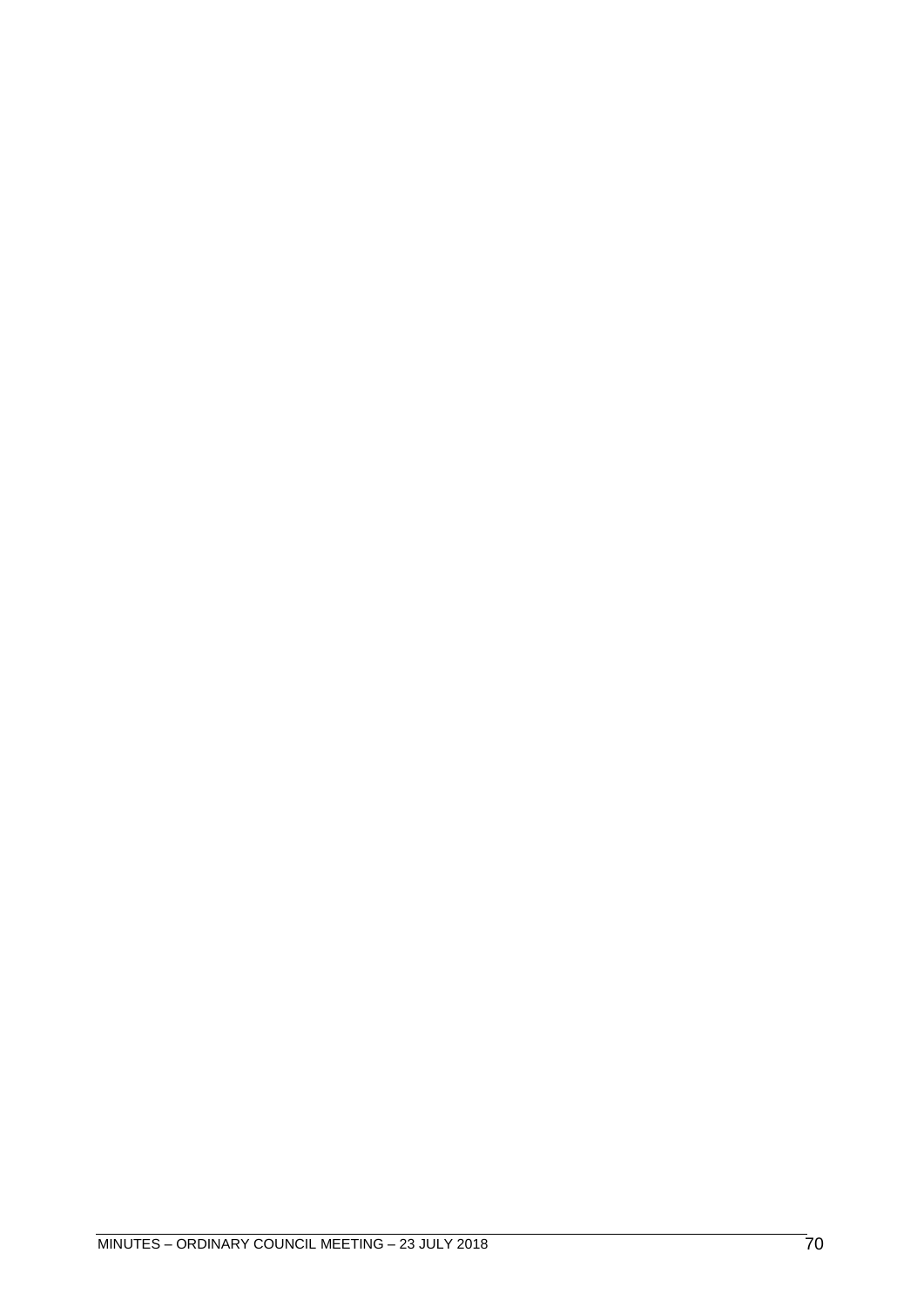# *SY095-07/18 – Financial Report for June 2018*

| <b>FILE REFERENCE:</b><br><b>APPLICANT OR PROPONENT(S):</b><br><b>AUTHORS NAME &amp; POSITION:</b><br><b>RESPONSIBLE OFFICER:</b> | FI.FRP<br><b>Not Applicable</b><br>Tabitha Bateman, Finance Manager<br>Suzie Haslehurst, Executive Manager Corporate and<br><b>Community Services</b> |
|-----------------------------------------------------------------------------------------------------------------------------------|-------------------------------------------------------------------------------------------------------------------------------------------------------|
| <b>PREVIOUSLY BEFORE COUNCIL: No</b><br><b>DISCLOSURE OF INTEREST:</b><br><b>APPENDICES:</b>                                      | Nil<br><b>Monthly Statements</b><br>А.<br><b>List of Creditors Payments</b><br>В.<br><b>Corporate Credit Card Transaction Listing</b><br>С.           |

# **Nature of Council's Role in the Matter:**

- Legislative
- Review

# **Purpose of the Report:**

The purpose of financial reporting and the preparation of monthly financial statements is to communicate information about the financial position and operating results of the Shire of York to Councillors and the community and monitors the local government's performance against budgets.

## **Background:**

Local governments are required to prepare general purpose financial reports in accordance with the *Local Government Act 1995*, the *Local Government (Financial Management) Regulations 1996* and the *Australian Accounting Standards*.

A statement of financial activity and any accompanying documents are to be presented to the Council at an ordinary meeting of the Council within two months after the end of the month to which the statement relates. The Statement of Financial Activity summarises the Shire's operating activities and non-operating activities.

It should be noted that the figures reflected in the following reports are an estimate of the end of year position only and are subject to audit adjustments for the 2017/18 Annual Financial Report.

#### **Comments and details:**

The Financial Report for the period ending 30 June 2018 is presented for Council's consideration and includes the following;

- Monthly Statements for the period ended 30 June 2018
- List of Creditor's Payments
- Corporate Credit Card Transaction Listing

The following information provides balances for key financial areas for the Shire of York's financial position as at 30 June 2018;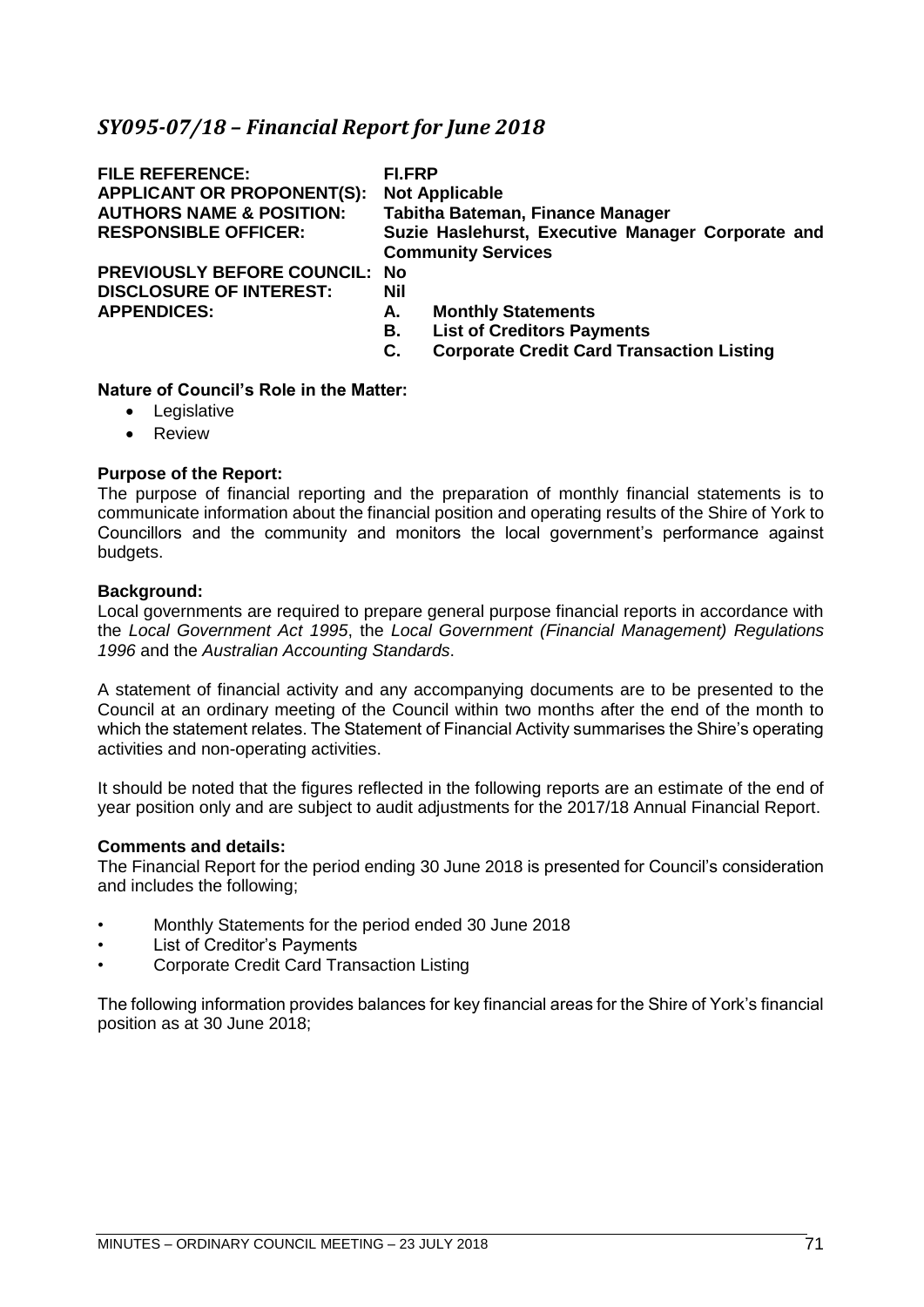# *Outstanding Rates and Services*

The total outstanding rates as at 30 June 2018 were \$1,169,920 compared to \$1,252,628 as at 31 May 2018.

| <b>Current Year</b>                  | 30/06/2018     | ℅          | 30/06/2017     | %   |
|--------------------------------------|----------------|------------|----------------|-----|
| 3 years and over                     | \$252,214.81   | 22%        | \$172,902.86   | 16% |
| 2 years and over                     | \$235,184.72   | <b>20%</b> | \$127,008.66   | 12% |
| 1 year and over                      | \$275,476.86   | 24%        | \$302,543.18   | 28% |
| <b>Total Prior Years outstanding</b> | \$762,876.39   | 65%        | \$602,454.70   | 56% |
| <b>Current Rates</b>                 | \$407,043.22   | 35%        | \$467,634.18   | 44% |
| <b>Total Rates Outstanding</b>       | \$1,169,919.61 |            | \$1,070,088.88 |     |

## *Outstanding Sundry Debtors*

Total outstanding sundry debtors as at 30 June 2018 were \$331,021 compared to \$321,283 as at 31 May 2018.

| <b>Current Year</b>              | 30/06/2018   | $\%$ | 30/06/2017   | $\%$ |
|----------------------------------|--------------|------|--------------|------|
| 90 days and over                 | \$271,770.62 | 82%  | \$296,190.86 | 54%  |
| 60 days and over                 | \$24,093.19  | 7%   | \$3,932.29   | 1%   |
| 30 days and over                 | \$5,060.76   | 2%   | \$5,543.98   | 1%   |
| Current                          | \$30,096.04  | 9%   | \$243,353.81 | 44%  |
| <b>Total Debtors Outstanding</b> | \$331,020.61 |      | \$549,020.94 |      |

Council is currently in the process of finalising a number of large long-standing debts contained within the above balances. As a risk mitigation strategy, a contingent liability has been included in the Balance Sheet.

# **Implications to consider:**

# • **Legal and Statutory**

*Local Government Act 1995*

*6.10. Financial Management Regulations may provide for —*

- *(a) the security and banking of money received by a local government; and* 
	- *(b) the keeping of financial records by a local government; and*
	- *(c) the management by a local government of its assets, liabilities and revenue; and (d) the general management of, and the authorisation of payments out of —*
	- *(i) the municipal fund; and (ii) the trust fund, of a local government.*

*Local Government (Financial Management) Regulations 1996*

# *34. Financial activity statement required each month (Act s. 6.4)*

*(1A) In this regulation —*

*committed assets means revenue unspent but set aside under the annual budget for a specific purpose.*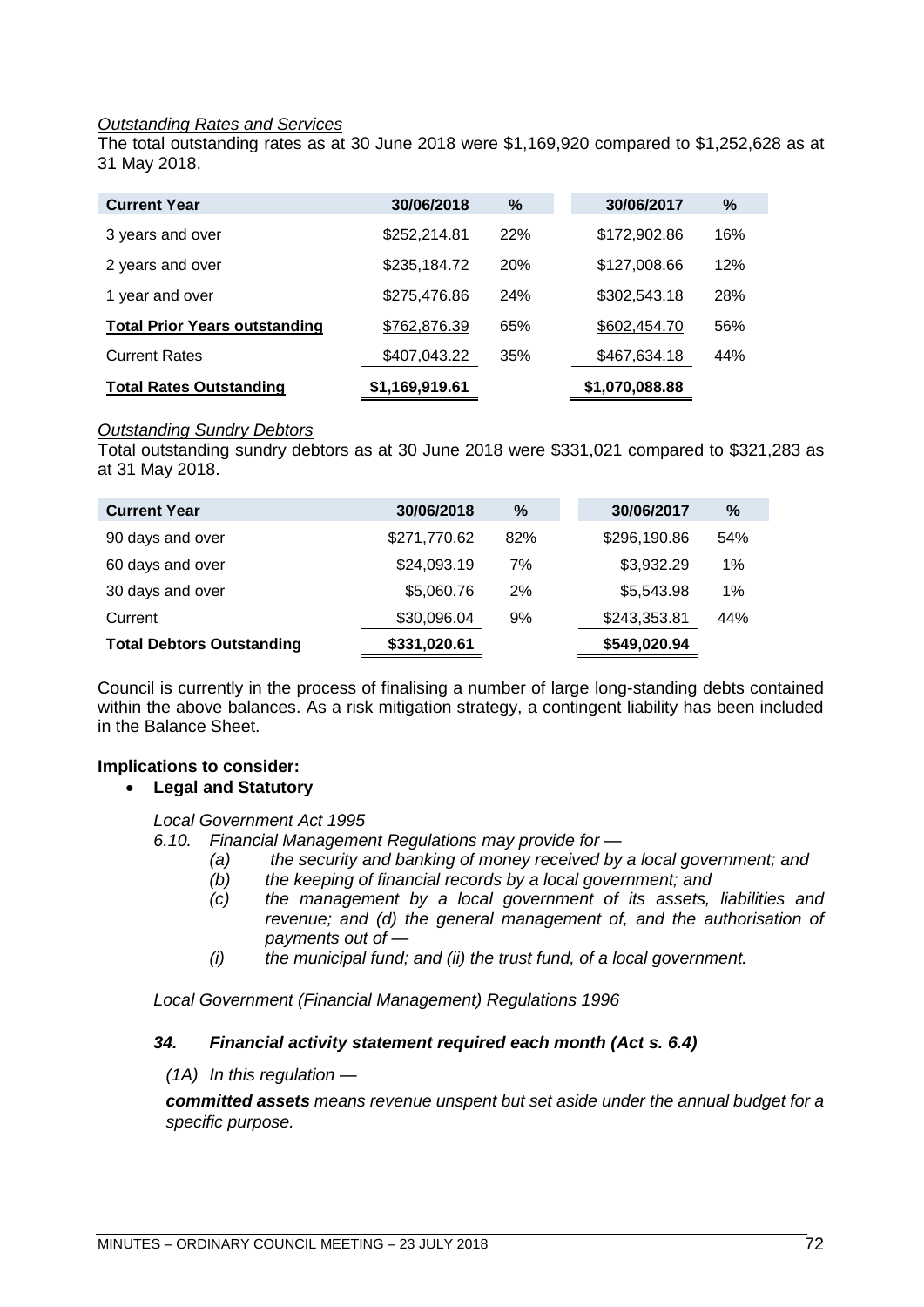- *(1) A local government is to prepare each month a statement of financial activity reporting on the revenue and expenditure, as set out in the annual budget under regulation 22(1)(d), for that month in the following detail —*
	- *(a) annual budget estimates, taking into account any expenditure incurred for an additional purpose under section 6.8(1)(b) or (c); and*
	- *(b) budget estimates to the end of the month to which the statement relates; and*
	- *(c) actual amounts of expenditure, revenue and income to the end of the month to which the statement relates; and*
	- *(d) material variances between the comparable amounts referred to in paragraphs (b) and (c); and*
	- *(e) the net current assets at the end of the month to which the statement relates.*
- *(2) Each statement of financial activity is to be accompanied by documents containing —*
	- *(a) an explanation of the composition of the net current assets of the month to which the statement relates, less committed assets and restricted assets; and*
	- *(b) an explanation of each of the material variances referred to in subregulation (1)(d); and*
	- *(c) such other supporting information as is considered relevant by the local government.*
- *(3) The information in a statement of financial activity may be shown —*
	- *(a) according to nature and type classification; or*
	- *(b) by program; or*
	- *(c) by business unit.*
- *(4) A statement of financial activity, and the accompanying documents referred to in subregulation (2), are to be —*
	- *(a) presented at an ordinary meeting of the council within 2 months after the end of the month to which the statement relates; and*
	- *(b) recorded in the minutes of the meeting at which it is presented.*
- *(5) Each financial year, a local government is to adopt a percentage or value, calculated in accordance with the AAS, to be used in statements of financial activity for reporting material variances.*

*[Regulation 34 inserted in Gazette 31 Mar 2005 p. 1049-50; amended in Gazette 20 Jun 2008 p. 2724.]*

• **Policy**

Policy F1.2 Procurement Policy F1.5 Authority to make payments from Trust and Municipal Funds

**Voting Requirements: Absolute Majority Required: No**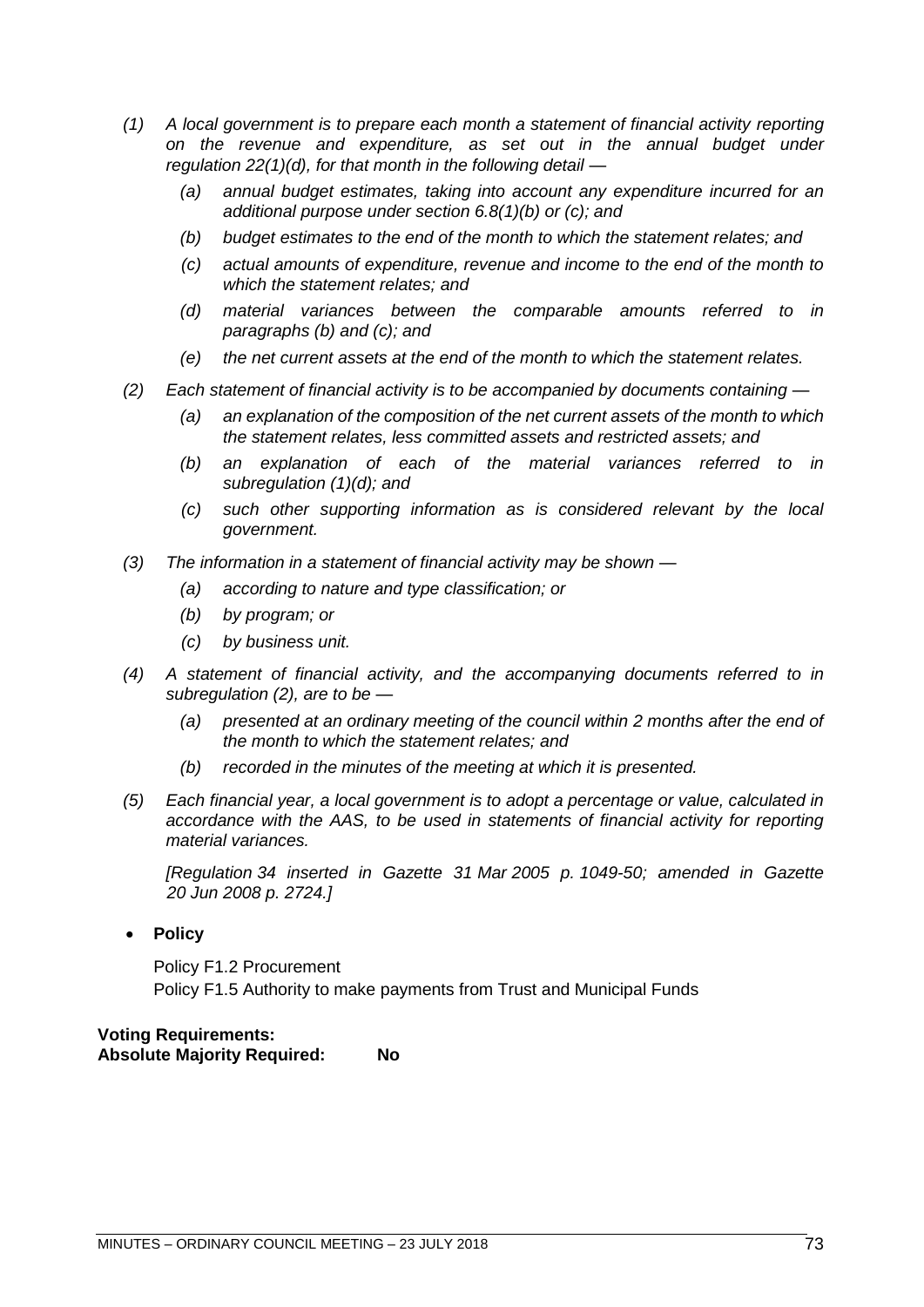### **RESOLUTION 230718**

# **Moved: Cr Warnick Seconded: Cr Ferro**

*"That Council receives the Monthly Financial Report and the list of payments drawn from the Municipal and Trust accounts for the period ending 30 June 2018 as summarised below:* 

| $J$ un-18                        |               |
|----------------------------------|---------------|
| MUNICIPAL FUND                   | <b>AMOUNT</b> |
| <b>Cheque Payments</b>           | 56,030.43     |
| <b>Electronic Funds Payments</b> | 845,901.07    |
| <b>Payroll Debits</b>            | 171,455.26    |
| Payroll Debits - Superannuation  | 37,262.40     |
| <b>Bank Fees</b>                 | 655.47        |
| <b>Corporate Cards</b>           | 1,599.90      |
| Fuji Xerox Equipment Rental      | 161.41        |
| <b>Fire Messaging Service</b>    | 247.50        |
| <b>TOTAL</b>                     | 1,113,313.44  |
|                                  |               |
| <b>TRUST FUND</b>                |               |
| <b>Electronic Funds Payments</b> | 4,410.74      |
| <b>Cheque Payments</b>           | 141,198.60    |
| <b>Direct Debits Licensing</b>   | 0.00          |
| <b>TOTAL</b>                     | 145,609.34    |
|                                  |               |
| TOTAL DISBURSEMENTS              | 1,258,922.78  |

 *" CARRIED: 6/0*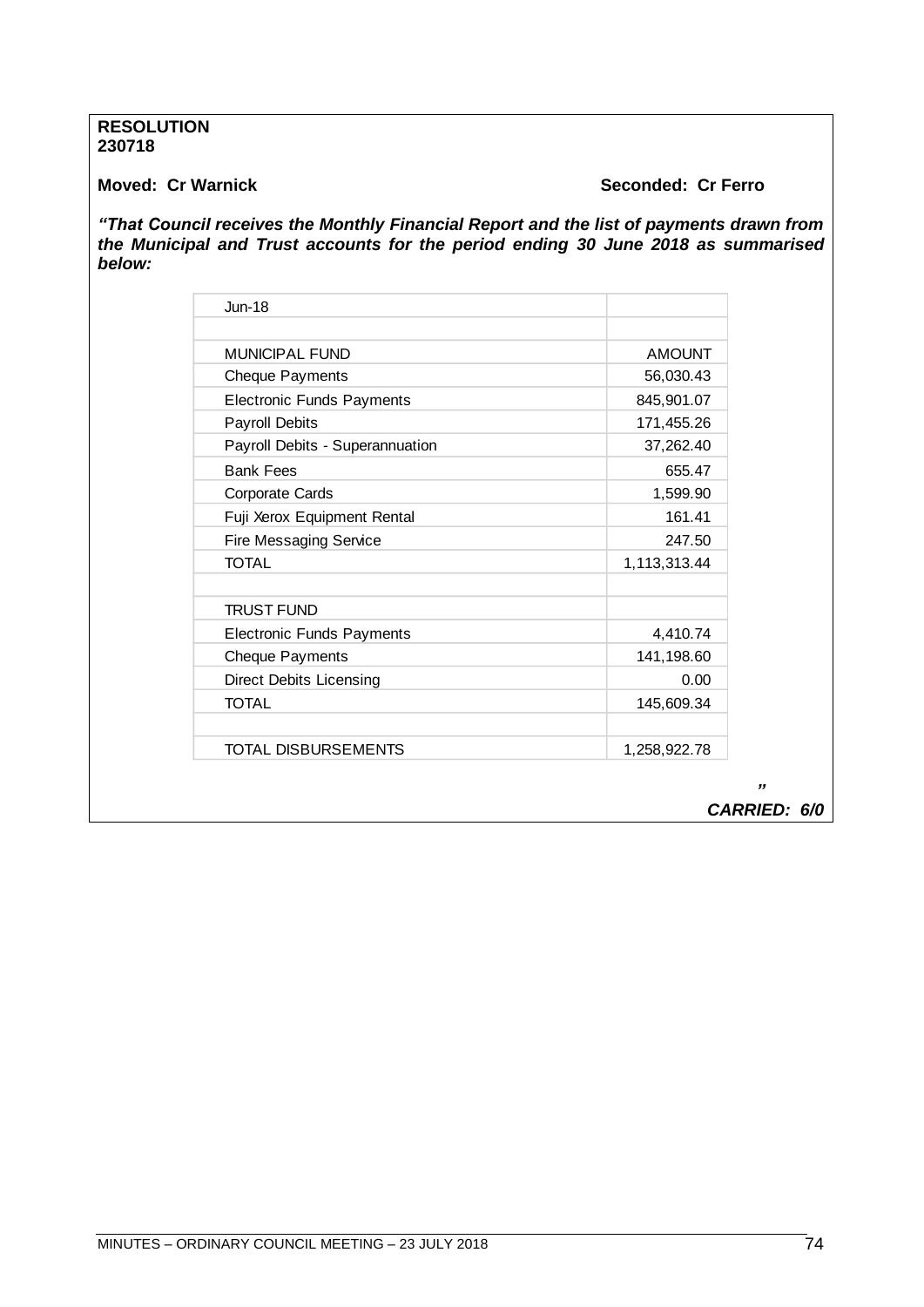# *SY096-07/18 – Investments – June 2018*

| <b>FILE REFERENCE:</b><br><b>APPLICANT OR PROPONENT(S):</b><br><b>AUTHORS NAME &amp; POSITION:</b><br><b>RESPONSIBLE OFFICER:</b> | FI.FRP<br><b>Not Applicable</b><br>Tabitha Bateman, Finance Manager<br>Suzie Haslehurst, Executive Manager Corporate and<br><b>Community Services</b> |
|-----------------------------------------------------------------------------------------------------------------------------------|-------------------------------------------------------------------------------------------------------------------------------------------------------|
| <b>PREVIOUSLY BEFORE COUNCIL: No</b>                                                                                              | <b>Nil</b>                                                                                                                                            |
| <b>DISCLOSURE OF INTEREST:</b>                                                                                                    | <b>Investment Portfolio</b>                                                                                                                           |
| <b>APPENDICES:</b>                                                                                                                | А.                                                                                                                                                    |

### **Nature of Council's Role in the Matter:**

- Legislative
- Review

### **Purpose of the Report:**

To report to Council the balance of investments held by the Shire of York as at 30 June 2018.

### **Background:**

Council's policy F1.4 - *Investment* requires Council to review the performance of its investments on a monthly basis. In accordance with the policy, a report of investments is presented to Council to provide a summary of investments held by the Shire of York.

#### **Comments and details:**

The Shire of York Investment Portfolio includes the following items that highlight Council's investment portfolio performance:

- a) Council's Investments as at 30 June 2018
- b) Application of Investment Funds
- c) Investment Performance

# **Implications to consider:**

# • **Legal and Statutory**

*Local Government Act 1995*

# *6.14. Power to invest*

- *(1) Money held in the municipal fund or the trust fund of a local government that is not, for the time being, required by the local government for any other purpose may be invested as trust funds may be invested under the Trustees Act 1962 Part III.*
- *(2A) A local government is to comply with the regulations when investing money referred to in subsection (1).*
- *(2) Regulations in relation to investments by local governments may —*
	- *(a) make provision in respect of the investment of money referred to in subsection (1); and*
		- *[(b) deleted]*
		- *(c) prescribe circumstances in which a local government is required to invest money held by it; and*
		- *(d) provide for the application of investment earnings; and*
		- *(e) generally provide for the management of those investments.*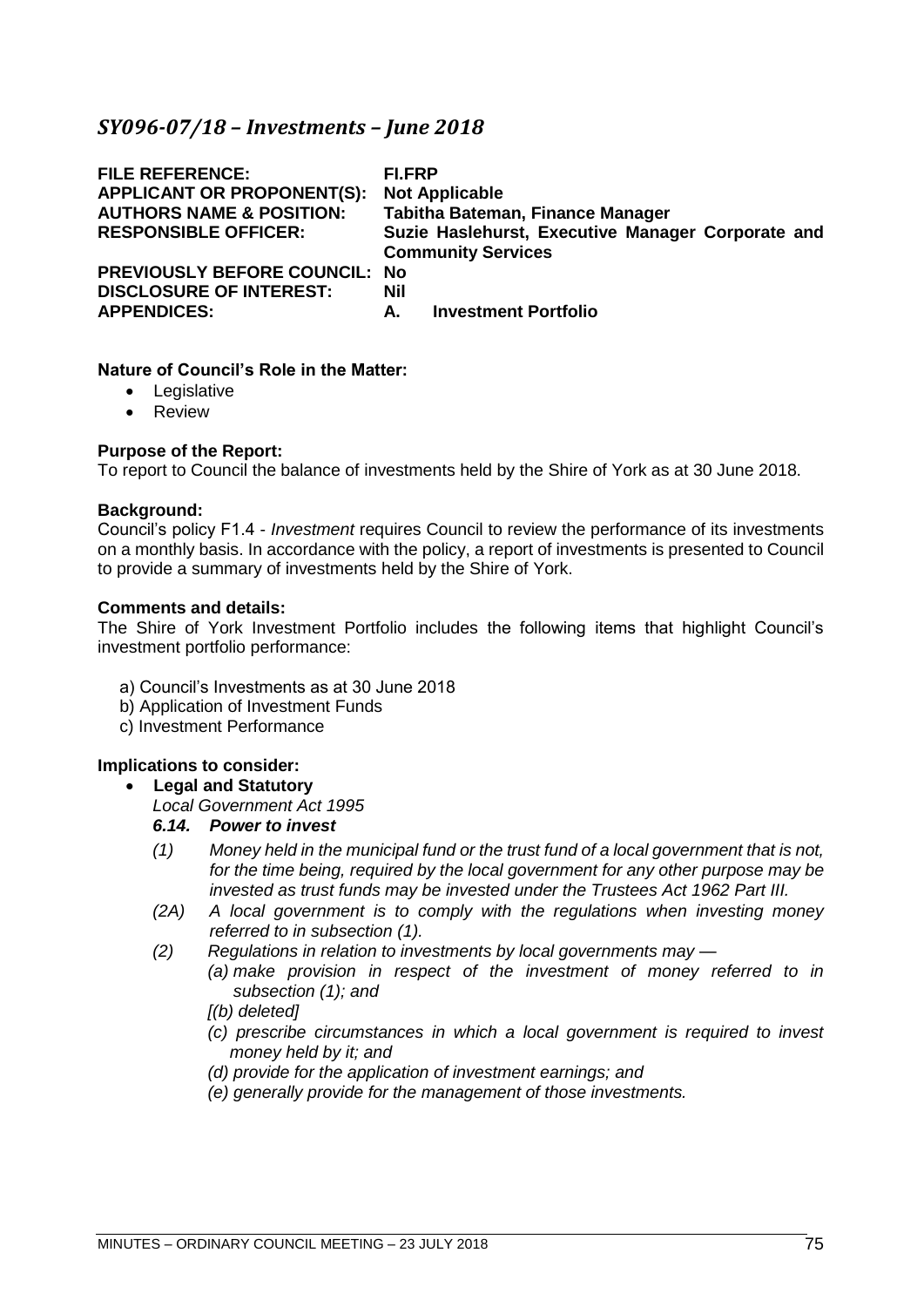*Local Government (Financial Management) Regulations 1996*

## *19. Investments, control procedures for*

- *(1) A local government is to establish and document internal control procedures to be followed by employees to ensure control over investments.*
- *(2) The control procedures are to enable the identification of —*
	- *(a) the nature and location of all investments; and*
	- *(b) the transactions related to each investment.*

# *19C. Investment of money, restrictions on (Act s. 6.14(2)(a))*

*(1) In this regulation —*

# *authorised institution means —*

- *(a) an authorised deposit-taking institution as defined in the Banking Act 1959 (Commonwealth) section 5; or*
- *(b) the Western Australian Treasury Corporation established by the Western Australian Treasury Corporation Act 1986;*

# *foreign currency means a currency except the currency of Australia.*

- *(2) When investing money under section 6.14(1), a local government may not do any of the following —*
	- *(a) deposit with an institution except an authorised institution;*
	- *(b) deposit for a fixed term of more than 3 years;*
	- *(c) invest in bonds that are not guaranteed by the Commonwealth Government, or a State or Territory government;*
	- *(d) invest in bonds with a term to maturity of more than 3 years;*
	- *(e) invest in a foreign currency.*

# • **Policy**

Policy F1.4 *Investment*

**Voting Requirements: Absolute Majority Required: No**

#### **RESOLUTION 240718**

**Moved: Cr Trent Seconded: Cr Saint**

*"That Council receives and notes the Shire of York Investment Portfolio attached to this report."*

*CARRIED: 6/0*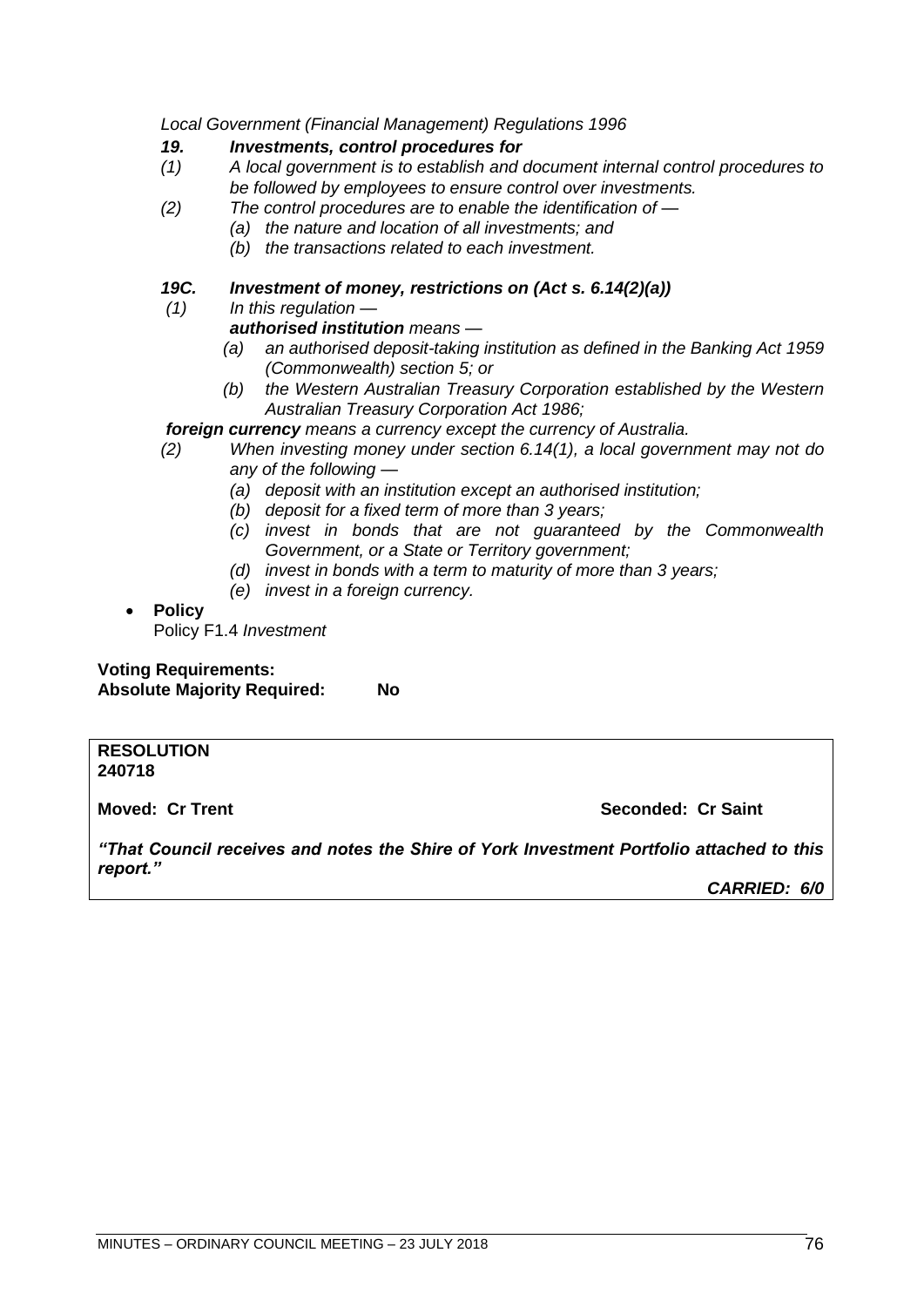## **10. MOTIONS OF WHICH PREVIOUS NOTICE HAS BEEN GIVEN** *Nil*

# **11. QUESTIONS FROM MEMBERS WITHOUT NOTICE** *Nil*

# **12. BUSINESS OF AN URGENT NATURE INTRODUCED BY DECISION OF THE MEETING** *Nil*

# **13. MEETING CLOSED TO THE PUBLIC**

13.1 Matters for which the meeting may be closed

**RESOLUTION 250718**

**Moved: Cr Smythe Seconded: Cr Trent Seconded: Cr Trent Seconded: Cr Trent** 

*"That Council goes behind closed doors to discuss Item SY097-07/18 in accordance with Section 5.23(2)(d) of the Local Government Act 1995 as it deals with - legal advice obtained, or which may be obtained, by the local government and which relates to a matter to be discussed at the meeting.*

*CARRIED: 6/0*

*The Gallery left the meeting and the doors were closed at 5.23pm*

*All staff remained in the room.*

# *SY097-07/18 – Unauthorised Placement of Waste Materials on Lot 76 (2118) Top Beverley Road, Mount Hardey*

**RESOLUTION 260718**

**Moved: Cr Smythe Seconded: Cr Trent** 

*"That Council:*

- *1. Resolves to prosecute the owners of Lot 76 (2118) Top Beverley Road, Mount Hardey for carrying out development in contravention of the Shire of York Town Planning Scheme No. 2 and any further offence recommended by the Shire's solicitors.*
- *2. Authorises the Chief Executive Officer to instigate any necessary legal action.*
- *3. Notes that further compliance action on the removal of the waste materials will not be pursued."*

*CARRIED: 6/0*